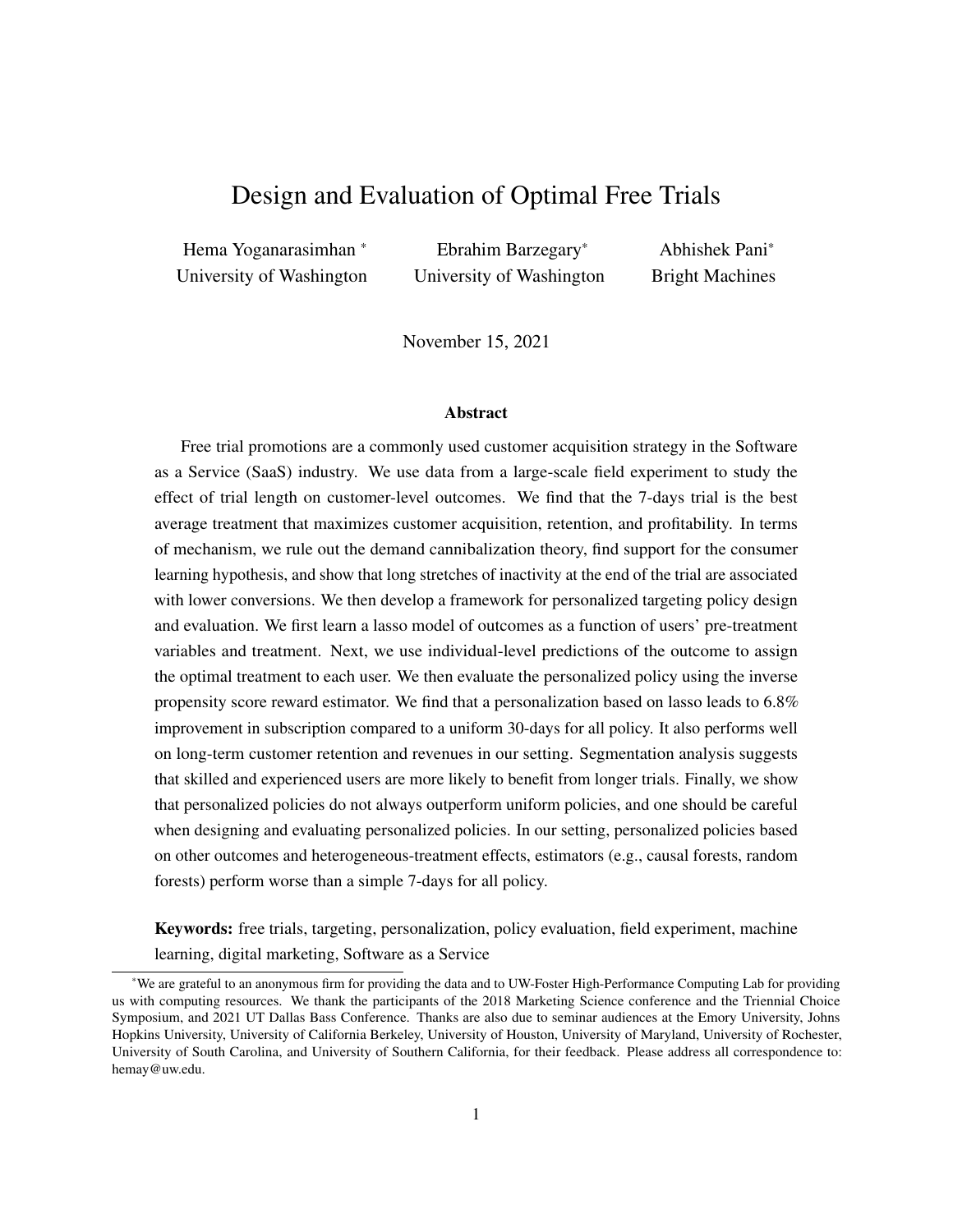# <span id="page-1-0"></span>1 Introduction

#### 1.1 SaaS Business Model and Free Trials

Over the last few years, one of the big trends in the software industry has been the migration of software firms from the perpetual licensing business model to the "Software as a Service" (SaaS) model. In the SaaS model, the software is sold as a service, i.e., consumers can subscribe to the software based on monthly or annual contracts. Global revenues for the SaaS industry now exceed 200 billion USD [\(Gartner, 2019\)](#page-29-0). This shift in the business model has fundamentally changed the marketing and promotional activities of software firms. In particular, it has allowed firms to leverage a new type of customer acquisition strategy: free trial promotions, where new users get a limited time to try the software for free.

Free trials are now almost universal in the SaaS industry because software is inherently *experience good*, and free trials allow consumers to try the software product without risk. However, we do not have a good understanding of how long these trials should be or the exact mechanism through which they work. In the industry, we observe trial lengths ranging anywhere from one week to three months; e.g., Microsoft 365 offers a 30 days free trial, whereas Google's G Suite offers a 14 days free trial. There are pros and cons associated with both long and short trials. A short trial period is less likely to lead to free-riding or demand cannibalization and is associated with lower acquisition costs. On the other hand, an extended trial period can enhance consumer learning by giving consumers more time to learn about product features and functionalities. Longer trials can also create stickiness/engagement and increase switching-back costs. That said, if users do not use the product more with a longer trial, they are more likely to conclude that the product is not useful or forget about it. Thus, longer trials lack the deadline or urgency effect [\(Zhu et al., 2018\)](#page-30-0).

While the above arguments make a global case for shorter/longer trials, the exact mechanism at work and the magnitude of its effect can be heterogeneous across consumers. In principle, if there is significant heterogeneity in consumers' response to the length of free trials, SaaS firms may benefit from assigning each consumer a different trial length depending on her/his demographics and skills. The idea of personalizing the length of free trial promotions is akin to third-degree price discrimination because we effectively offer different prices to different consumers over a fixed period. Indeed, SaaS free trials are particularly well-suited to personalization because of a few reasons. First, software services have zero marginal costs, and there are no direct cost implications of offering different trial lengths to different consumers. Second, it is easy to implement a personalized free trial policy at scale for digital services, unlike physical products. Finally, consumers are less likely to react adversely to receiving different trial lengths (unlike prices). However, it is not clear whether personalizing the length of free trials improves customer acquisition and firm revenues, and if yes, what is the best approach to design and evaluate personalized free trials.

# 1.2 Research Agenda and Challenges

In this paper, we are interested in understanding the role of trial length on customer acquisition and profitability for digital experience goods. We focus on the following research questions. First, does the length of a free trial promotion affect customer acquisition, and if so, what is the ideal trial length? Second, what is the mechanism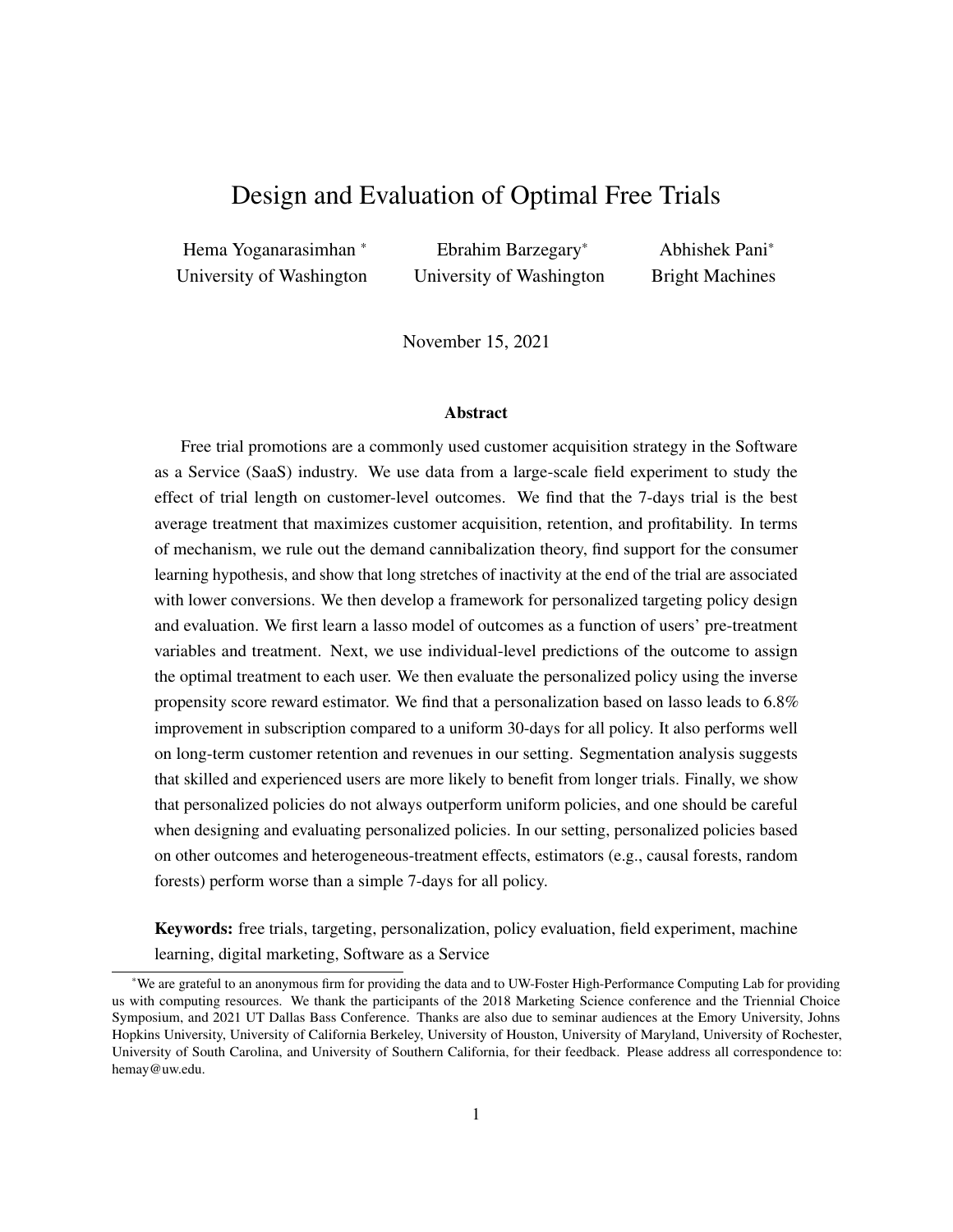through which trial length affects conversions? Third, is there heterogeneity in users' responsiveness to trial lengths? If yes, how can we personalize the assignment of trial lengths based on users' demographics and skills, and what are the gains from doing so? Further, what types of customers benefit from shorter trials vs. longer trials? Finally, how do personalized targeting policies that maximize short-run outcomes (i.e., customer acquisition) perform on long-run metrics such as consumer retention and revenue?

We face three main challenges in answering these questions. First, from a data perspective, we need a setting where trial length assignment is exogenous to user attributes. Further, to understand the mechanism through which trial length affects conversions, we need to observe usage and activity during the trial period. Second, from a methodological perspective, we need a framework to design and evaluate personalized targeting policies in high-dimensional settings and identify the optimal policy. A series of recent papers at the intersection of machine learning and causal inference provide heterogeneous treatment effects estimators, which we can use to personalize treatment assignment [\(Athey and Imbens, 2016;](#page-29-1) [Wager and Athey, 2018\)](#page-30-1). Similarly, a series of papers in marketing have combined powerful predictive machine learning models with experimental (or quasi-experimental) data to develop personalized targeting policies [\(Rafieian and](#page-30-2) [Yoganarasimhan, 2021;](#page-30-2) [Simester et al., 2020\)](#page-30-3). However, the optimal policy that each of these papers/methods arrive at in a given empirical context can differ. Thus far, we have little to no understanding of how these methods compare in their ability to design effective targeting policies. This brings us to the third challenge. We need to be able to evaluate the performance of each policy *offline* (without deploying it in the field). Evaluation is essential because deploying a policy in the field to estimate its effectiveness is costly in time and money. Moreover, given the size of the policy space, it is simply not feasible to test each policy in the field.

# 1.3 Our Approach and Findings

To overcome these challenges and answer our research questions, we combine a three-pronged framework to design and evaluate personalized targeting policies with data from a large-scale free trial experiment conducted by a major SaaS firm. The firm sells a suite of related software products (e.g., Microsoft 365, Google G Suite) and is the leading player in its category, with close to monopolistic market power. At the time of this study, the firm used to give users a 30-days free trial for each of its software products, during which they had unlimited access to the software suite. Then, the firm conducted a large-scale field experiment, where new users who started a free trial for one of the firm's products were randomly assigned to one of 7, 14, or 30-days trial length conditions. It also monitored the subscription and retention decisions of the users in the experiment for two years. The firm also collected data on users' pre-treatment characteristics (e.g., skill level and job) and post-treatment product usage during the trial period.

First, we quantify the average treatment effect of trial length on subscription. We find that the firm can do significantly better by simply assigning the 7-days trial to all consumers (which is the best uniform policy). This leads to a 5.59% gain in subscriptions over the baseline of 30 days for all policy in the test data. In contrast, the 14-days for all policy does not significantly increase subscriptions. This finding suggests that simply shortening the trial length to 7 days will lead to higher subscriptions. At the time of the experiment, the firm offered a standard 30-day free trial to all its consumers. So better performance of the much shorter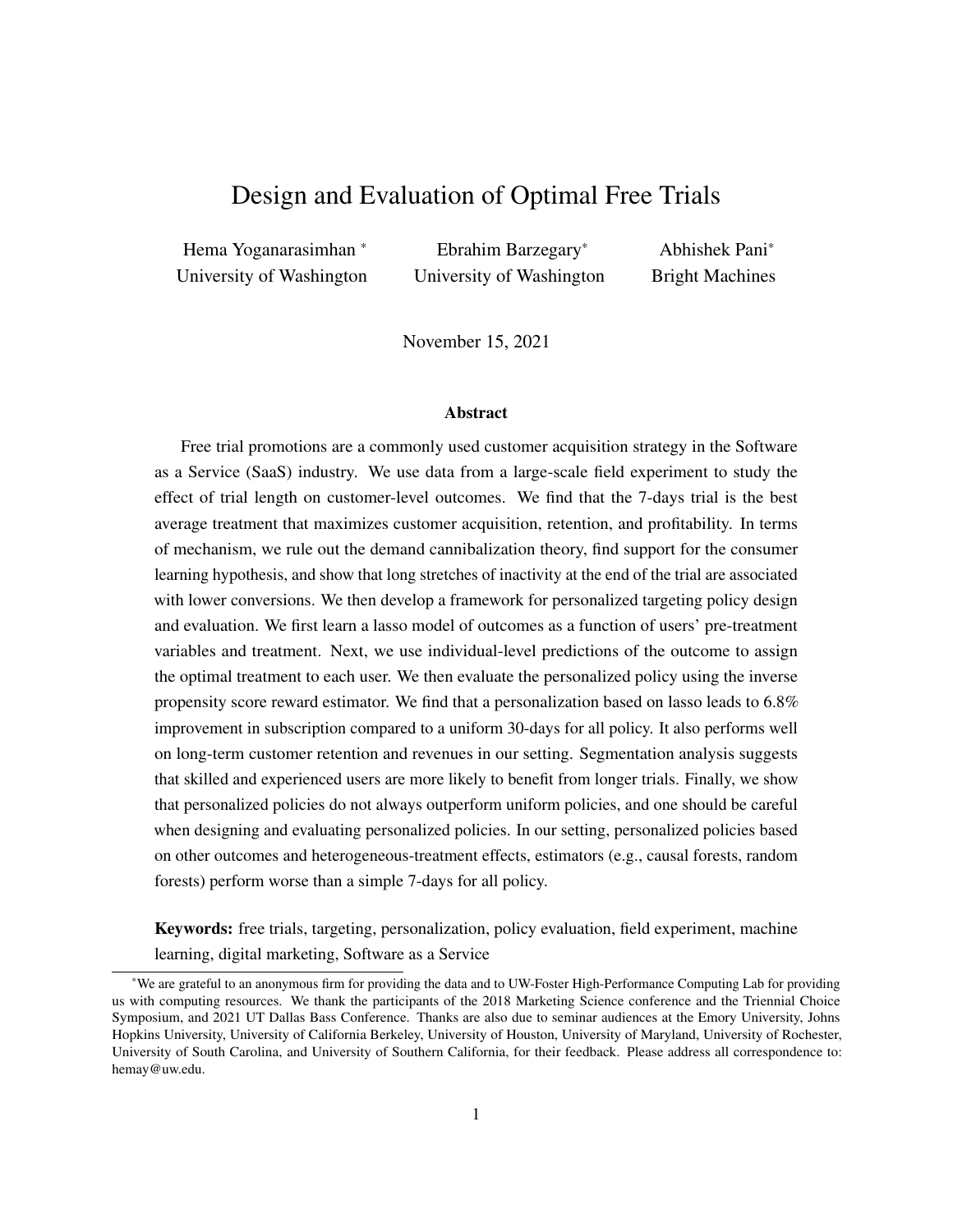7-day trial was surprising, especially since the reasons proposed in the analytical literature for the efficacy of free trials mostly support longer trials, e.g., switching costs, consumer learning, software complexity, and signaling. (See  $\chi$ [2](#page-4-0) for a detailed discussion of the analytical literature on free trials). Therefore, we next examine the mechanism through which trial length affects conversion and present some evidence for why a shorter trial works better in this setting and examine the generalizability of these results. To that end, we leverage the usage data during the trial period to understand the mechanism through which trial length affects subscriptions. We show that there are two opposing effects of trial length. On the one hand, as trial length increases, product usage and consumer learning about the software increases. This increase in usage can have a positive effect on subscriptions. On the other hand, as trial length increases, the gap between the last active day and the end of the trial increases, while the average number of active days and usage per day reduces. These factors are associated with lower subscriptions. In our case, the latter effect dominates the former, and shorter trials are better.

Our analysis presents three key findings relevant to the theories on the role of free trials for experience goods. First, we rule out the demand cannibalization or free riding hypothesis advocated by many theoretical papers by showing that users who use the product more during the trial are more likely to subscribe [\(Cheng](#page-29-2) [and Liu, 2012\)](#page-29-2). Second, we provide empirical support for the consumer learning hypothesis, since we show that longer trials lead to more usage, which in turn is associated with higher subscriptions [\(Dey et al., 2013\)](#page-29-3). Third, we identify a novel mechanism that plays a significant role in the effectiveness of free trials – the negative effect of long stretches of inactivity at the end of the trial on subscription.

Next, we develop a two-step approach to personalized policy design since an unstructured search for the optimal policy is not feasible in our high-dimensional setting. In the first stage, we learn a lasso model of outcomes (subscription) as a function of the users' pre-treatment demographic variables and their trial length. Then in the second stage, we use the individual-level predictions of the outcome to assign the optimal treatment for each user. Then, we use the Inverse Propensity Score (IPS) reward estimator, popular in the counterfactual policy evaluation literature in computer science, for offline policy evaluation [\(Horvitz and](#page-29-4) [Thompson, 1952;](#page-29-4) Dudík et al., 2011).

Based on this approach, we show that the personalized free trial policy leads to over 6.8% improvement in subscription compared to the baseline uniform policy of giving a 30-day trial for all. That said, the magnitude of gains from personalization (over the best uniform policy of 7 days for all) are modest (which is in line with the recent findings on personalization of marketing interventions in digital settings; e.g., [Rafieian and](#page-30-2) [Yoganarasimhan](#page-30-2) [\(2021\)](#page-30-2)). Further, we find that customers' experience and skill level affect their usage, which affects their subscription patterns. Beginners and inexperienced users show only a small increase in usage with longer trial periods. Further, when given longer trials, they end up with long periods of inactivity at the end of the trial period, which negatively affects their likelihood of subscribing. Thus, it is better to give them short trials. In contrast, long trials are better for experienced users because it allows them to use the software more and they are not as negatively influenced by periods of inactivity later in the trial period. Overall, our findings suggest that simpler products and experienced users are more likely to benefit from longer trials.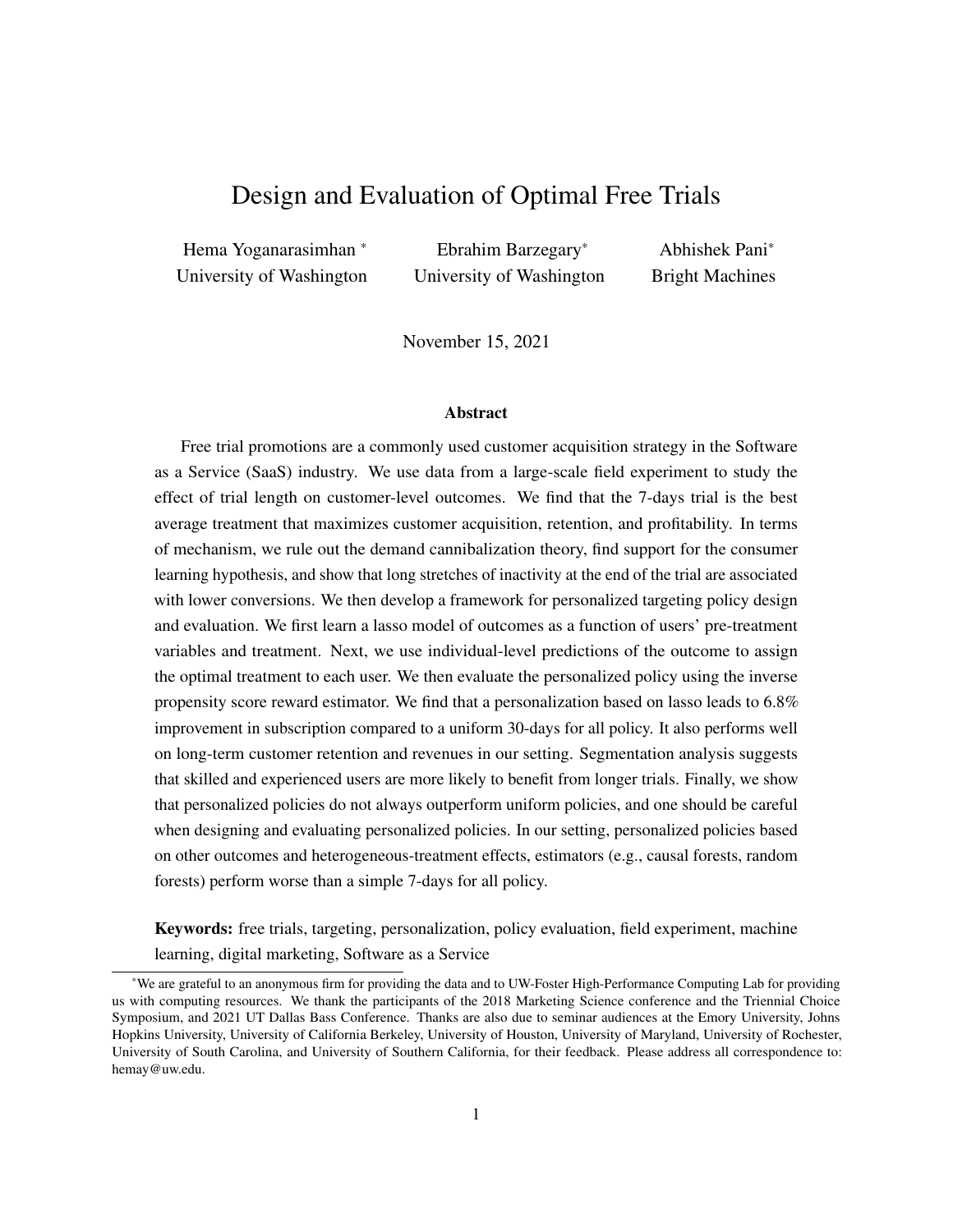Next, we find that the personalized policy, designed to optimize subscriptions, also performs well on long-term metrics, with a 7.96% increase in customer retention (as measured by subscription length) and 11.61% increase in revenues. We also consider two alternative personalized policies designed to maximize subscription length and revenues and compare their performance with that of the subscription-optimal policy. Interestingly, we find that the subscription-optimal policy always performs the best, even on long-run outcomes. While this finding is specific to this context, it nevertheless shows that optimizing low-variance intermediate outcomes (i.e., statistical surrogates) can be revenue- or loyalty-optimal in some settings.

Finally, we consider counterfactual policies based on four other outcome estimators: (1) linear regression, (2) CART, (3) random forests, and (4) XGBoost, and two heterogeneous treatment effect estimators: (1) causal tree, and (2) generalized random forests. We find our lasso-based personalized policy continues to perform the best, followed by the policy based on XGBoost (6.17% improvement). However, policies based on other outcome estimators (e.g., random forests, regressions) perform poorly. Interestingly, policies based on the recently developed heterogeneous treatment effects estimators (causal tree and causal forest) also perform poorly. Causal tree is unable to personalize the policy at all. Causal forest personalizes policy by a small amount, but the gains from doing so are marginal. While our findings are specific to this context, it nevertheless suggests that naively using these methods to develop personalized targeting policies can lead to sub-optimal outcomes. This is particularly important since these methods are gaining traction in the marketing literature and are being used without evaluation using off-policy methods; see for example [Guo](#page-29-6) [et al.](#page-29-6) [\(2017\)](#page-29-6) and [Fong et al.](#page-29-7) [\(2019\)](#page-29-7).

Our research makes three main contributions to the literature. First, from a substantive perspective, we present the first empirical study that establishes the causal effect of trial length on conversions and provides insight into the mechanisms at play. Second, from a methodological perspective, we present a framework that managers and researchers can use to design and evaluate personalized targeting strategies applicable to a broad range of marketing interventions. Finally, from a managerial perspective, we show that the policies designed to optimize short-run conversions also perform well on long-run outcomes in our setting, and may be worth considering in other similar settings. Importantly, managers should recognize that many popular estimators can give rise to poorly designed personalized policies, which are no better than simple uniform policies. Offline policy evaluation is thus a critical step before implementing any policy.

# <span id="page-4-0"></span>2 Related Literature

Our paper relates to the research that examines the effectiveness of free trials on the purchase of experience goods, especially digital and software products. Analytical papers in this area have proposed a multitude of theories capturing the pros and cons of offering free trials. Mechanisms such as switching costs, network effects, quality signaling, and consumer learning are often proposed as reasons for offering free trials. In contrast, free-riding and demand cannibalization are offered as reasons against offering free trials. See [Cheng](#page-29-2) [and Liu](#page-29-2) [\(2012\)](#page-29-2), [Dey et al.](#page-29-3) [\(2013\)](#page-29-3), and Wang and Özkan-Seely [\(2018\)](#page-30-4) for further details. In spite of this rich theory literature, very few empirical papers have examined whether and how free trials work in practice. In an early paper, [Scott](#page-30-5) [\(1976\)](#page-30-5) uses a small field experiment to examine if users given a two-week free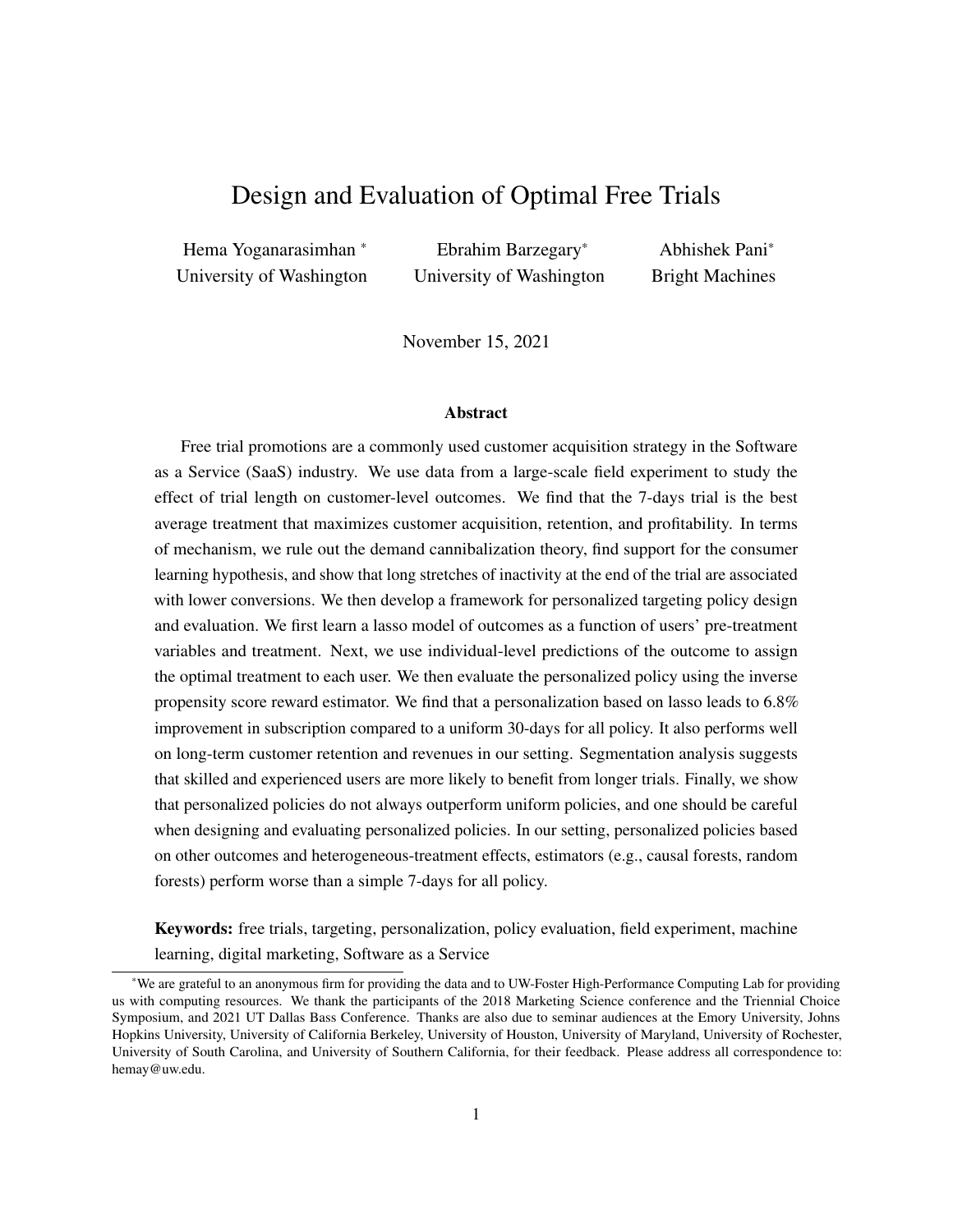trial are more likely to purchase a newspaper subscription. Interestingly, she finds that free trials do not lead to more subscriptions compared to the control condition. While the number of participants may not have been sufficient to detect small effects and the context was very different from digital SaaS products, it nevertheless raises the question of whether free trials can be an effective marketing strategy. More recently, two empirical papers study free trials using observational data. [Foubert and Gijsbrechts](#page-29-8) [\(2016\)](#page-29-8) build a model of consumer learning and show that while free trials can enhance adoption, ill-timed free trials can also suppress adoption. Using a bayesian learning approach, [Sunada](#page-30-6) [\(2018\)](#page-30-6) compares the profitability of different free trial configurations. However, neither of these papers examines how trial length affects subscriptions/revenues because they lack variation in the length of the free trials in their data. In contrast, we use data from a large-scale field experiment with exogenous variation in the length of free trials to identify the optimal trial length for each user. In addition, we contribute to this literature by leveraging the individual-level software usage data during the trial period to rule out some of the earlier theories proposed in this context, e.g., free riding. To the best of our knowledge, our paper provides the first comprehensive empirical analysis of how trial length affects the purchase of digital experience goods.

Second, our paper relates to the marketing literature on real-time customization and personalization of digital products and promotions using machine learning methods. This literature has used a wide range of methods for the personalization tasks in a variety of contexts: website design using dynamic programming and adaptive experiments [\(Hauser et al., 2009\)](#page-29-9), display ads using multi-arm bandits [\(Schwartz et al., 2017\)](#page-30-7), ranking of search engine results using feature engineering, and boosted trees [\(Yoganarasimhan, 2020\)](#page-30-8), mobile ads using behavioral and contextual features [\(Rafieian and Yoganarasimhan, 2021\)](#page-30-2), and the sequence of ads shown in mobile apps using batch reinforcement learning and optimal dynamic auctions [\(Rafieian, 2019a](#page-30-9)[,b\)](#page-30-10). We add to this literature in two ways. First, we document the gains from personalizing the duration of a new type of promotional strategy: the length of time-limited free trials for digital experience goods using a targeting framework based on data from a large-scale field experiment. Second, we show that while personalization can help, it may not always be the case. Indeed, in our setting, many commonly used methods for personalization often perform worse than a robust uniform policy based on average treatment effects. While these findings are specific to our context, it nevertheless suggests that managers should be careful in designing and evaluating personalized targeting policies.

Our paper also relates to the theoretical and empirical research on personalized policy design and evaluation in computer science and economics. In an early theoretical paper, [Manski](#page-29-10) [\(2004\)](#page-29-10) presents a method that finds the optimal treatment for each observation by minimizing a regret function. Recent theoretical papers in this area include [Swaminathan and Joachims](#page-30-11) [\(2015\)](#page-30-11) and [Swaminathan et al.](#page-30-12) [\(2017\)](#page-30-12), [Kitagawa and Tetenov](#page-29-11) [\(2018\)](#page-29-11), and [Athey and Wager](#page-29-12) [\(2017\)](#page-29-12). There is also a small but growing list of marketing papers in this area. [Hitsch and Misra](#page-29-13) [\(2018\)](#page-29-13) propose a heterogeneous treatment effects estimator based on kNN, develop targeting policies based on it, and evaluate the performance of their policies using the IPS estimator on a test data. However, their estimator does not work in our setting because it requires all the covariates to be continuous since it based on Euclidean distance. [Simester et al.](#page-30-3) [\(2020\)](#page-30-3) examine how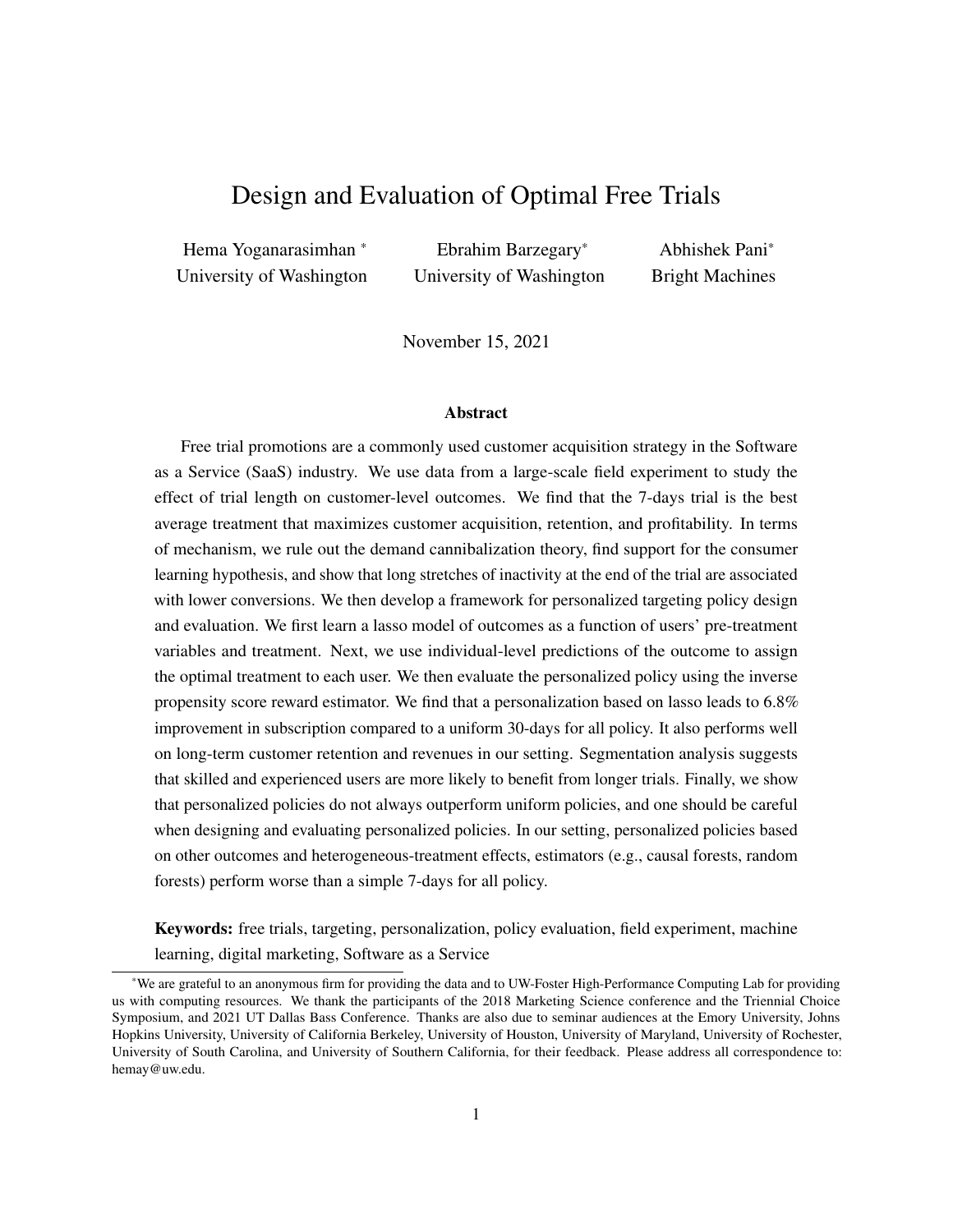managers can evaluate targeting policies efficiently. They compare two types of randomization approaches: (a) randomization by action and (b) randomization by policy. The provide two valuable insights. First, they note that randomization by action is preferable to randomization by policy because it allows us use off policy evaluation to evaluate any policy. Second, they note that when comparing two policies we should recognize that if the policies recommend the same action for some customers then the difference in the performance of the policy for these customers is exactly zero. In another particularly relevant paper, [Simester et al.](#page-30-13) [\(2019\)](#page-30-13) investigate how data from field experiments can be used to design targeting policies for new customers or new regimes, and also use the IPS estimator to evaluate the peformance of a series of personalized policies. They present comparisons for a broad range of methods and show that model-based methods in general (and lasso in particular) offers the best performance, though this advantage vanishes if the setting and/or consumers change significantly. Our paper also echoes this finding: the lasso-based personalized policy performs the best in our setting too. Further, we also provide comparisons to personalized policies based on the newly proposed heterogeneous treatment effects estimators (e.g., causal forest), and show that the lasso-based policy continues to perform the best.

Our paper is relevant to the literature on statistical surrogates [\(Prentice, 1989;](#page-30-14) [VanderWeele, 2013\)](#page-30-15). In our setting, subscription can be interpreted as an intermediate outcome or surrogate for long-run retention and revenue. Interestingly, we find that personalized policies optimized on the short-term outcome or surrogate do well (or better than) policies optimized directly on the long-term outcomes. We attribute this to the fact that long-term outcomes have higher variance and fewer observations in our setting. In a recent paper, [Yang](#page-30-16) [et al.](#page-30-16) [\(2020\)](#page-30-16) use surrogates to impute the missing long-term outcomes and then use the imputed long-term outcomes to develop targeting policies. Their results confirm our broader finding that short-term outcomes can be sufficient to derive targeting policies that are optimal from a long-run perspective.

More broadly, our work relates to the large stream of marketing literature that has examined and contrasted the short vs. long run effects of promotions [\(Mela et al., 1997;](#page-29-14) [Pauwels et al., 2002\)](#page-29-15). The main takeaway from this literature is that consumers who are exposed to frequent price promotions become price sensitive and engage in forward buying over time. While these early papers focused on consumer packaged goods, [Anderson and Simester](#page-29-16) [\(2004\)](#page-29-16) conduct a field experiment on price promotions in the context of durable goods sold through catalogs. They find evidence in support of both forward-buying and increased deal sensitivity. Our paper adds to this literature by examining the long-run effect of free-trial promotions on long-run subscription and revenue for digital SaaS products. While free-trial promotions can be viewed as a price discount (i.e., zero price for a fixed period), forward-buying is not feasible in our setting and consumers are exposed to the promotion only during the sign-up period (i.e., no expectation of future free trials). In this case, we find that targeted free-trial promotions that maximize short-run revenue (or subscriptions) also perform well on long-run outcomes (two-year revenue).

# 3 Setting and Data

In this section, we describe our application setting and data.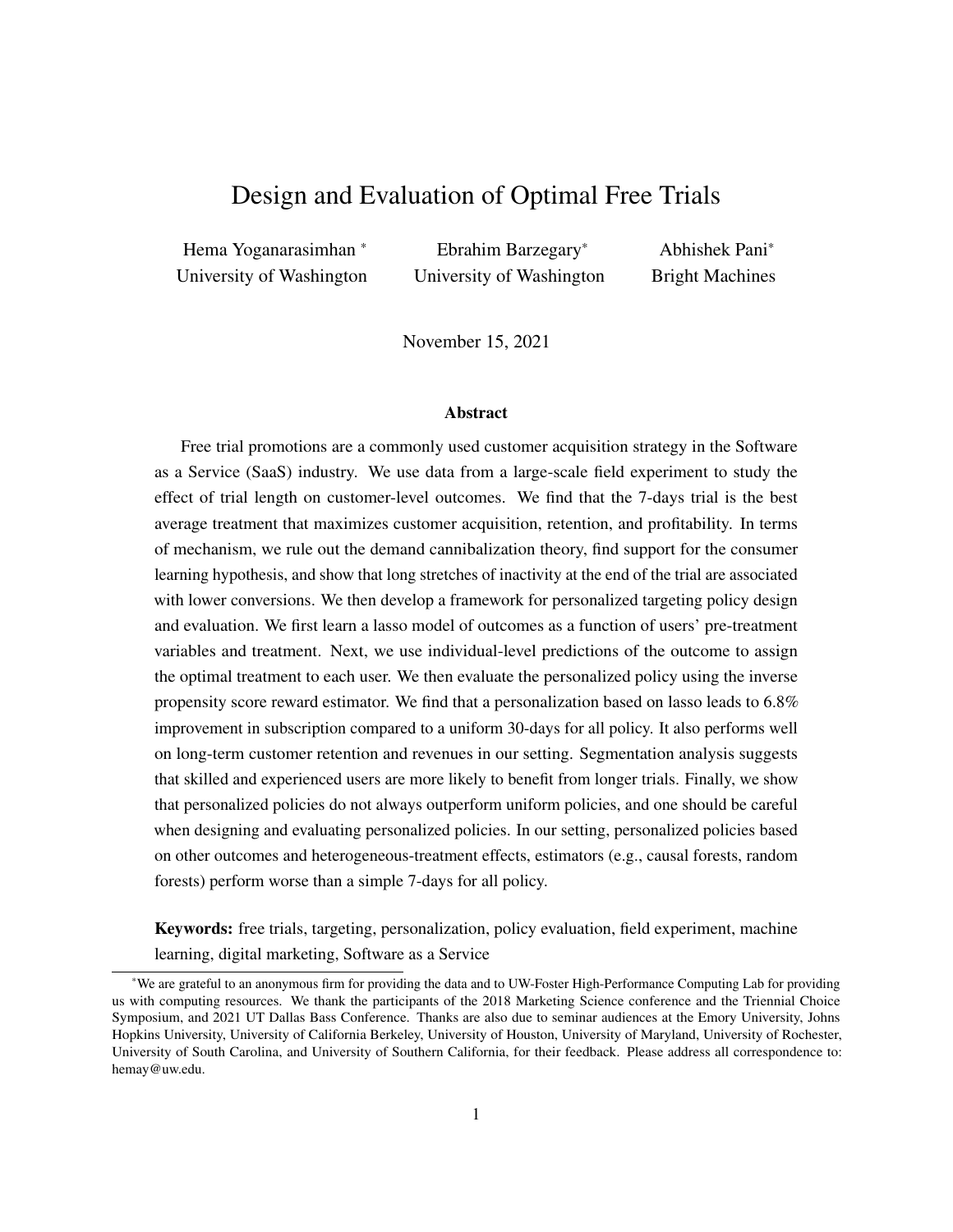# <span id="page-7-1"></span>3.1 Setting

Our data come from a major SaaS firm that sells a suite of software products. The suite includes a set of related software products (similar to Excel, Word, PowerPoint in Microsoft's MS-Office). The firm is the leading player in its category, with close to monopolistic market power. Users can either subscribe to single-product plans that allow them access to one software product or to bundled plans that allow them to use several products at the same time. Bundles are designed to target specific segments of consumers and consist of a set of complementary products. The prices of the plans vary significantly and depend on the bundle, the type of subscription (regular or educational), and the length of commitment (monthly or annual). Standard subscriptions run from \$30 to \$140 per month depending on the products in the bundle and come with a monthly renewal option. (To preserve the firm's anonymity, we have multiplied all the dollar values in the paper by a constant number.) If the user is willing to commit to an annual subscription, they receive over 30% discount in price. However, users in annual contracts have to pay a sizable penalty to unsubscribe before the end of their commitment. The firm also offers educational licenses at a discounted rate to students and educational institutions, and these constitute 20.8% of the subscriptions in our data.

# 3.2 Field Experiment

At the time of this study, the firm used to give users a 30-day free trial for each of its software products, during which they had unlimited access to the product.<sup>[1](#page-7-0)</sup> In order to access the product after the trial period, users need a subscription to a plan or bundle that includes that product.

To evaluate the effectiveness of different trial lengths, the firm conducted a large-scale field experiment that ran from December  $1^{st}$ 2015 to January 6<sup>th</sup> 2016 and spanned six major geographic markets – Australia and New Zealand, France, Germany, Japan, United Kingdom, and United States of America. During the experiment period, users who started a free trial for any of the firm's four most popular products were randomly assigned to one of 7, 14 or 30 days free trial length buckets. These three trial lengths were chosen because they are the most commonly used ones in the industry and represent a vast majority of the SaaS free trials. Treatment assignment was at user level, i.e., once a user was assigned to a trial length, her/his trial length for the other three popular products was also set at the same length. The length of the free trial for other products during this period remained unchanged at 30 days. The summary statistics for the treatment assignment and subscriptions are shown in Table [1.](#page-8-0)

The experiment was carefully designed and implemented to rule out the possibility of self-selection into treatments, a common problem in field experiments. In our setting, if users can see which treatment (or free trial length) they are assigned to prior to starting their trial, then users who find their treatment undesirable may choose to not start the trial. In that case, the observed sample of users in each treatment condition would no longer be random, and this in turn would bias the estimated treatment effects. Moreover, since the experimenter cannot obtain data on those who choose to not to start their free trials, there is no way to address this problem econometrically. To avoid these types of self-selection problems, the firm designed

<span id="page-7-0"></span><sup>&</sup>lt;sup>1</sup>This free trial is at the software product level, i.e., users start a separate trial for each software product, and their trial for a given product expires 30 days from the point at which they started the free trial for it.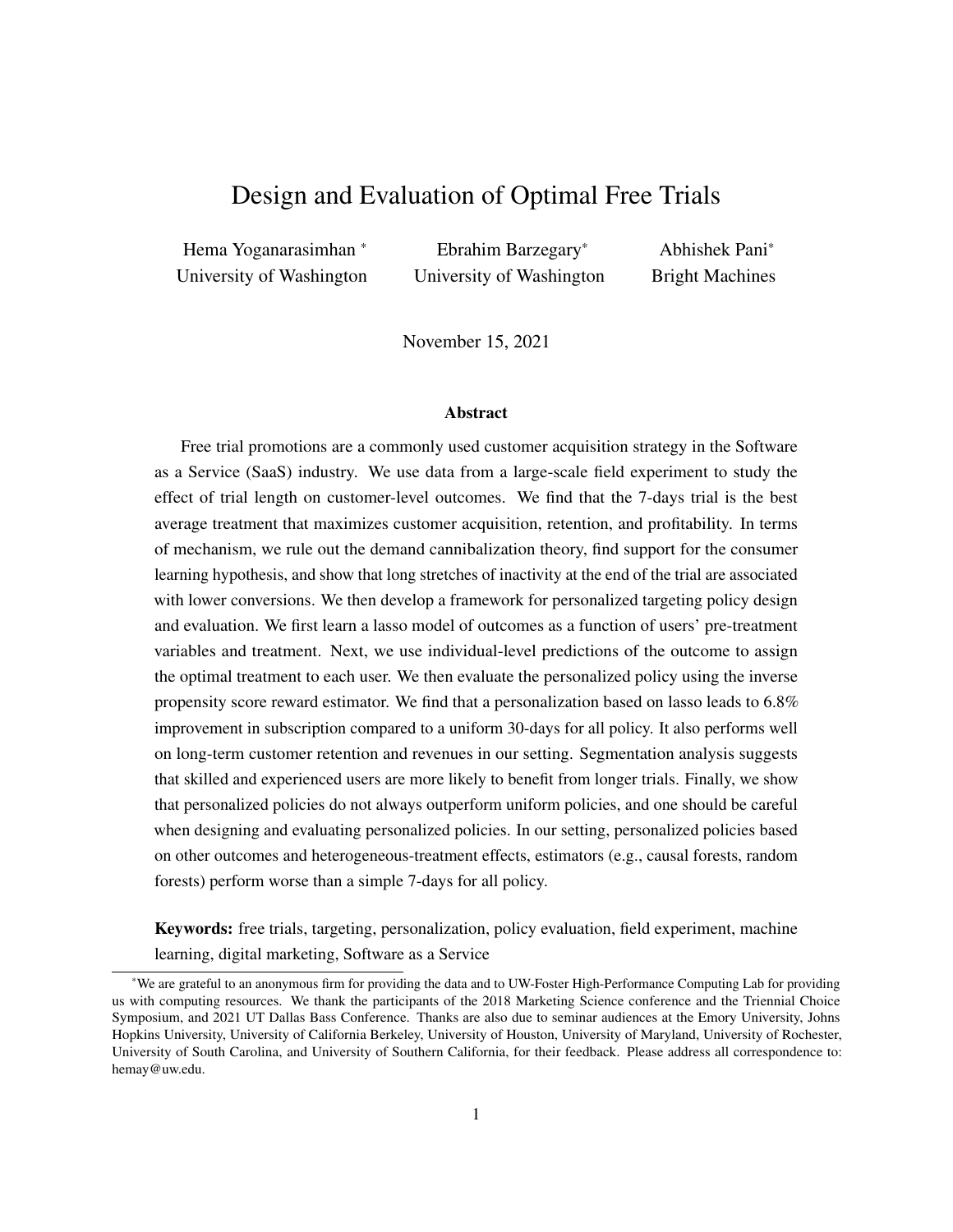<span id="page-8-0"></span>

|                                           | <b>7 Days Trial</b> | 14 Days Trial | <b>30 Days Trial</b> | Total   |
|-------------------------------------------|---------------------|---------------|----------------------|---------|
| Number of observations (N)                | 51,040              | 51,017        | 235,667              | 337,724 |
| Percent of total observations             | 15.11               | 15.11         | 69.78                | 100     |
| Number of subscriptions                   | 7,835               | 7,635         | 34.564               | 50,034  |
| Percent of total subscriptions            | 15.66               | 15.26         | 69.08                | 100     |
| Subscription rate within group (in $\%$ ) | 15.36               | 14.96         | 14.67                | 14.81   |

Table 1: Summary statistics of treatment assignment and subscription rates.

the experiment so that users were informed of their trial-length only after starting their trial. In order to try a software product, users had to take the following steps: (1) sign up with the firm by creating an ID, (2) download an app manager that manages the download and installation of all the firm's products, and (3) click on an embedded *start trial* button to start the trial for a given product. Only at this point in time, they are shown the length of their free trial as the time left before their trial expires (e.g., "Your free trial expires in 7 days"). While users can simply quit or choose to not use the product at this point, their identities and actions are nevertheless captured in our data and incorporated in our analysis.

Finally, it is important to note that treatment assignment was unconfounded with other marketing mix variables. In this context, it is useful to discuss prices since they can vary across products and users. The price that a user gets for a product/bundle depends only on two user-level observables – the geographic location of the user and her/his job (students get a discount). Both of these variables are observed in the data, and treatment assignment is orthogonal to these variables. Thus, price is not confounded with treatment.<sup>[2](#page-8-1)</sup>

In sum, the design satisfies the two main conditions necessary for the experiment to be deemed clean – (1) unconfoundedness and (2) compliance [\(Mutz et al., 2019\)](#page-29-17).

#### 3.3 Data

We have data on 337,724 users who were part of the experiment. For each user i, we observe the following information – (1) Treatment assignment  $(W_i)$ , (2) Pre-treatment demographic data  $(X_i)$ , and (3) Post-treatment behavioral data  $(Z_i)$ . The treatment variable denotes the trial length that the user was assigned to – 7, 14, or 30 days. The variables under the latter two categories are described in detail below.

# 3.3.1 Pre-treatment demographic data

- 1. Geographic region: The geographic region/country that the user belongs to (one of the six described in  $x3.1$ ). It is automatically inferred from the user's IP address.
- 2. Operating system: The OS installed on the user's computer. It can take eight possible values, e.g., Windows 7, Mac OS Yosemite. It is inferred by the firm based on the compatibility of the products downloaded with the user's OS.

<span id="page-8-1"></span> $2$ While the distribution of prices shown to users is the same across all treatment arms, the distribution of prices paid by the subscribers can be different under each treatment arm. This is because the length of the free trial can influence which types of consumers subscribe and the products/bundles that they subscribe to. These differences can lead to downstream differences in the revenues under treatments and targeting policies. We discuss these issues in detail in  $\chi$ ??.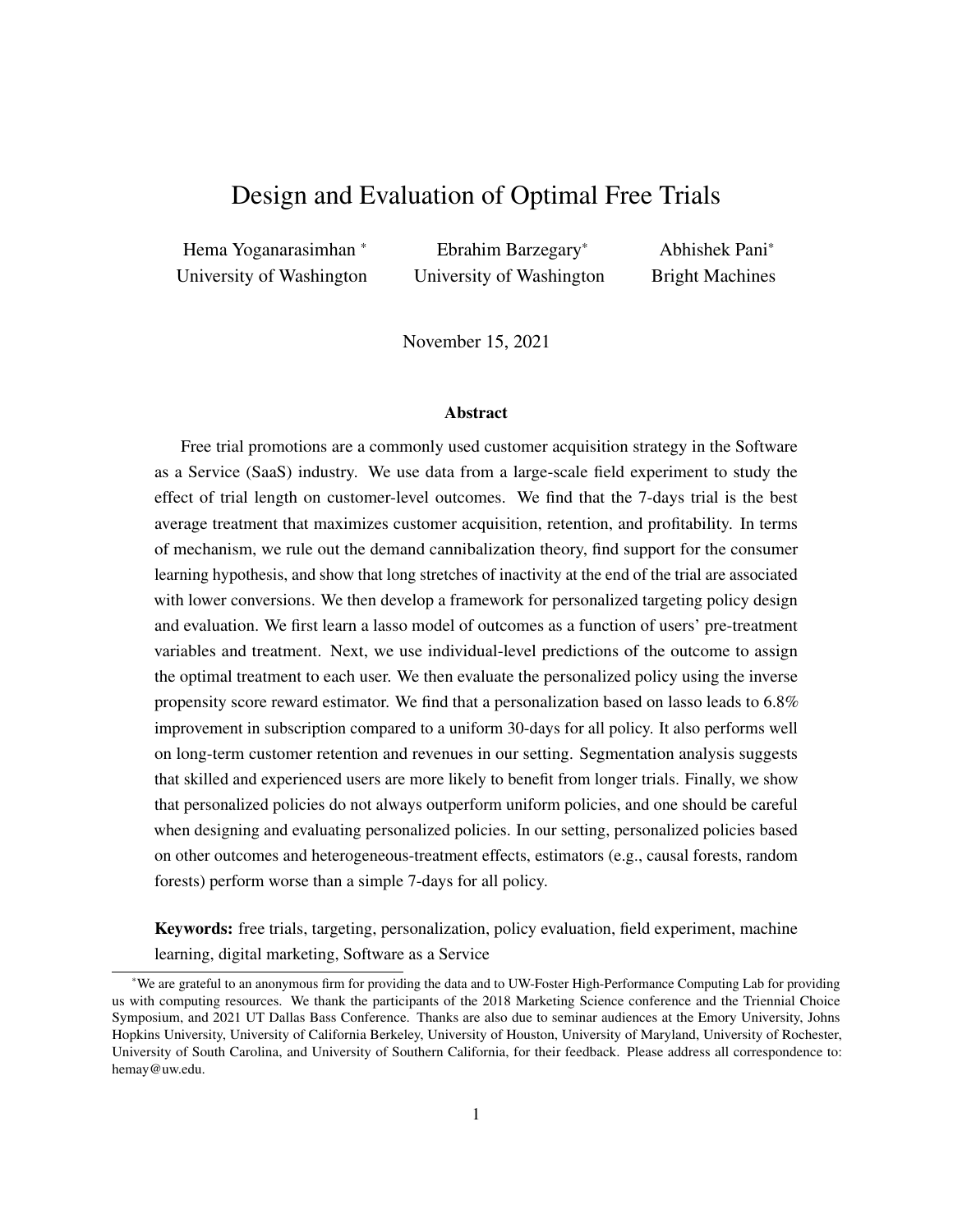<span id="page-9-1"></span>

|                   | Number of      | Share of top sub-categories |        |           |                   |  |  |
|-------------------|----------------|-----------------------------|--------|-----------|-------------------|--|--|
| <b>Variable</b>   | sub-categories | 1st                         | 2nd    | 2rd       | $\varLambda^{th}$ |  |  |
| Geographic region | 6              | 55.02%                      | 13.66% | 9.12%     | 8.83%             |  |  |
| Operating system  | 8              | 28.97%                      | 21.4%  | 14.04%    | 13.98%            |  |  |
| Signup channel    | 42             | 81.56%                      | 8.14%  | 3.47%     | 0.81%             |  |  |
| Job               | 14             | 28.20%                      | 21.90% | 20.34%    | 8.46%             |  |  |
| Skill             | 5              | 69.05%                      | 12.75% | $10.77\%$ | 7.38%             |  |  |
| Business segment  |                | 35.41%                      | 32.74% | 18.40%    | 7.81%             |  |  |

Table 2: Summary statistics for the pre-treatment categorical variables.

- 3. Sign-up channel: The channel through which users came to sign-up for the free trial. In total, there are 42 possible sign-up channels, e.g., from the legacy version of the software, from the firm's website, through third-parties, and so on.
- 4. Skill: A self-reported measure of the user's fluency in using the firm's software suite. This can take four possible values – beginner, intermediate, experienced, and mixed.
- 5. Job: The user's job-title (self-reported). The firm gives users 13 job-titles to pick from, e.g., student, business professional, hobbyist.
- 6. Business segment: The self-reported business segment that the user belongs to. Users can choose from six options here, e.g., educational institution, individual, enterprise.

The last three variables are self-reported though not open-ended, i.e., users are required to pick one option from a list provided by the firm. However, users may choose not to report these values, in which case, the missing values are recorded as "unknown". We treat this as an additional category for each of these three variables in our analysis.<sup>[3](#page-9-0)</sup> The six pre-treatment variables and their summary statistics are shown in Table [2.](#page-9-1)

# <span id="page-9-3"></span>3.3.2 Post-treatment behavioral data

For all the users in our data, we observe their subscription and renewal decisions for approximately 24 months (from December 2015 till November 2017). We have data on:

- 1. Subscription information: We have data on whether a user subscribes or not, and the date and type of subscription (product or bundle of products) if she does subscribe.
- 2. Subscription length: Number of months that the user is a subscriber of one or more products/bundles during the 24-month observation period. If a user does not subscribe to any of the firm's products during the observation period, then this number is zero by default.<sup>[4](#page-9-2)</sup>

<span id="page-9-0"></span> $3$ Only a small fraction of people choose to not report these data. For example, the percentage of users with "unknown" Skill and Job is 7.4% and 21.9%, respectively.

<span id="page-9-2"></span><sup>&</sup>lt;sup>4</sup>If a user unsubscribes for a period of time and then comes back, her subscription length is the total number of months that she was a paying customer of the firm. If a user subscribes to two or more plans, we aggregate the length of subscription all plans and report the total. So the subscription length can be greater than 24 months for such users.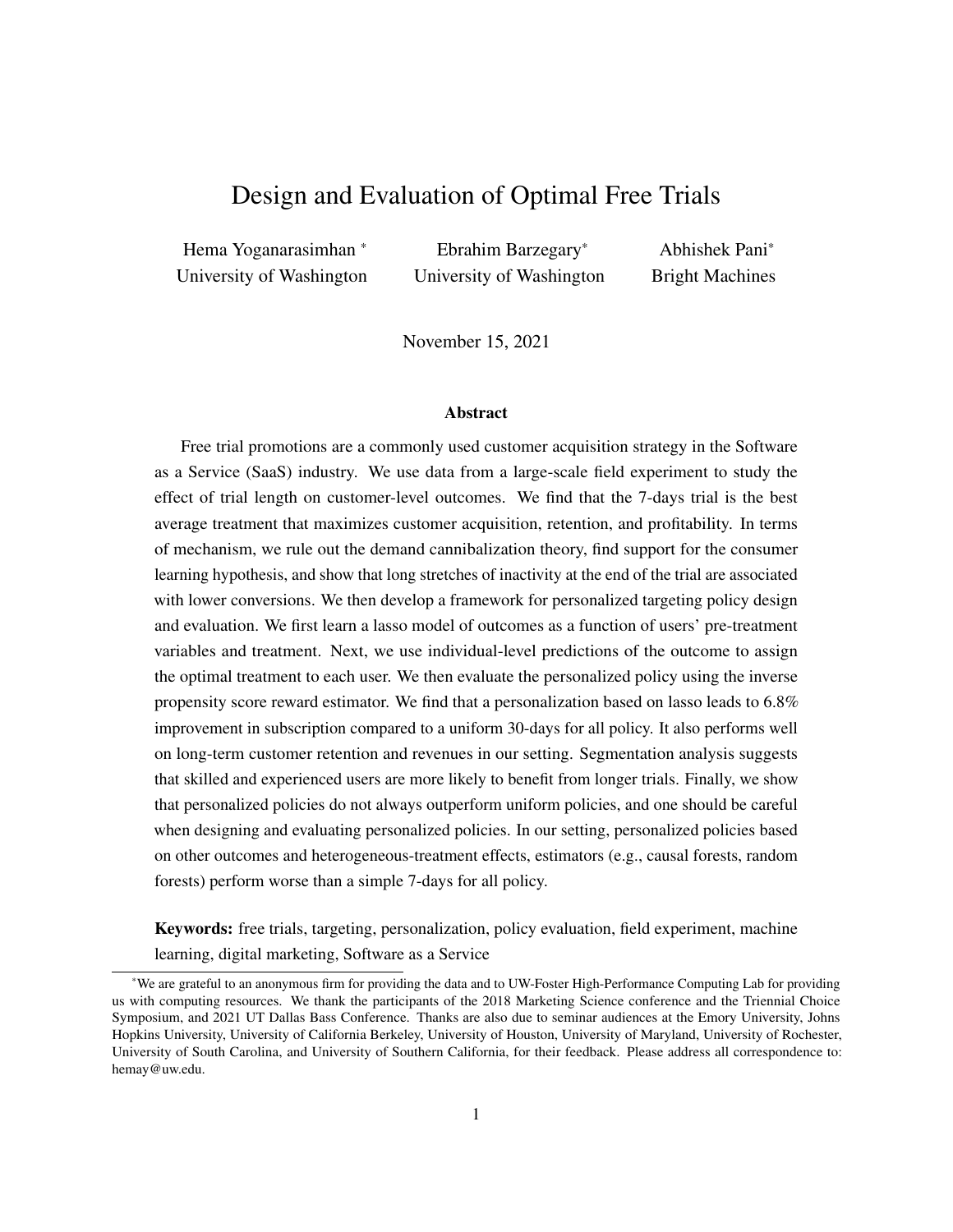<span id="page-10-0"></span>

| Variable                          | Mean  | <b>Standard</b><br>Deviation | Min      | 25% | $50\%$   | 75%      | <b>Max</b> | Number of<br><b>Observations</b> |
|-----------------------------------|-------|------------------------------|----------|-----|----------|----------|------------|----------------------------------|
| Subscription                      | 0.148 | 0.355                        | $\theta$ | 0   |          |          |            | 337,724                          |
| Subscription length (all)         | 2.23  | 6.37                         | 0        | 0   | $\theta$ | $\theta$ | 108        | 334,223                          |
| Subscription length (subscribers) | 16.02 | 8.43                         | 0        | 10  | 17       | 22       | 108        | 46,533                           |
| Revenue (all)                     | 79.13 | 285                          | $\theta$ | 0   | 0        | 0        | 20,208     | 334,223                          |
| Revenue (subscribers)             | 568   | 552                          | 0        | 242 | 420      | 666      | 20.208     | 46.533                           |

Table 3: Summary statistics of subscription, subscription length, and revenue outcomes. All the revenue numbers are scaled by a constant factor to preserve the firm's anonymity.

3. Revenue: The total revenue (in scaled dollars) generated by the user over the 2-year observation period. This is a function of the user's subscription date, the products and/or bundles that she subscribes to, the price that she pays for her subscription, and subscription length.

The summary statistics of these outcome variables are presented in Table [3.](#page-10-0) Both subscription length and revenue are shown for: (a) all users and (b) the subset of users who subscribed. There are a couple of points to note here. First, we do not have access to the subscription length and revenue data for team subscriptions and government subscriptions (which constitute a total of 3501 subscriptions). Hence, the number of observations used to calculate the summary statistics for subscription length and revenue for subscribers is lower. Second, the minimum subscription length observed in the data for subscribers is zero because we have a few users (58 users) who immediately unsubscribed after subscribing (within one month), in which case the firm returns their money and records their subscription length and revenue as zero. Based on Table [3,](#page-10-0) we see that approximately 14.8% users who start a free trial subscribe, and the average subscription length of subscribers is about 16 months (which is a little over a year).

We also observe the following product download and usage data for the duration of a user's trial period.

- 1. Products downloaded: The date and time-stamp of each product downloaded by the user.
- 2. Indicator for software use: An indicator for whether the user used the software at all.
- 3. Number of active days: Total number of days in which the user used the software during the trial period. For example, if a user with a 7-day trial uses the software on the first and third day, this variable is two.
- 4. Usage during trial: Each product in the software suite has thousands of functionalities. Functionalities can be thought of as micro-tasks and are defined at the click and key-stroke level; e.g., save a file, click undo, and create a table. The firm captures all this information and we have data on the total count of the functionalities used by the user during her trial period.
- 5. Dormancy length: The number of days between the last active day and the last day of trial, as shown in Figure [1.](#page-11-0) For example, if a user with a 30-days trial last used the software on day 20, then her dormancy length is 10.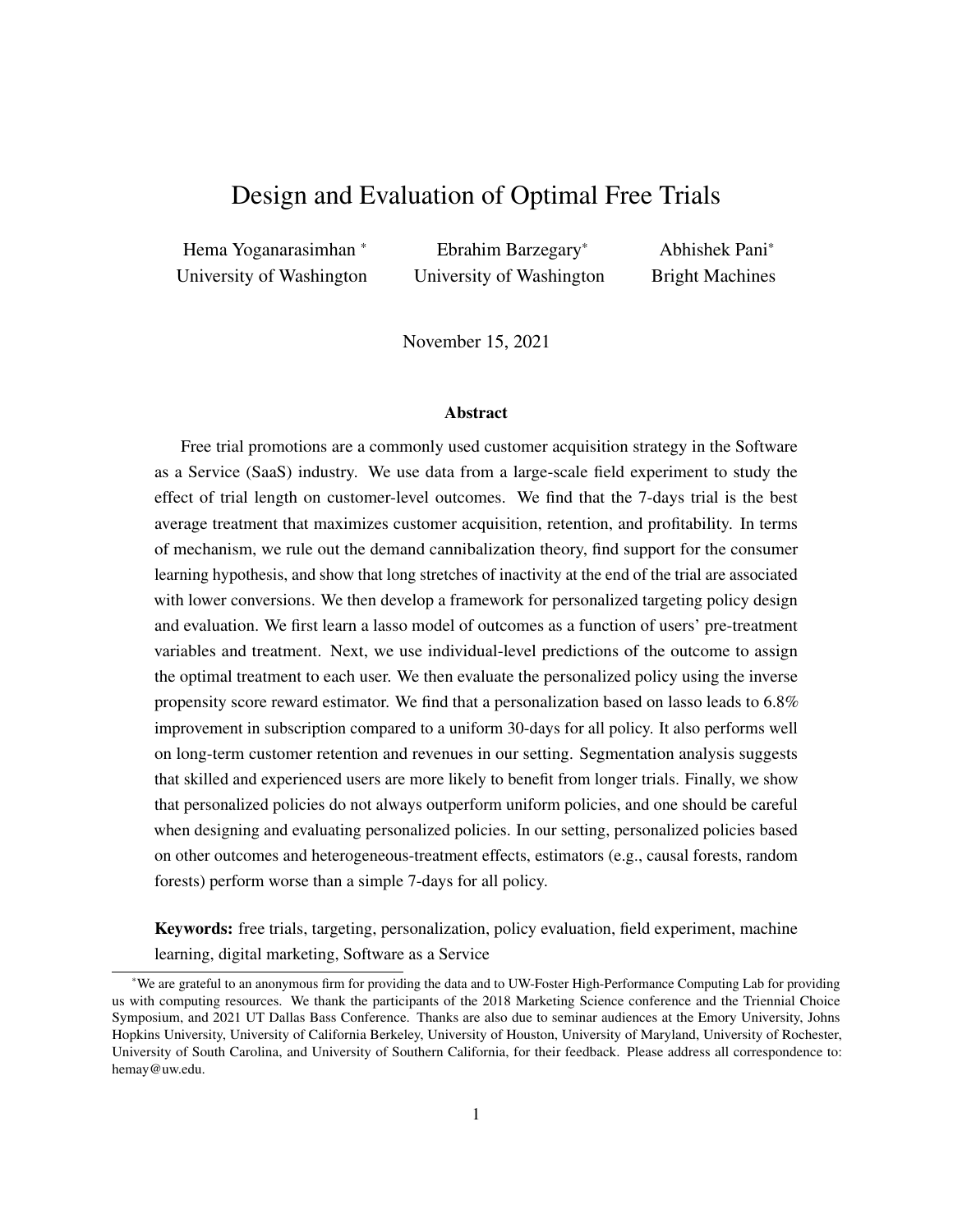

<span id="page-11-1"></span><span id="page-11-0"></span>Figure 1: Dormancy length: Number of days between the last active day and the end of the trial period.

| Variable                   | Mean  | Std   | Min      | 25%  | 50%   | 75%   | Max     | N       |
|----------------------------|-------|-------|----------|------|-------|-------|---------|---------|
| Total downloaded packages  | 1.17  | 0.41  | 1.0      | 1.00 | 1.00  | 1.00  | 4.00    | 337.724 |
| Indicator for software use | 0.83  | 0.37  | 0.0      | 1.00 | 1.00  | 1.00  | 1.00    | 303,514 |
| Number of active days      | 3.03  | 3.94  | 0.0      | 1.00 | 2.00  | 4.00  | 30.00   | 303,514 |
| Usage during trial         | 1.733 | 7.220 | $\Omega$ | 47   | 257   | 1.086 | 488,666 | 303.514 |
| Log usage during trial     | 5.09  | 2.74  | 0.0      | 3.87 | 5.55  | 6.99  | 13.10   | 303,514 |
| Dormancy length            | 16.87 | 11.23 | 0.0      | 6.00 | 15.00 | 29.00 | 30.00   | 303,514 |
|                            |       |       |          |      |       |       |         |         |

Table 4: Summary statistics for usage features.

We present the summary statistics of these usage variables in Table [4.](#page-11-1) The usage data are also missing (at random) for a subset of users and we report the summary statistics for non-missing observations. As we can see, most users download only one software product; only 13.6% of people download more than one product. Further, 83% of users try the software at least once. However, the number of active days is relatively small; the average user uses the software for only three days during the trial period. Next, we see that an average user uses 1, 733 functionalities during her trial. However, notice that this variable is very skewed with the variance much higher than the mean. So we use the natural log of this variable in all our analyses going forward. Finally, we see that the average dormancy length is close to 17 days, which means that many users stop using the software much before the end of trial period.

Finally, we refer interested readers to Tables [A1](#page-31-0) and [A2](#page-31-1) in Appendix [A](#page-31-2) for the summary statistics of outcome and usage variables by trial length, respectively.

#### 3.3.3 Training and Test Data

To design and test counterfactual free trial policies, we partition the data into two independent samples.

Training Data: This is the data that is used for both learning the model parameters as well as model selection (or hyper-parameter optimization through cross-validation).

Test Data: This is a hold-out data on which we can evaluate the performance of the policies designed based on the models built on training data.

We use 70% of the data for training (and validation) and 30% for test. See Table [A3](#page-32-0) in the [A](#page-31-2)ppendix *x*A for a detailed breakdown of how the data are split across the two data-sets. Note that while the joint distributions of the variables in the two samples should be the same theoretically, there will be some minor differences between the two data-sets due to the randomness in splitting in a finite sample. It is important to keep this in mind when comparing results *across* the two data-sets.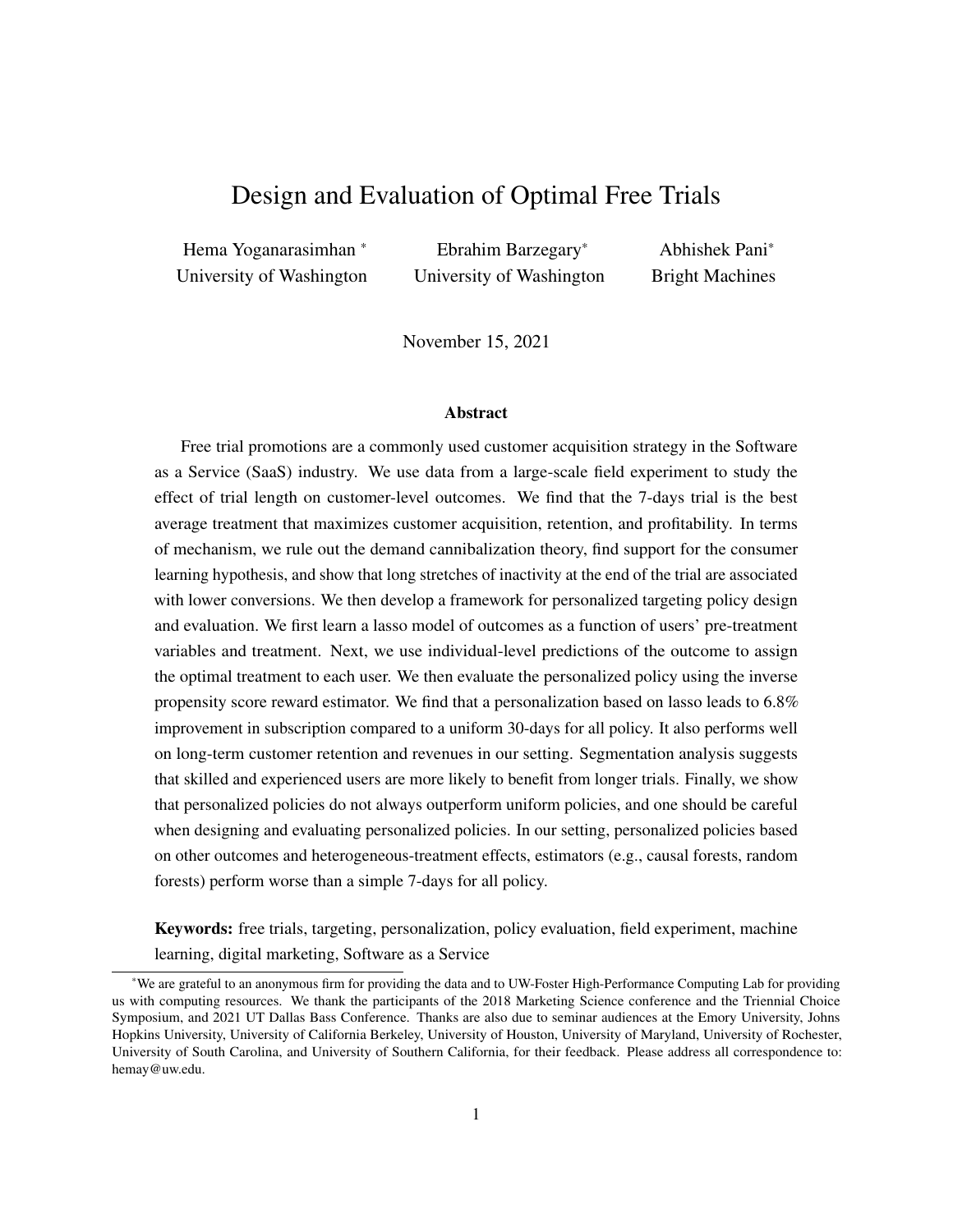<span id="page-12-0"></span>

| Data          | <b>Treatment</b> | <b>Subscription rate</b> | <b>Subscription rate</b><br>difference | t-statistics | Percentage gain<br>over baseline |
|---------------|------------------|--------------------------|----------------------------------------|--------------|----------------------------------|
|               | 7 days           | 0.1532                   | 0.0064                                 | 3.08         | 4.34                             |
| Training data | 14 days          | 0.1490                   | 0.0021                                 | 1.03         | 1.45                             |
|               | 30 days          | 0.1468                   |                                        |              |                                  |
| Test data     | 7 days           | 0.1544                   | 0.0082                                 | 2.58         | 5.59                             |
|               | 14 days          | 0.1511                   | 0.0048                                 | 1.51         | 3.28                             |
|               | 30 days          | 0.1463                   |                                        |              |                                  |

Table 5: Average effect of the 7- and 14-day treatments on subscription; compared to the control condition of 30-day free-trial. Baseline subscription rate (for 30-day case): 14.68 in training data and 14.63 in test data.

# 4 Main Effect of Trial Length on Subscription

We now document the main effect of trial length on subscription and present some evidence for the mechanism behind this effect. For expositional simplicity, we focus on subscription here and present a detailed analysis long-run outcomes such as revenue and retention in  $\chi$ [7.](#page-24-0)

#### <span id="page-12-2"></span>4.1 Average Treatment Effect

In a fully randomized experiment (such as ours), the average effect of a treatment can be estimated by simply comparing the average of the outcome of interest across treatments. We set the 30-day condition as the control and estimate the average effects of the 14- and 7-days trials on subscriptions for training and test data. The results from this analysis are shown in Table [5.](#page-12-0)

The 7-day trial increases the subscription rate by 4.34% over the baseline of the 30-day condition in the training data and by 5.59% in the test data. However, in both data sets, the effect of the 14-day trial is not significantly different from that of the 30-day trial. These results suggest that a uniform targeting policy that gives the 7-day treatment to all users can significantly increase subscriptions.<sup>[5](#page-12-1)</sup> We also see that the average treatment effect is fairly small compared to the outcome, which is either zero or one. This is understandable since the effect of trial length is likely to be small compared to other factors that affect customer acquisition. Finally, note that the gains and subscription rates in the training and test data are slightly different. As discussed earlier, this is due to the randomness in the splitting procedure.

Next, to ensure that these results are not driven by any problems with randomization, we conduct a series of randomization checks. We present the details of these tests in Appendix  $\angle$ [B.2](#page-32-1) and discuss them briefly here. First, we conduct a joint test of orthogonality of pre-treatment variables and treatment assignment [\(McKenzie,](#page-29-18) [2017\)](#page-29-18). This is done by regressing the treatment variable on the entire set of pre-treatment variables (with dummies for each sub-category shown in Table [2\)](#page-9-1). We find that the pre-treatment variables have no predictive power when it comes to predicting treatment, which suggests that randomization was done correctly. Note that this approach to checking for potential issues with randomization is preferable to the old practice of showing tables of means for pre-treatment variables across treatment arms and running a battery of t-tests for

<span id="page-12-1"></span><sup>&</sup>lt;sup>5</sup>In general, it is a better practice to obtain ATEs directly based on mean comparisons without using regression-based approaches [\(Imbens and Rubin, 2015\)](#page-29-19). Nevertheless, in Appendix [B.1,](#page-32-2) we present the ATEs based on regressions (with and without controls) and they are statistically indistinguishable from those shown in the main text.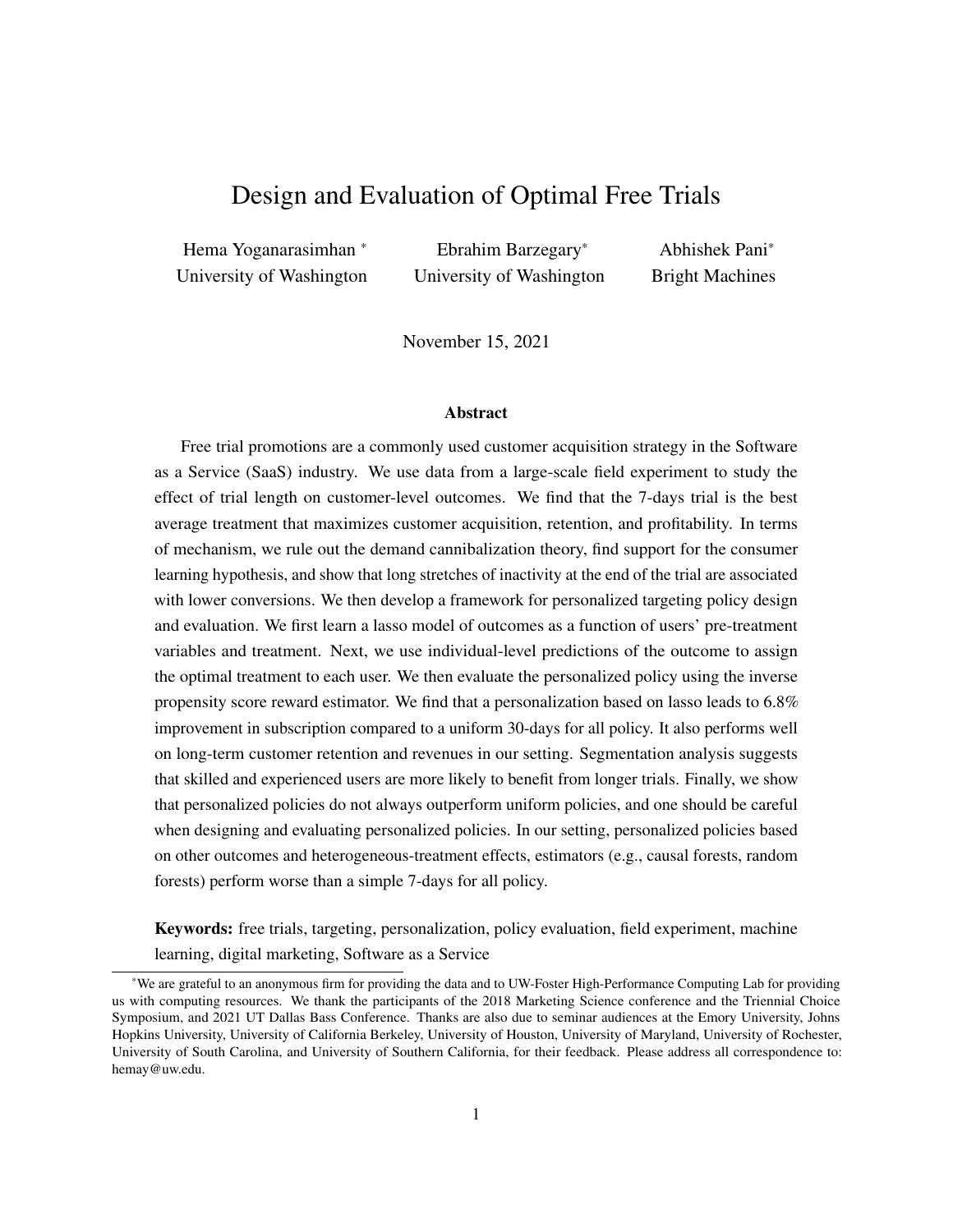<span id="page-13-2"></span>

| <b>Outcome variable</b>              | Intercept    | 14 days trial   | 30 days trial   | $R^2$ | N      |
|--------------------------------------|--------------|-----------------|-----------------|-------|--------|
| Total downloaded packages            | 1.137(0.002) | 0.01(0.002)     | 0.017(0.002)    | 0.000 | 337724 |
| Indicator for software use           | 0.828(0.002) | 0.004(0.002)    | 0.009(0.002)    | 0.000 | 303514 |
| Number of active days                | 1.747(0.018) | 0.625(0.026)    | 1.711(0.02)     | 0.028 | 303514 |
| Number of active days/trial length   | 0.25(0.001)  | $-0.08(0.001)$  | $-0.134(0.001)$ | 0.078 | 303514 |
| Log usage during trial               | 4.77(0.013)  | 0.196(0.018)    | 0.411(0.014)    | 0.003 | 303514 |
| Log average daily usage during trial | 3.197(0.009) | $-0.357(0.012)$ | $-0.737(0.009)$ | 0.022 | 303514 |
| Dormancy length                      | 4.631(0.043) | 5.135(0.06)     | 16.432(0.047)   | 0.337 | 303514 |

Table 6: Regression of usage features on trial length. Standard errors in parentheses.

a variety of reasons; see [Bruhn and McKenzie](#page-29-20) [\(2009\)](#page-29-20) and [Mutz et al.](#page-29-17) [\(2019\)](#page-29-17) for detailed discussions.[6](#page-13-0) Next, we regress the outcome variable (subscription outcome) on the treatment variable and all the pre-treatment variables. We find that the treatment effects are very similar to those in Table [5,](#page-12-0) which again suggests that there are no issues with randomization.<sup>[7](#page-13-1)</sup>

#### <span id="page-13-3"></span>4.2 Mechanism

At the time of the experiment, the firm offered a standard 30-day free trial to all its consumers. The better performance of the much shorter 7-day trial was both surprising and inexplicable for many reasons. First, the firm sells a complicated suite of software with multiple products and functionalities. So we would have expected that giving consumers more time to familiarize themselves with it and learn the software would produce better outcomes. Second, the reasons proposed in the theory literature for the efficacy of free trials largely support longer free trials, e.g., switching costs, consumer learning, software complexity, and signaling. Thus, it is not obvious why a shorter trial works better. Therefore, we now examine how trial length affects conversion and present some evidence for why a shorter trial works better in this setting. In the process, we also discuss the generalizability of our findings and the mechanisms proposed.

Intuitively, trial length can affect how consumers download, use, and interact with the software; and differences in these usage variables can lead to different subscription outcomes. So we first examine whether and how trial length affects usage. We regress each of the usage variables shown in Table [4](#page-11-1) on trial length and present the results in Table [6.](#page-13-2) Since trial length is randomly assigned, we can interpret these results causally. First, we find that longer free trials lead to more product downloads and more usage. Further investigation suggests that this increase in downloads mainly comes from the higher downloads of products 1 and 3, which are complements (see Figure [A1](#page-33-0) in Appendix [C\)](#page-33-1). This suggests that giving longer trial lengths to users increases their probability of exploring other complementary products. Next, we see that a larger fraction of people try the software at least once with a longer trial, and the number of active days and log usage also increases with trial length. However, the rate of increase in the number of active days and usage is sub-linear compared to the increase in trial length. For instance, going from 7 to 14 days increases the

<span id="page-13-0"></span><sup>6</sup> Further, presenting tables of means for each pre-treatment variable is not feasible in our case since all our pre-treatment variables are categorical with a large number of sub-categories.

<span id="page-13-1"></span> $<sup>7</sup>$ Later in the paper, we use the empirical propensities to evaluate the gains from our models. So any minor discrepancies in the</sup> propensities of treatment allocation are taken care of; see Equation [\(4\)](#page-19-0) and the discussion around it.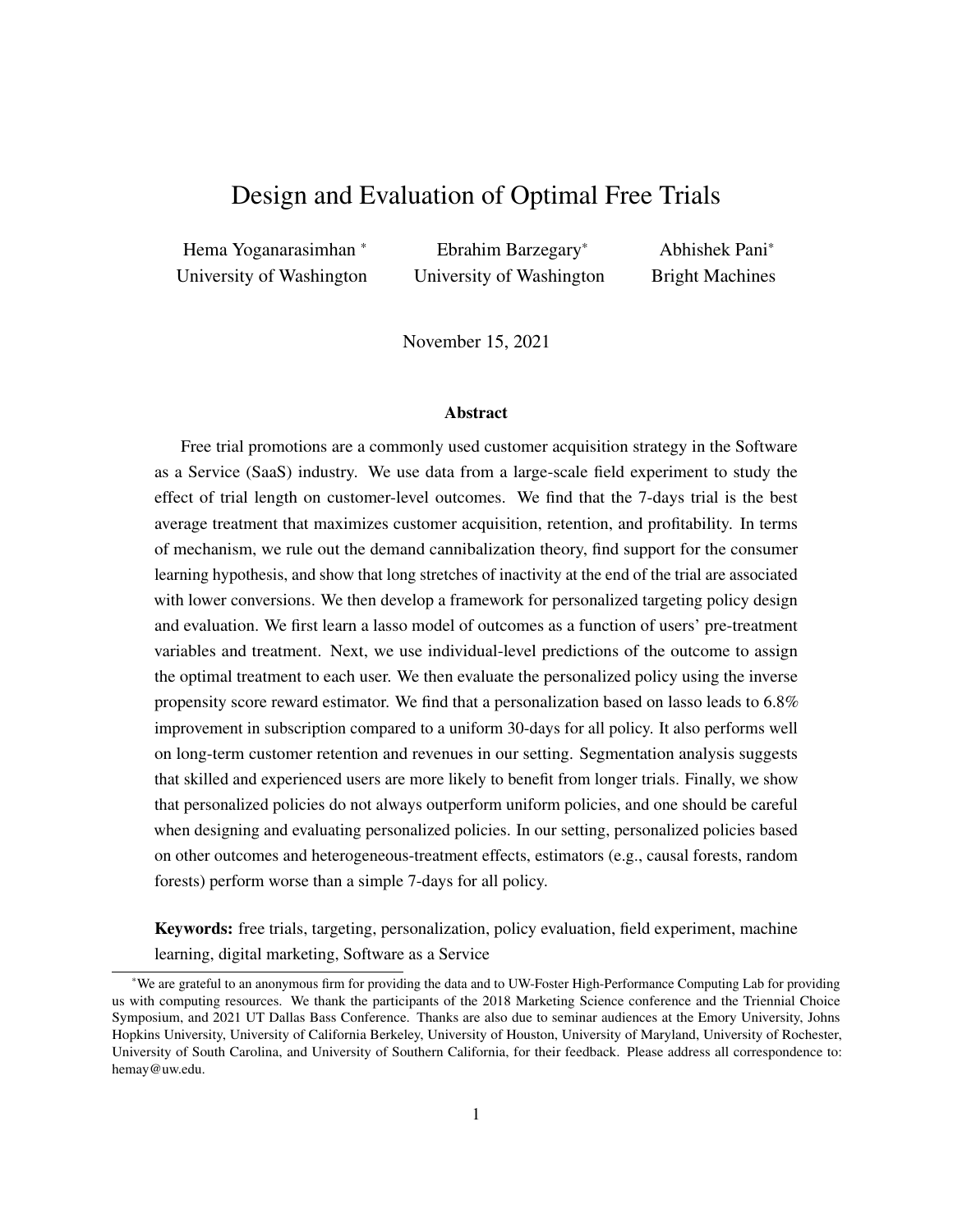<span id="page-14-0"></span>

Figure 2: (a) The subscription rate based on the last day of trial use for different trial lengths. (b) The subscription rate based on the number of active days for different trial lengths.

number of active days by 0.625, which is much smaller than 7 days (the increase in trial length). Thus, when we normalize the number of active days by trial length, the average number of days during which a user is active during her trial reduces as trial length increases. The same pattern holds for log usage; while total usage increases as trial length increases, average daily usage falls. Finally, we find that the dormancy period increases as trial length increases. While the average dormancy length is 4.6 days for the 7-days trial, it is over 21 days for the 30-days trial.

Next, we examine whether and how usage is associated with subscription. The left panel of Figure [2](#page-14-0) shows the probability of subscription as a function of the total number of active days for each trial length. As we can see, users who are active for more days are also more likely to subscribe, and this pattern is true for all three trial lengths. However, given the same level of activity, shorter trial lengths are associated with higher conversion. For example, users who were active for five days are more likely to subscribe when they are in the 7-day condition, compared to the 14 or 30-days condition. Next, in the right panel of Figure [2,](#page-14-0) we show the probability of subscription as a function of the last active day for all three trial lengths. We see that users whose last active day is earlier in the trial period are less likely to subscribe. Further, for the same last active day, users with shorter trials are more likely to subscribe. Recall that dormancy length is defined as trial length minus the last active day. So this suggests that users who have not used the product for long periods at the end of the trial period are less likely to subscribe.

We now check if the preliminary patterns shown in Figure [2](#page-14-0) hold after we control for other usage and user-specific observables. In Table [7,](#page-15-0) we present the results from a regression with the user's subscription decision as the outcome variable and her trial length and usage variables as explanatory variables. We find that after controlling for everything else, users who log more active days and use the product more are more likely to subscribe. Further, users who have longer dormancy periods are less likely to subscribe. This is understandable because a user who has not used the software for a long time by the end of her trial period is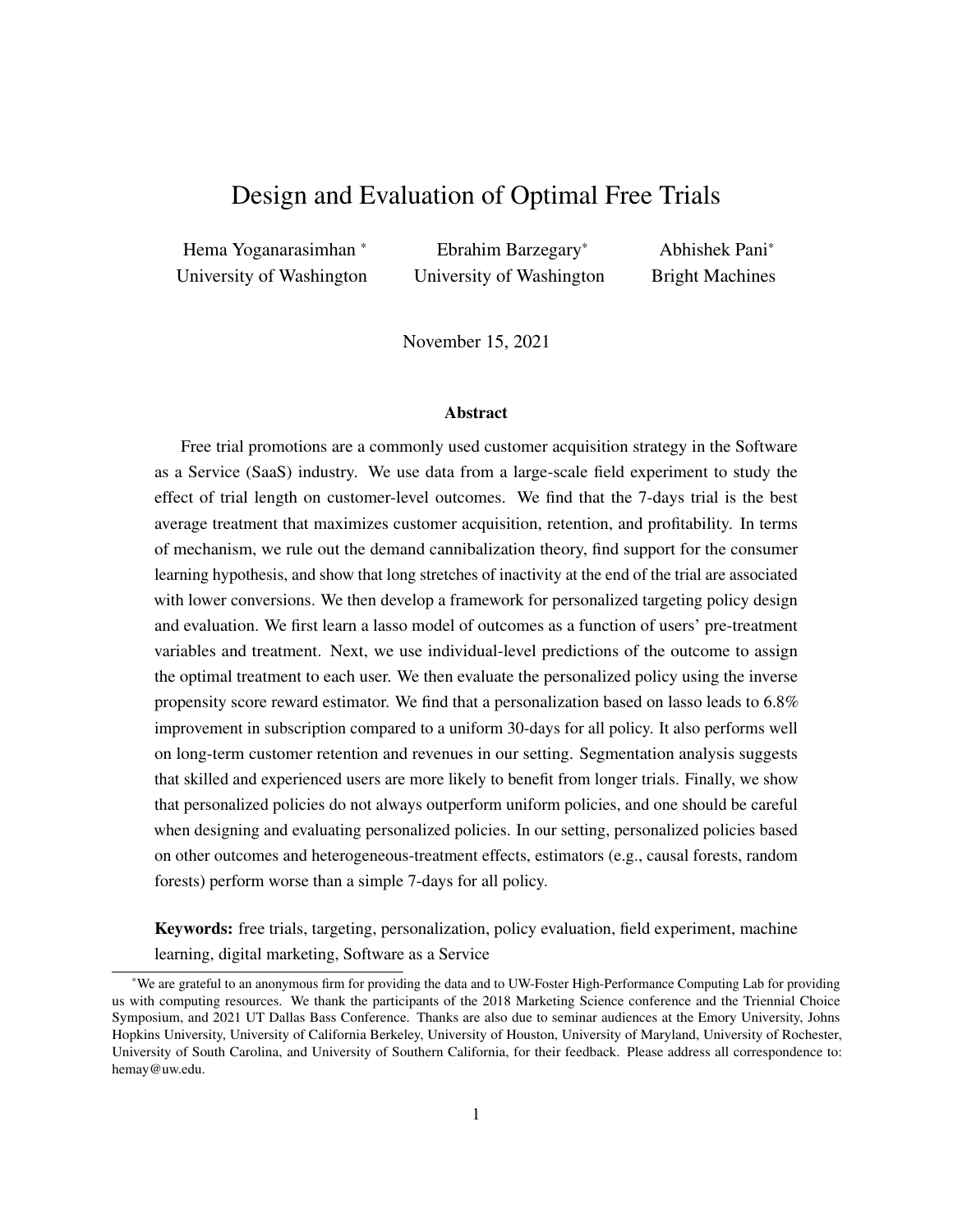<span id="page-15-0"></span>

|                                  | coef      | std err | Z         | P > izi | [0.025]  | 0.9751   |
|----------------------------------|-----------|---------|-----------|---------|----------|----------|
| Indicator for using the software | $-0.5145$ | 0.036   | $-14.252$ | 0.000   | $-0.585$ | $-0.444$ |
| Total downloaded packages        | 0.5632    | 0.013   | 43.789    | 0.000   | 0.538    | 0.588    |
| Number of active days            | 0.0440    | 0.002   | 19.241    | 0.000   | 0.040    | 0.049    |
| Log usage during trial           | 0.0620    | 0.005   | 11.267    | 0.000   | 0.051    | 0.073    |
| Dormancy length                  | $-0.0297$ | 0.001   | $-30.141$ | 0.000   | $-0.032$ | $-0.028$ |

Table 7: Regression of subscription on usage features and trial length, with all the pre-treatment variables included as controls (not shown in the table above).

<span id="page-15-1"></span>

Figure 3: The effect of trial length on usage and dormancy length, and subsequently subscription.

likely to forget about it and/or conclude that the product is not useful [\(Zhu et al., 2018\)](#page-30-0).

Together, the above findings suggest that two opposing effects of trial length on usage and subscription. We depict these effects in Figure [3.](#page-15-1) On the one hand, as trial length increases, product usage and consumer learning about the software increases. This increase in usage can have a positive effect on subscriptions. On the other hand, as trial length increases, the gap between the last active day and the end of the trial increases, while the average number of active days and usage per day reduces. These factors are associated with lower subscriptions. In our case, it seems that the latter effect dominates the former, and hence shorter trials are better.<sup>[8](#page-15-2)</sup>

Our analysis presents three key findings relevant to the broader theories on the role of free trials for experience goods. First, we rule out the well-known demand cannibalization hypothesis advocated by many theoretical papers [\(Cheng and Liu, 2012;](#page-29-2) [Dey et al., 2013\)](#page-29-3). These papers argue that, with longer trials, free-riders can use the product extensively during the trial, get their project/job done, and avoid subscribing. However, the results in Figure [2](#page-14-0) and Table [7](#page-15-0) rule out the free-riding hypothesis because users who use the product heavily during the trial are also more likely to subscribe. However, this evidence is for the full population of users. Second, we provide empirical support for the consumer learning hypothesis proposed in analytical papers (e.g., [\(Dey et al., 2013\)](#page-29-3)) since we find that longer trials lead to more usage, which in turn is associated with higher subscription. Third, we identify a novel mechanism that plays a significant role in the effectiveness of free trials – the negative effect of long dormancy periods on subscription. We provide more

<span id="page-15-2"></span> $8$ The results in Table [7](#page-15-0) should only be interpreted as suggestive evidence for the second half of the mechanism shown in Figure [3](#page-15-1) (and not causally). This is because the unobserved attributes of the user that drive usage may also drive subscription.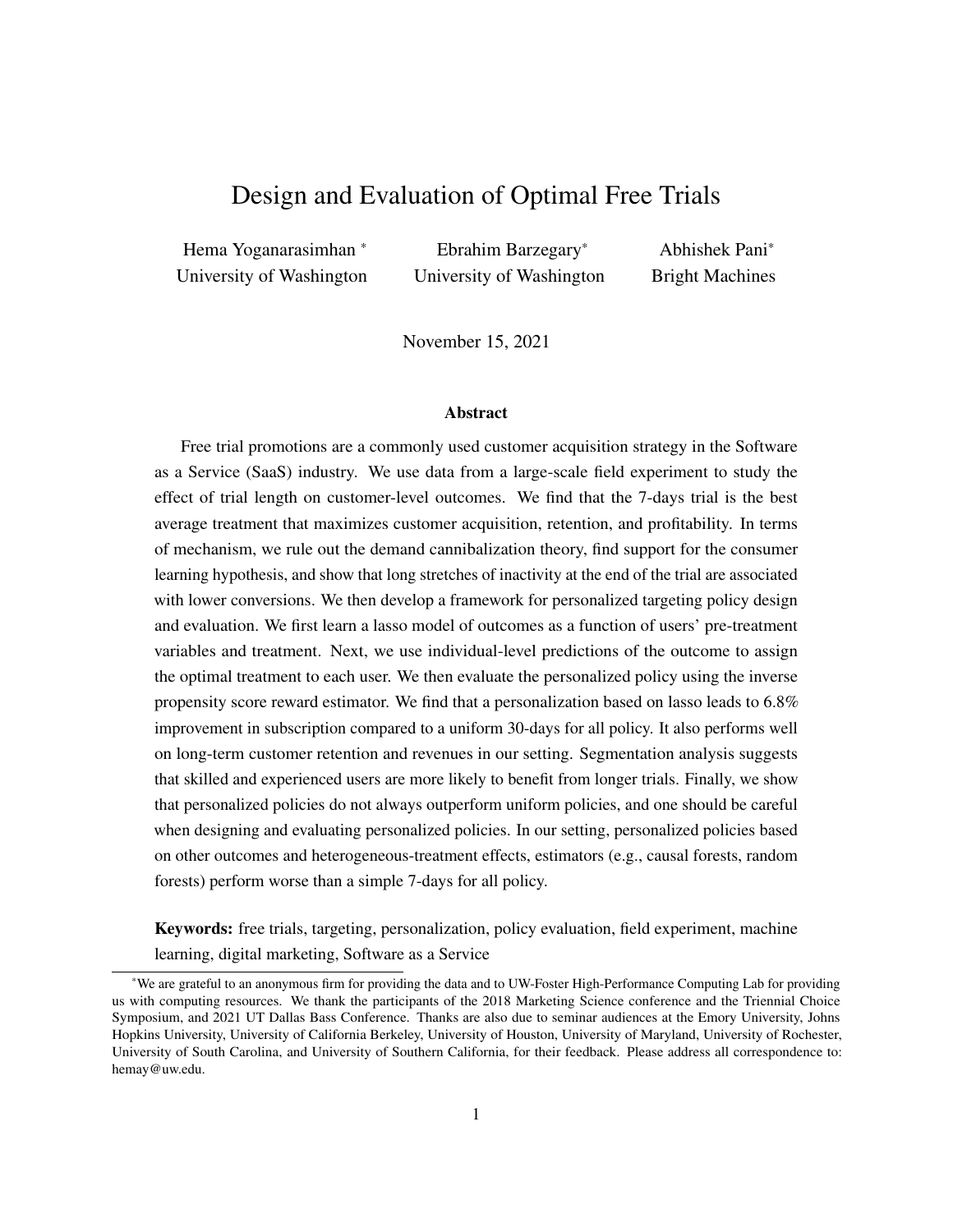<span id="page-16-0"></span>

Figure 4: Heterogeneity in consumers' response to the three trial lengths within three categories – Geographic region, Skill, and Job. The six geographic regions shown are: Australia and New Zealand, France, Germany, Japan, and United States of America (in that order). Under each sub-category, the fraction of users in that sub-category are shown. We do not include sub-category names for Job to preserve the firm's anonymity.( \*  $p < 0.1$ , \*\*  $p < 0.05$ , \*\*\*  $p < 0.01$ )

evidence in support of these ideas in x[6,](#page-21-0) where we discuss the heterogeneous response of different types of users.

#### 4.3 Heterogeneity in Users' Responsiveness

So far, we have shown that the 7-days trial is the best average treatment and provided some intuition for why. However, the effect of trial length could be heterogeneous across users and the mechanisms discussed earlier could be differentially important for different types of users. We now examine if this is indeed the case.

In the top left panel of Figure [4,](#page-16-0) we partition the data into six sub-groups based on the user's geographic region and present the average subscription rates for the three trial lengths for each region. The results suggest that there is some heterogeneity in response rates by region. For example, the 14-day trial is more effective in Germany while the 7-day trial is more effective in the United States of America. Next, we perform a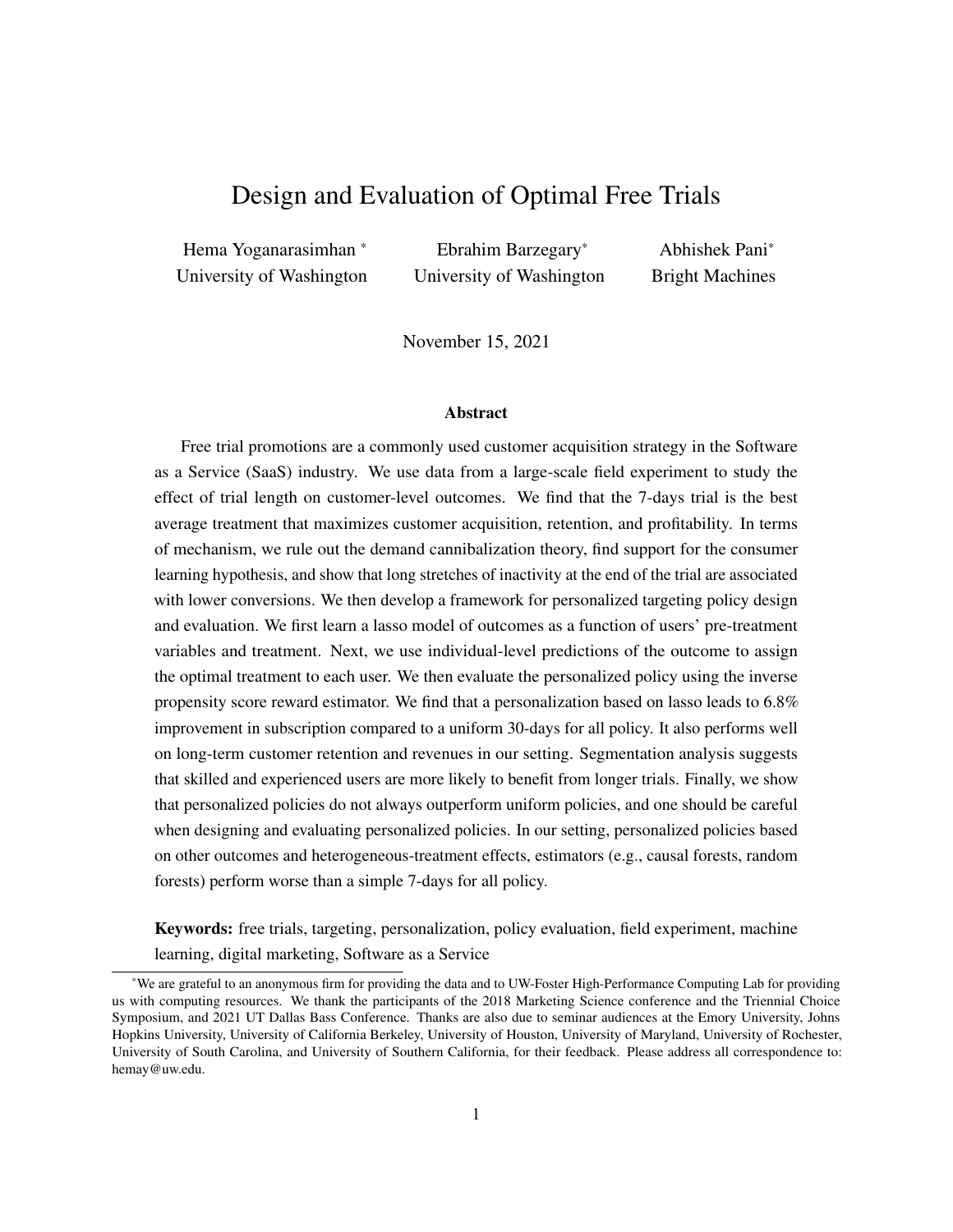similar exercise on skill-level and job (see the top right and bottom panels in Figure [4\)](#page-16-0). Again, we find that users' responsiveness to the treatment is a function of their skill level and job. For instance, the 7-day trial is significantly better for Beginners, whereas the 14-day trial is more effective for Mixed-skill users.

These results suggest that users' responsiveness to trial lengths is heterogeneous on many pre-treatment variables. If the firm can successfully exploit the different sources of heterogeneity and personalize its free trial assignment at the individual-level, then it may be able to further improve subscriptions.

# 5 Counterfactual Analysis: Personalized Policy Design and Evaluation

Given that the preliminary evidence above suggests that benefits the firm can benefit from personalizing free trial assignment. In  $\angle 5.1$ , we describe the procedure we use to design the personalized policy. Next, in  $\angle 5.2$ , we present the gains from the personalized policy in our setting. Next, in  $\chi$ ??, we compare the performance of our approach to other personalized policies. Finally, in x??, we examine why some consumers respond better to shorter trials (vs. longer trials) and tie the policy-prescribed segmentation to mechanisms discussed in x[4.2.](#page-13-3)

# <span id="page-17-0"></span>5.1 Optimal Policy Design

Let  $i \n\geq \n\mathcal{F}_1, \ldots, Ng$  denote the set of independent and identically distributed users, where each user is characterized by a pre-treatment covariate vector  $X_i \, 2 \, X$  of dimension D. Let  $W_i \, 2 \, W$  denote the treatment or intervention that *i* receives.  $W = f0, \ldots, W$  1g refers to the set of treatments, and the total number of treatments is W. Finally, let  $Y(X_i, W_i)$  denote the outcome for a user i with pre-treatment variables  $X_i$ when she is allocated treatment  $W_i$ .

A personalized treatment assignment policy,  $\pi$ , is defined as a mapping between users and treatments such that each user is allocated one treatment,  $\pi : X \perp W$ . The firm's goal is to choose a policy  $\pi$  such that it maximizes the expectation of outcomes,  $\frac{1}{N} \mathbb{E} \left[ \sum_{i=1}^{N} Y(X_i, W_i^{\pi}) \right]$ . Thus, for policy  $\pi$  and outcome of interest Y, we can write our reward function as  $R(\pi, Y) = \frac{1}{N} \sum_{i=1}^{N} E[Y(X_i, \pi(X_i))]$ . Thus, given a reward function  $R(\pi, Y)$ , the optimal personalized policy is given by:

$$
\pi = \underset{\pi}{\arg \max} [R(\pi, Y)], \qquad (1)
$$

where is the set of all possible policies.

The problem of finding the optimal personalized policy is equivalent to one of finding the policy  $\pi$  that maximizes the reward function  $R(\pi, Y)$ . As discussed in x[1,](#page-1-0) this is a non-trivial problem since the cardinality of the policy space can be quite large.<sup>[9](#page-17-1)</sup> So, a direct search over the policy space to find the optimal policy is infeasible. Therefore, we adopt a two-step approach to find the optimal policy  $\pi$  that avoids this problem. To do so, we make the three standard assumptions on: (1) unconfoundedness, (2) SUTVA, and (3) positivity. Given that our data comes a fully randomized experiment assumptions (1) and (2) are automatically satisfied.

<span id="page-17-1"></span><sup>&</sup>lt;sup>9</sup>The total number of possible policies is  $W^{\prod_{d=1}^D c_d}$ , when we have D pre-treatment variables and the d-th variable can take  $c_d$ different values. This number can be extremely high even in simple settings. In our application, the cardinality of the policy space is equal to 3<sup>987,840</sup>.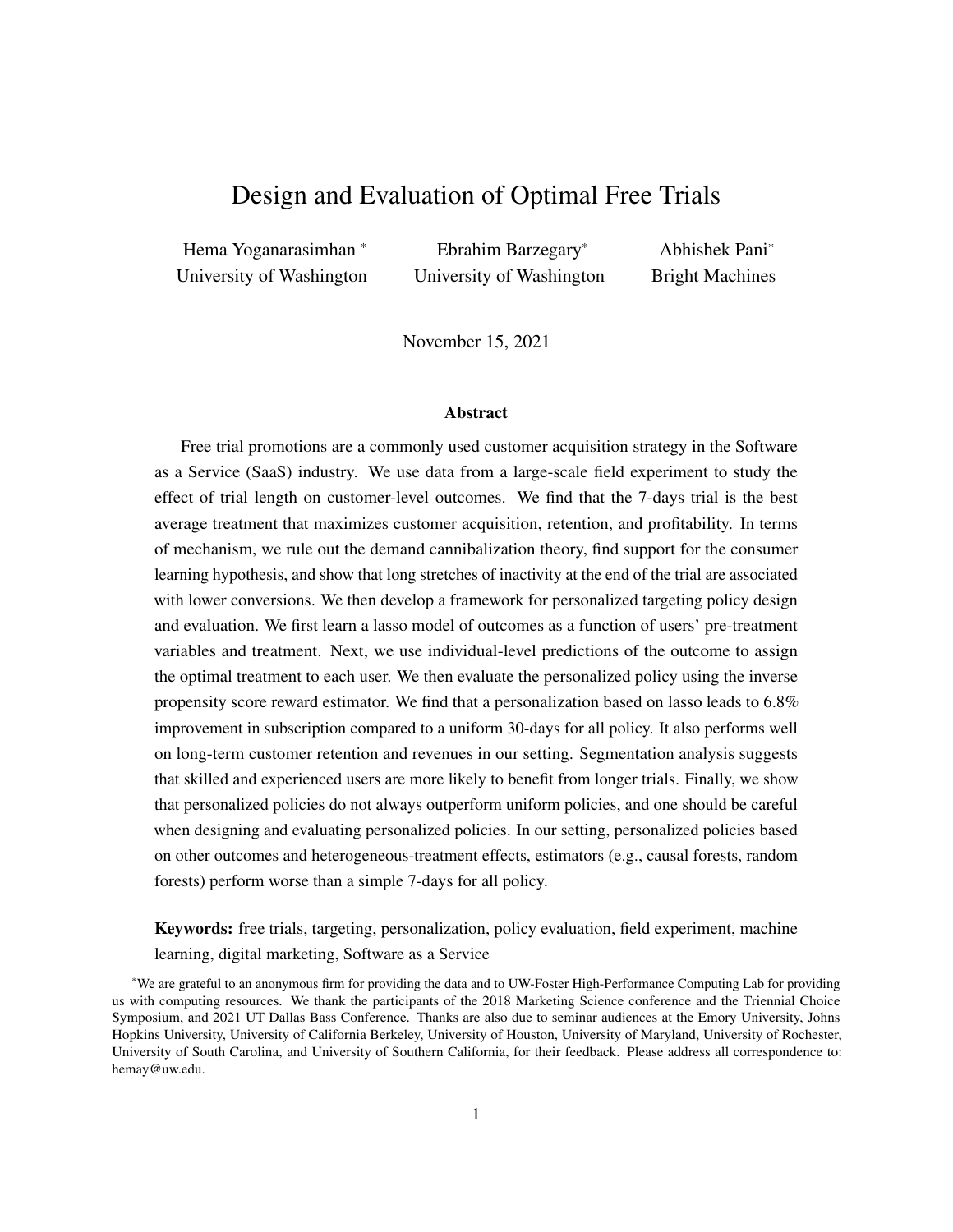Further, assumption 2 is satisfied because we do not expect any network effects in our setting (since the experiment was run on unconnected users distributed all over the world).

With these assumptions in place, we can design the optimal personalized policy if we either have estimates of the outcome of interest or pairwise treatment effects. In the main analysis, we design our personalized policy based using outcome estimates based on lasso [\(Tibshirani, 1996;](#page-30-17) [Friedman et al., 2010\)](#page-29-21). That is, we model the subscription outcome using as  $f(x, w) = E[Y/X_i = x, W_i = w]$ , where  $f()$  is a lasso model. Lasso estimates a linear regression that minimizes the MSE with an additional term to penalize model complexity as shown below:

$$
(\hat{\beta}_1, \hat{\beta}_2, \hat{\beta}_3) = \arg\min \sum_{i=1}^n (Y_i - X_i \beta_1 - W_i \beta_2 - X_i W_i \beta_3)^2 + \lambda (j\beta_1 j\beta_1 + j\beta_2 j\beta_1 + j\beta_3 j\beta_1), \quad (2)
$$

where  $jj\beta_i j j_1$  is the L1 norm of the vector  $\beta_i$  and is equal to the sum of the absolute value of the elements of vector  $\beta_i$ . Intuitively, if there are multiple weak (and correlated) predictors, lasso will pick a subset of them and force the coefficients of others to zero, thereby estimating a simpler model. Model-selection in lasso is data-driven, i.e.,  $\lambda$  is a hyper-parameter that is learned from the data (and not assumed). Please see Appendix [D](#page-34-0) for details of our lasso estimation.

Next, using estimate of the expected outcome,  $\hat{y}(x = X_i, w)$ , from the lasso model, we obtain the optimal personalized policy based on for observation  $i$  as:

$$
\pi_{lasso}(X_i) = w , \quad \text{where} \quad w = \underset{w \ge W}{\arg \max} \hat{y}(x = X_i, w) \tag{3}
$$

Our personalized free trial policy,  $\pi_{lasso}$  partitions the population into three segments: 7-, 14- and 30-days optimal segments, which constitute 68.9%, 23.2%, and 7.9% of the population, respectively.

#### <span id="page-18-0"></span>5.2 Empirical Policy Evaluation: Gains from Personalization

We now empirically evaluate and quantify the gains from the personalized free trial policy  $\pi_{lasso}$  over non-personalized policies. To do so, we first define three uniform (one length for all) policies:

 $\pi_{30}$  – This policy prescribes the 30-days treatment for all users. It was used by the firm at the time of the experiment and we therefore use it as the baseline policy in all our comparisons.

 $\pi_{14}$  – This policy prescribes the 14-day treatment for all users.

 $\pi$ <sub>7</sub> – This policy prescribes the 7-day treatment for all users. Since we found that 7 days is the best average treatment in x[4.1,](#page-12-2) this is the best uniform policy.

We evaluate the expected reward from the policies (both personalized and uniform) using the Inverse Propensity Score (IPS) estimator, that has been extensively used in the off-policy evaluation literature [\(Horvitz](#page-29-4) [and Thompson, 1952;](#page-29-4) Dudík et al., 2011), and has recently been applied in the marketing too [\(Simester et al.,](#page-30-13) [2019;](#page-30-13) [Rafieian and Yoganarasimhan, 2021;](#page-30-2) [Hitsch and Misra, 2018\)](#page-29-13). For any given policy  $\pi$ , this estimator takes all the observations where the user received the policy-prescribed treatment and scales them up by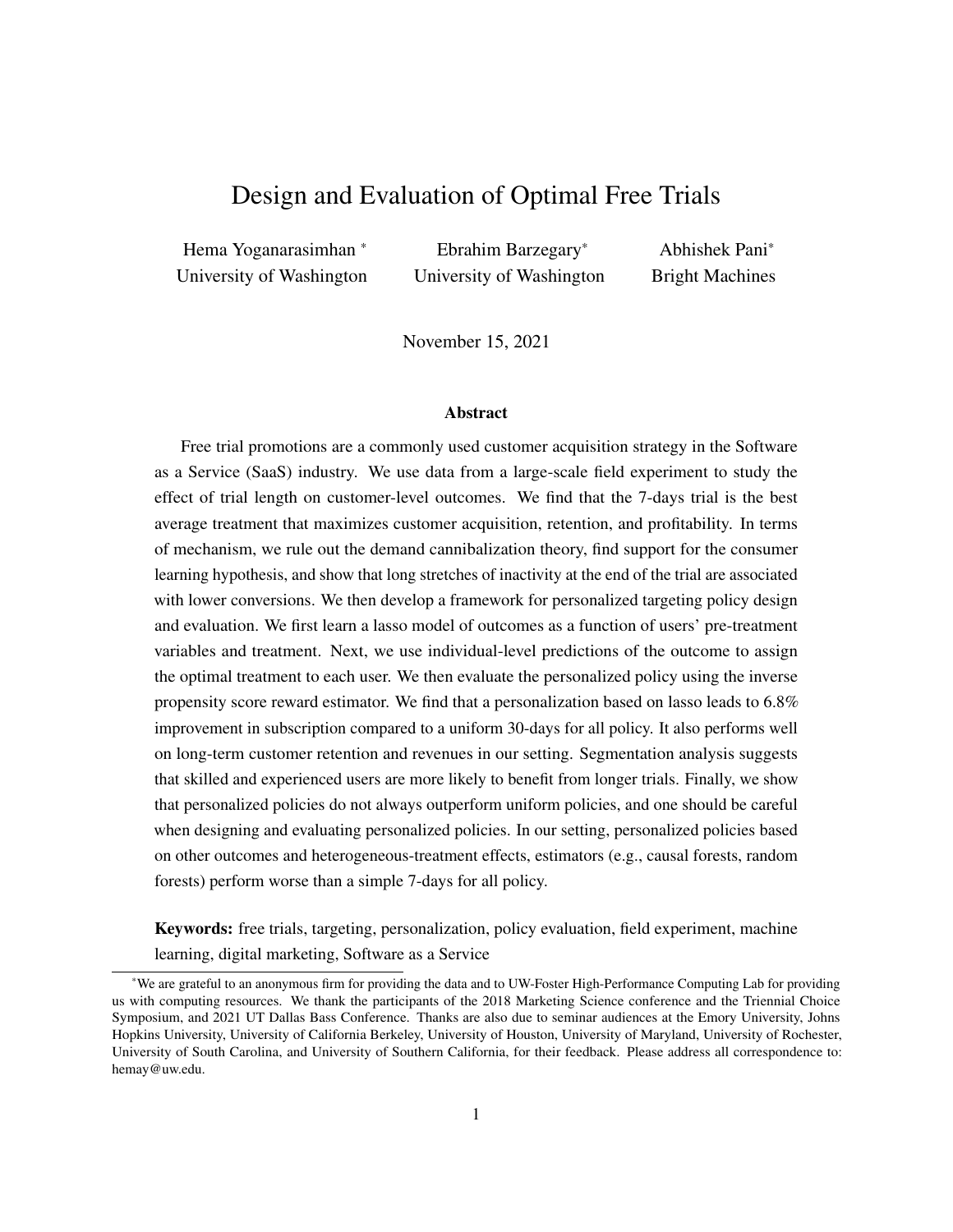<span id="page-19-2"></span>

|                             |                    |                     | Estimated Subscription $(\% )$ | Increase in subscription $(\% )$ |                 |
|-----------------------------|--------------------|---------------------|--------------------------------|----------------------------------|-----------------|
| <b>Policy category</b>      | <b>Policy</b>      | <b>Training Set</b> | <b>Test Set</b>                | <b>Training Set</b>              | <b>Test Set</b> |
| Personalized based on lasso | $_{lasso}$         | 15.85               | 15.62                          | 7.97                             | 6.81            |
|                             | $\overline{7}$     | 15.32               | 15.44                          | 4.34                             | 5.59            |
| Uniform                     | 14                 | 14.90               | 15.11                          | 1.45                             | 3.28            |
|                             | $_{30}$ (Baseline) | 14.68               | 14.63                          |                                  |                 |
|                             | reg                | 15.89               | 15.33                          | 8.21                             | 4.83            |
| Alternative                 | cart               | 15.32               | 15.44                          | 4.34                             | 5.59            |
| personalized                | r_forest           | 17.42               | 14.82                          | 18.67                            | 1.32            |
| policies                    | $x \ddot{a}$ boost | 16.00               | 15.53                          | 8.98                             | 6.17            |
|                             | c_forest           | 15.58               | 15.46                          | 6.09                             | 5.71            |
|                             | $c_{\textit{}}$    | 15.32               | 15.44                          | 4.34                             | 5.59            |

Table 8: Gains in subscription from implementing different counterfactual free-trial policies. The results for policies  $\pi_{cart}$ ,  $\pi_{c\_tree}$ , and  $\pi_7$  are the same since they prescribe the 7-days treatment to all users.

their propensity of receiving the treatment assigned to them. This scaling gives us a pseudo-population that received the policy-prescribed treatment. Thus, the average of the outcome for this pseudo-population gives us an unbiased estimate of the reward for the full population, if we were to implement the proposed policy in the field. Formally:

<span id="page-19-0"></span>
$$
\hat{R}_{IPS}(\pi, Y) = \frac{1}{N} \sum_{i=1}^{N} \frac{1[W_i = \pi(X_i)] Y_i}{\hat{e}_{\pi(X_i)}(W_i)},
$$
\n(4)

where  $\hat{e}_{\pi(X_i)}(W_i)$  is the probability that a user whom the policy prescribes treatment  $\pi(X_i)$  is given  $W_i$ .<sup>[10](#page-19-1)</sup>

We present the expected rewards (or subscription rates) from all the three uniform policies and  $\pi_{lasso}$  in the top panel of Table [8.](#page-19-2) The key finding is that personalization based on pre-treatment demographic variables leads to over 6.8% improvement in subscription compared to the baseline uniform policy of giving a 30-days trial for all. Further, we see that the personalized policy also does better than the best uniform policy of 7 days for all. To examine if this difference is significant, we conduct a paired t-test based on bootstrapping as follows. We repeatedly (20 rounds) split the entire data into training and test (in the same proportion used in the main analysis, i.e., 0.7/0.3). Then, in each round, we train a lasso model on the training set using a five-fold cross-validation and calculate the IPS-rewards (based on Equation [4\)](#page-19-0) for both  $\pi_7$  and  $\pi_{lasso}$  on the test data. Finally, we run a two-sided paired t-test to compare lasso's performance with the uniform all 7-days policy. The t-statistic and p-value for the two-sided test are 3.123 and 0.0056, respectively, which confirms that the personalized policy  $\pi_{lasso}$  is better than the best uniform policy  $\pi_7$ .

That said, notice the magnitude of gains from personalization (over the best uniform policy) is modest. This is understandable since the personalized policy assigns about 70% of users to the 7-day treatment, and the gains from personalization only accrue from the remaining 30% of users who are allocated the 14- or

<span id="page-19-1"></span><sup>&</sup>lt;sup>10</sup>In theory, in a randomized experiment, the propensity of treatment assignment is orthogonal to the treatment prescribed by any policy . Thus,  $e(W_i = w_i X_i) = e(W_i = w)$   $\theta w \geq W$  is known and constant for all observations. However, in practice, within the set of users for whom policy prescribes  $w$ , the empirical treatment propensities might not be the same as that in the full data. So we use the empirical propensity, defined as:  $\hat{e}_{\pi(X_i)}(W_i) = \frac{\frac{1}{N} \sum_{j=1}^{N} 1[W_j = W_i, \pi(X_j) = \pi(X_i)]}{\frac{1}{N} \sum_{j=1}^{N} 1[\pi(X_j) = \pi(X_i)]}$ .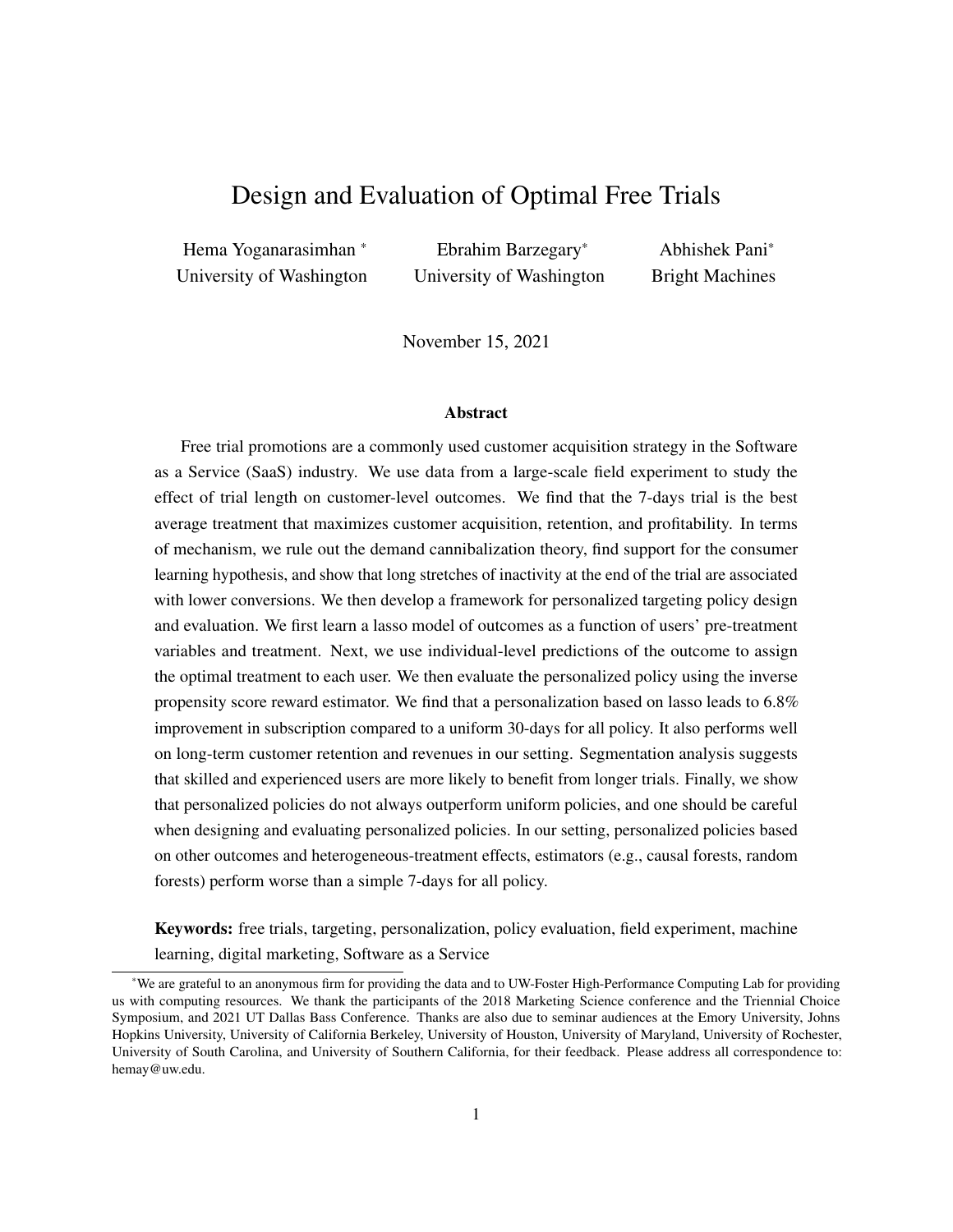30-days treatments. As [Simester et al.](#page-30-3) [\(2020\)](#page-30-3) point out, this is because the difference in the the performance of the two policies for users assigned to the 7-day trial is exactly zero. Further, our treatment effect is small compared to the outcome – a common occurence for marketing interventions such as advertising or promotions [\(Lewis and Rao, 2015\)](#page-29-22). These findings are consistent with the recent literature on personalization [\(Yoganarasimhan, 2020;](#page-30-8) [Rafieian and Yoganarasimhan, 2021\)](#page-30-2), which demonstrate positive but moderate gains from personalization digital interventions.

#### 5.3 Comparisons and Robustness Checks

So far, we used lasso as the outcome estimator to design our personalized policy. We now examine whether counterfactual personalized policies based on other outcome and heterogeneous treatment effects estimators perform better. Specifically, we consider policies based on four additional outcome estimators: (1) linear regression, (2) CART, (3) random forests, and (4) XGBoost, and two heterogeneous treatment effect estimators: (1) causal tree, and (2) generalized random forests. The technical details of these models and their tuning details are shown in Appendices [E](#page-35-0) and [F.](#page-41-0)

First, we find that each of these policies behaves quite differently when it comes to treatment assignment (see Table [A8](#page-43-0) in Appendix [G](#page-43-1) for details). Interestingly, we find that policies based on CART and causal tree do not personalize treatment assignment and end up giving the 7-day treatment to all users, that is:  $\pi$ <sub>7</sub>  $\pi$ <sub>cart</sub>  $\pi$ <sub>cartee</sub>. We also find that in  $\pi_{xaboo}$  is quite similar to  $\pi$ <sub>lasso</sub>. Both prescribe the 7-days trial to

70% of users, the 14-days trial to 20% of users, and the 30-days trial to 10% of users. In contrast,  $\pi_{reg}$  and  $\pi_{r\_{forest}}$  prescribe the 7-day treatment to the least number of users while  $\pi_{c\_{forest}}$  prescribes the 7-day treatment to 91% of users (and the 30-day treatment to no one).

Next, in the bottom panel of Table [8,](#page-19-2) we present the performance of these policies. We find that  $\pi_{lasso}$ continues to be the best, and the second-best policy is  $\pi_{xdboost}$ . There are two main takeaways here. First, poorly designed personalized policies (e.g., those based on regression and random forest) can actually do worse than the best uniform policy on the test data. Second, we do not find much correlation between an outcome estimator's predictive ability and its efficacy in policy design. For instance, random forest has a lower mean squared error on the test data compared to lasso, but  $\pi_{r\_forest}$  is much worse than  $\pi_{lasso}$  (see Table [A9](#page-43-2) in Appendix [G\)](#page-43-1). This is likely because the objective function in outcome estimation methods is predictive ability, which is different from policy design or performance. In sum, our findings suggest that managers should be careful in both designing and evaluating personalized policies. It is critical to: (1) not conflate a model's predictive ability with its ability to form policy, and (2) evaluate the performance of each policy on an independent test data with appropriate policy evaluation metrics.

Next, we find that the recently proposed heterogeneous treatment effects estimators, causal tree and causal forest, perform poorly when it comes to personalized policy design. Our results suggest that managers may be better off adopting the best uniform policy instead of investing resources in personalizing policies based on these methods. This is an important finding since these methods are gaining traction in the marketing literature and researchers are starting to use them (e.g., [Guo et al.](#page-29-6) [\(2017\)](#page-29-6), [Fong et al.](#page-29-7) [\(2019\)](#page-29-7)). Our findings suggest that relying on heterogeneous treatment effects estimators can be sub-optimal.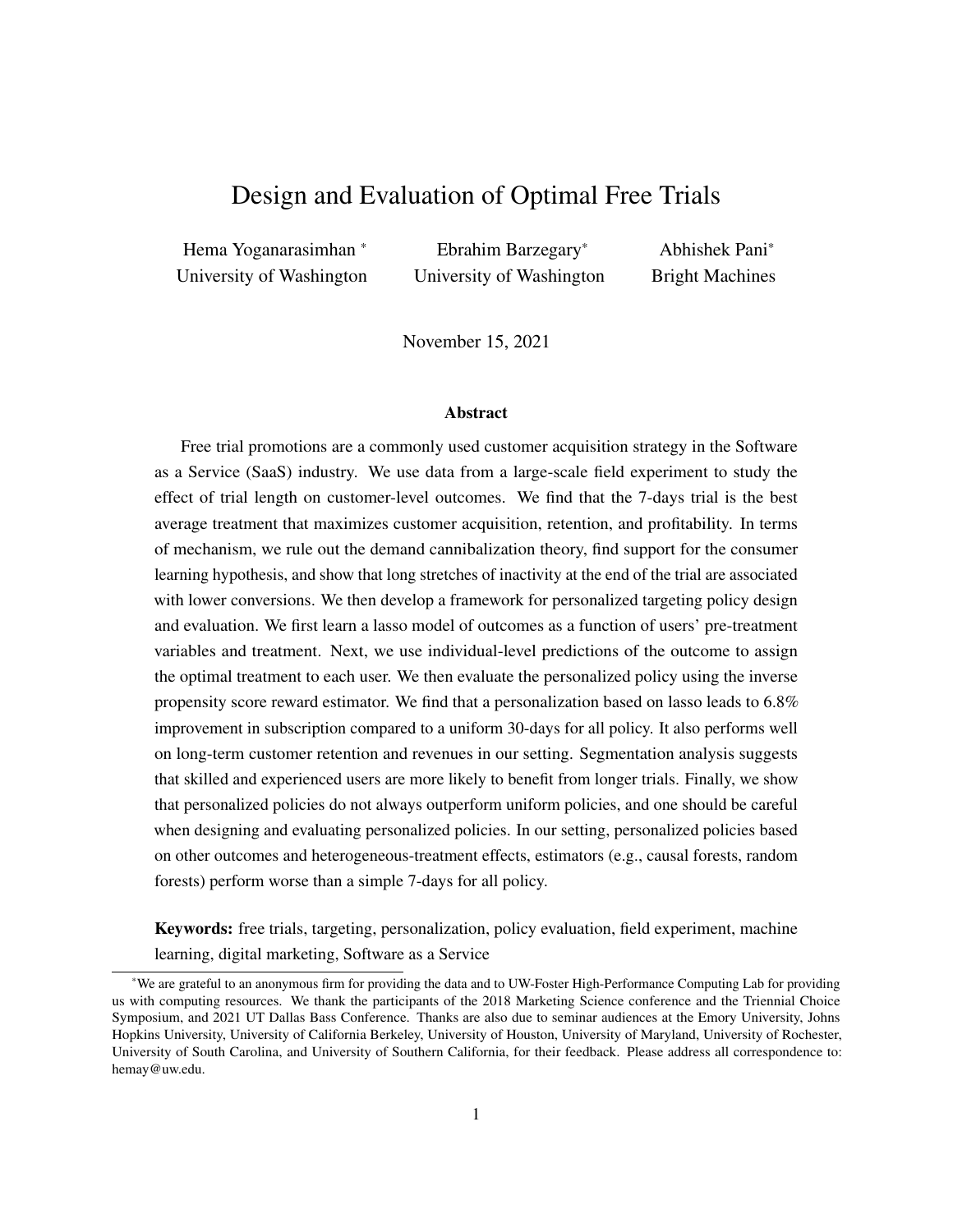<span id="page-21-1"></span>

Figure 5: The CDF of estimated CATEs for 7 vs 30 days of free trial from using different methods (for test data).

Finally, we examine if there is any relationship between the estimates of treatment effects based on a specific method and the performance of the policy based on it. Figure [5](#page-21-1) shows the CDF of  $\tau_{7,30}$  for all the methods used for policy design.<sup>[11](#page-21-2) [12](#page-21-3)</sup> The first pattern that stands out is that treatment effects estimates based on CART, causal tree, and casual forest show very little heterogeneity (see the three vertical lines to the right of zero). This explains why policies based on these methods perform poorly – they are unable to personalize the policy sufficiently to optimize users' response at the individual level. In contrast, the treatment effect estimates based on linear regression and random forest show the maximum amount of heterogeneity (see the two rightmost curves). This pattern, in combination with the poor performance of  $\pi_{req}$  and  $\pi_{r\_forest}$  on test data (and their extremely good performance on training data) hints at overfitting problems. That is, these models seem to infer much more heterogeneity than is true in the data. Interestingly, we see that the CDFs of treatment effects based on lasso and XGBoost lie somewhere in between the above two groups. They show sufficient heterogeneity, but not too much. Hence, policies based on these methods are able to personalize the treatment sufficiently without overfitting. Recall that the dispersion in treatment assignment for these two policies is higher than that in  $\pi_{cart}$ ,  $\pi_{ctree}$ , and  $\pi_{c\_forest}$ , but lower than that in  $\pi_{req}$  and  $\pi_{r\_forest}$ . Thus, the ideal estimators for policy design are those that are able to capture sufficient heterogeneity to personalize effectively without overfitting (i.e., capture spurious heterogeneity).

# <span id="page-21-0"></span>6 Segmentation Analysis and Additional Evidence for Mechanism

So far, we focused on the question of "Who (should get a treatment)". We now examine the question of "Why (should s/he get a specific treatment)". Understanding why some users respond well to longer trials while others respond better to shorter trials can give us insight into consumers' preferences and decision-making

<span id="page-21-2"></span><sup>&</sup>lt;sup>11</sup>The estimated distributions of  $14,30$ , and  $7,14$  are shown in Figure [A2](#page-44-0) in Appendix [G](#page-43-1) and their interpretations are largely similar to that presented here for  $7,30$ .

<span id="page-21-3"></span><sup>&</sup>lt;sup>12</sup>For the outcome estimators, we can estimate treatment effects from outcome estimates as ,  $E[Y/X_i = X; W_i = 7 \text{ days}]$   $E[Y/X_i = 7 \text{ days}]$  $x: W_i = 30$  days]. For heterogeneous treatment methods, these estimates are directly available (see Equation [\(A.4\)](#page-37-0)).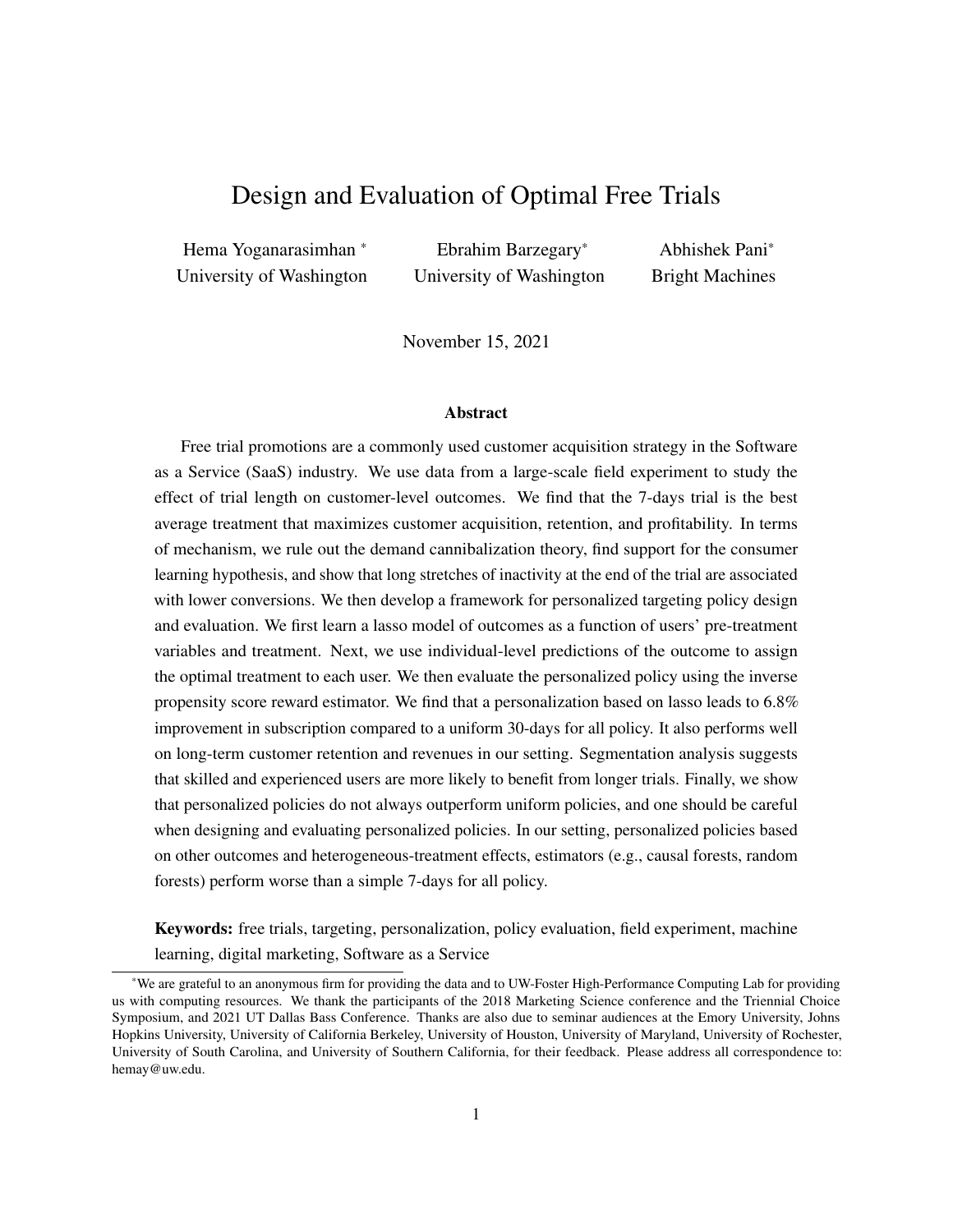process. These insights are valuable for two reasons. First, from the firm's perspective, they can be leveraged to improve other marketing interventions such as advertising and pricing. Second, from a research perspective, this gives us a better understanding of the sources of heterogeneity in the effectiveness of trial length on conversion and mechanisms at play, which can be generalized to other settings.

We now correlate a user's optimal treatment with her pre-treatment demographic and post-treatment behavioral variables. In the process, we present additional evidence for the mechanism through which trial length affects conversion, as discussed in x[4.2.](#page-13-3) We conduct three sets of analyses to understand the mechanism and characterize the three segments. First, we quantify the differential effect of trial length on the download and usage behavior of the three segments. Second, we characterize the heterogeneity in the effect of usage on subscription across the three segments. Finally, we correlate a user's optimal treatment with her/his pre-treatment demographics and post-treatment outcomes to characterize the three segments. We refer readers to Appendix [H](#page-45-0) for the details of these analyses and provide a summary of the three segments below.

7-day optimal segment: A vast majority of these users are beginners or students, and they are the least likely to subscribe. These users use the product more when given longer trials but don't scale up their usage as much as the 14-day optimal segment. This is understandable because most of them lack the skills to use the product extensively, even if given the opportunity to do so. Further, the negative effect of long dormancy periods is the most severe for this segment. This is understandable since these users are less familiar with the product, so when they go for a long period without using the software, they are more likely to conclude that the software is not useful and choose not to subscribe.

Overall, we find that short trials are more effective for beginners and new users because even though there are some positive effects of learning and usage, extended periods of inactivity at the end of long trials can have a strong negative effect on their subscription. One might wonder if this result simply stems from the fact that beginners have short tasks that require more than a week to complete (but still less time than 14/30 days), which leads them to have lower subscription rates when assigned the 14 and 30-day trial (i.e., a more complex version of the demand cannibalization hypothesis). However, if this explanation is true, then we should find that beginners/7-day optimal users who are assigned to the 14- and 30-day trial should be less likely to subscribe if they use the product more. However, we find the opposite; see Appendix [H.4.](#page-49-0)

14-day optimal segment: These users are more likely to be mixed-skill, and they have the highest usage and subscription rates. This segment takes the most advantage of longer trials, i.e., they use the product the most and have the shortest periods of dormancy when given longer trials. It seems like these users actually try the product's features and evaluate the product carefully before deciding whether to subscribe or not. However, the effect of usage on subscriptions is lower for these users (compared to the other two segments). This is likely because they are figuring out whether the software is a good fit or not, and more usage may lead some users to learn that it is not a good fit. Further, the magnitude of the negative effect of dormancy length on subscription is also high for them. That is why the 30-days trial is not optimal for these users: the higher usage that comes with a more extended trial does not translate to big differences in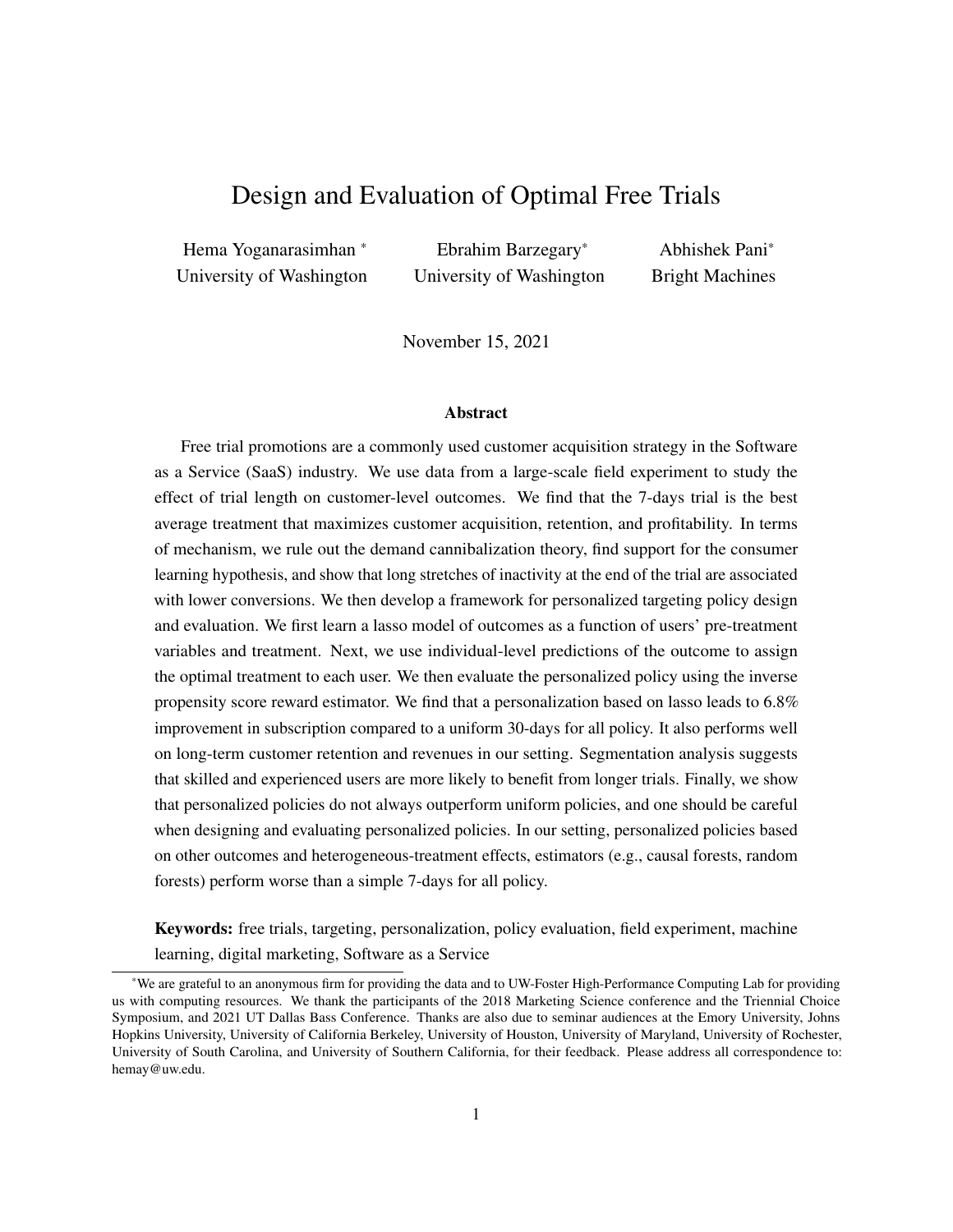subscription, but they still get hit by the increase in dormancy length with the 30-days trial. On the other hand, when they are given only 7-days, they cannot use the product much, and the benefit from higher usage is not realized. Thus, 14 days is ideal for these users.

30-day optimal segment: These users are more experienced than average are less likely to be students and hobbyists, and more likely to sign up through the app manager instead of the website. These factors suggest that these are more likely to be experienced/legacy users who are already familiar with the software. Long dormancy periods have the least negative effect on these users. This is understandable because these users are likely to be already aware of and experienced with the software. Thus, they are unlikely to infer that the product is not useful if they don't use it for a few days at the end of the trial. Further, longer trials lead to more usage for these users, and the effect of usage on subscription is also high. Thus, giving them 30-days for trial is good.

One interesting pattern in the above findings is the non-monotonicity of usage across the three segments. We find that 7-day optimal users use the product the least, followed by the 30-day optimal users, while the 14-day optimal users use the product the most. This can be explained by the relative expertise-levels of the three groups. The extent to which a user uses the product depends on two factors: (1) how much do they need to evaluate the product?, and (2) how much can they evaluate product? The 7-day optimal users, who are pre-dominantly beginners have the least ability to explore the product features, and hence use it the least. In contrast, the 30-day optimal users, who are more likely to be experts and legacy users, have the highest ability to evaluate the product. However, given their expertise and familiarity with the software, they can do this without extensive usage. Finally, the 14-day optimal users, who are more likely to be mixed-skill users, have both high need to evaluate the product and sufficient ability to explore it. Hence, they have the highest usage.

It worth mentioning that our findings provide partial support to the theories proposed in the literature on the relationship between users' skill-level/experience and the effectiveness of free trials. For example, [Dey](#page-29-3) [et al.](#page-29-3) [\(2013\)](#page-29-3) argue that longer trials are beneficial only when the learning rate is sufficiently large. We find that this is true in our case as well. However, this prior analytical research does not consider the negative effect of dormancy length on subscription, especially for beginners and new users. They argue that beginners should be given longer free trials because longer trials allow them to learn about the product, which increases their likelihood of subscription. In contrast, we find that short trials are optimal for beginners. While longer trials have a positive impact on the usage and subscription of this group, they are also the group whose subscription is most negatively affected by longer dormancy periods. Thus, ignoring the negative impact of dormancy length can lead us to make sub-optimal allocations of trial lengths for different segments.

Our findings suggest that firms and managers should take into account the heterogeneity in the evolution of usage and inactivity (as trial length increases) for different consumer types and customize trial lengths based on these patterns. In our setting, users require some skill and need to invest the effort to learn and use the software effectively. In particular, beginners and inexperienced users are unable to scale up their usage with longer trials, and therefore have longer periods of inactivity later in the trial period (which has a detrimental effect on subscription). However, if the software is simple and easy to use, we would not see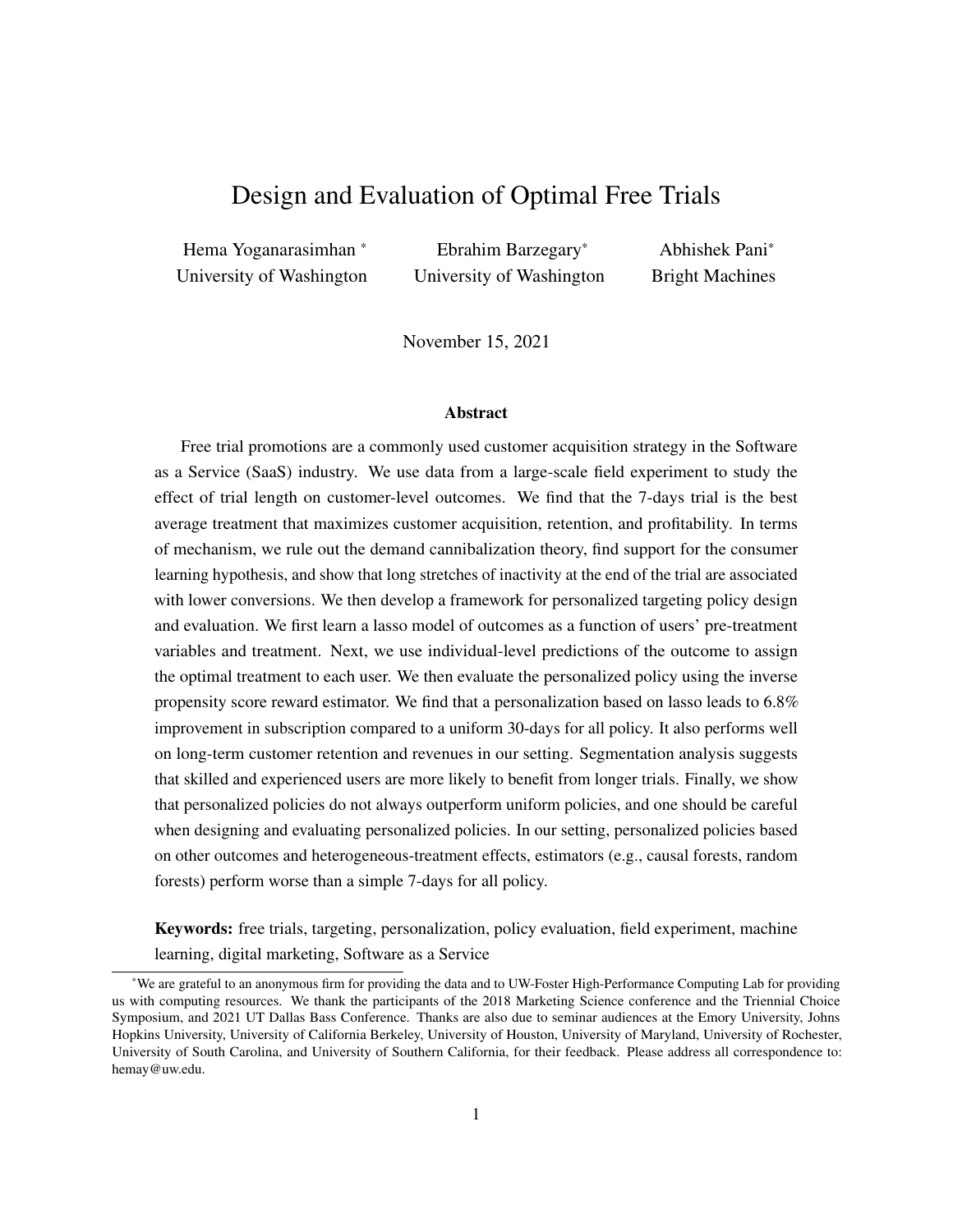such periods of inactivity. Interestingly, this suggests that simpler products may benefit from longer trials (especially for beginners), whereas more complex products may benefit from shorter trials. In sum, both the complexity of the product and the skill of the user jointly determine usage and activity (or inactivity), which then affects subscription. Our results provide some general guidelines to firms on how to pick the right trial length for different products and segments.

# <span id="page-24-0"></span>7 Long-term Outcomes: Consumer Loyalty and Profitability

So far we have focused on short-run outcomes in our policy design and evaluation. However, a policy that maximizes subscriptions (or short-run conversions) may not be the best long-run policy if it brings in users who are less profitable or less loyal. For example, a policy that increases subscriptions among students (who get a significant educational discount and hence pay lower prices) and/or users who subscribe to lower-end products/bundles (that are priced much lower than the all-inclusive software suite) at the expense of high-end users can lead to lower revenues. Similarly, a policy designed to maximizes subscriptions may do so at the expense of long-term retention, i.e., it may bring in the less loyal consumers who churn within a short period. Thus, a subscription-optimal policy may in fact be sub-optimal from the perspective of long-run outcomes [\(Gupta et al., 2006;](#page-29-23) [Fader and Hardie, 2009;](#page-29-24) [McCarthy et al., 2017\)](#page-29-25). In this section, we therefore examine two important post-subscription outcomes of interest for the firm.

Consumer loyalty, as measured by subscription length or the number of months a user subscribes to the service over the two year period after the experiment.

Consumer profitability, as measured by the revenue generated by the user over the two years after the experiment. (In SaaS settings, revenues and profits can be treated as equivalent since the marginal cost of serving an additional user is close to zero.)

# 7.1 Gains in Retention and Revenue from Counterfactual Policies

We first show the average treatment effect of the three trial lengths on retention and revenue in Table [9.](#page-25-0)<sup>[13](#page-24-1)</sup> We find that the 7-days trial continues to be the best. In the test data, it increases retention by 6.4% and revenue by 7.91%. The average effect of the 14-days trial is both smaller in magnitude and not significant in the training data.<sup>[14](#page-24-2)</sup> These results largely mirror our findings on the average treatment effect of subscription, i.e., the 7-days trial is the best treatment.

Next, we examine how the uniform and personalized targeting policies described in  $x5.2$  $x5.2$  perform on

<span id="page-24-1"></span><sup>&</sup>lt;sup>13</sup>A minor point is that we do not have access to subscription length and revenue data for all subscribers (recall the discussion in  $x3.3.2$ ). So we treat the missing observations as zero in calculations. The results remain qualitatively unchanged if we instead work with the subset of users for whom we have non-missing revenue data.

<span id="page-24-2"></span><sup>&</sup>lt;sup>14</sup>Note that 14-days trial outperforms the 7-days trial in the test data (on revenue) even though the 7-days trial is the best policy in the training data. We present a brief explanation for this discrepancy now. In general, estimates from one data set are valid in another data set only when the joint distribution of outcomes and covariates are similar in both data sets. However, in finite samples, there are usually some minor differences in training and test data due to the randomness in the splitting procedure. In our case, the main difference is this – the distributions of subscription length for the 14-day condition in the training and test data are different. This is however not the case for the 7- or 30-day conditions; see Table [A16](#page-50-0) in Appendix [I.](#page-50-1) Thus, the estimate of subscription length from the training data does not translate well to test data, and this leads to the large difference in the subscription length and revenue estimates across the training and test data sets.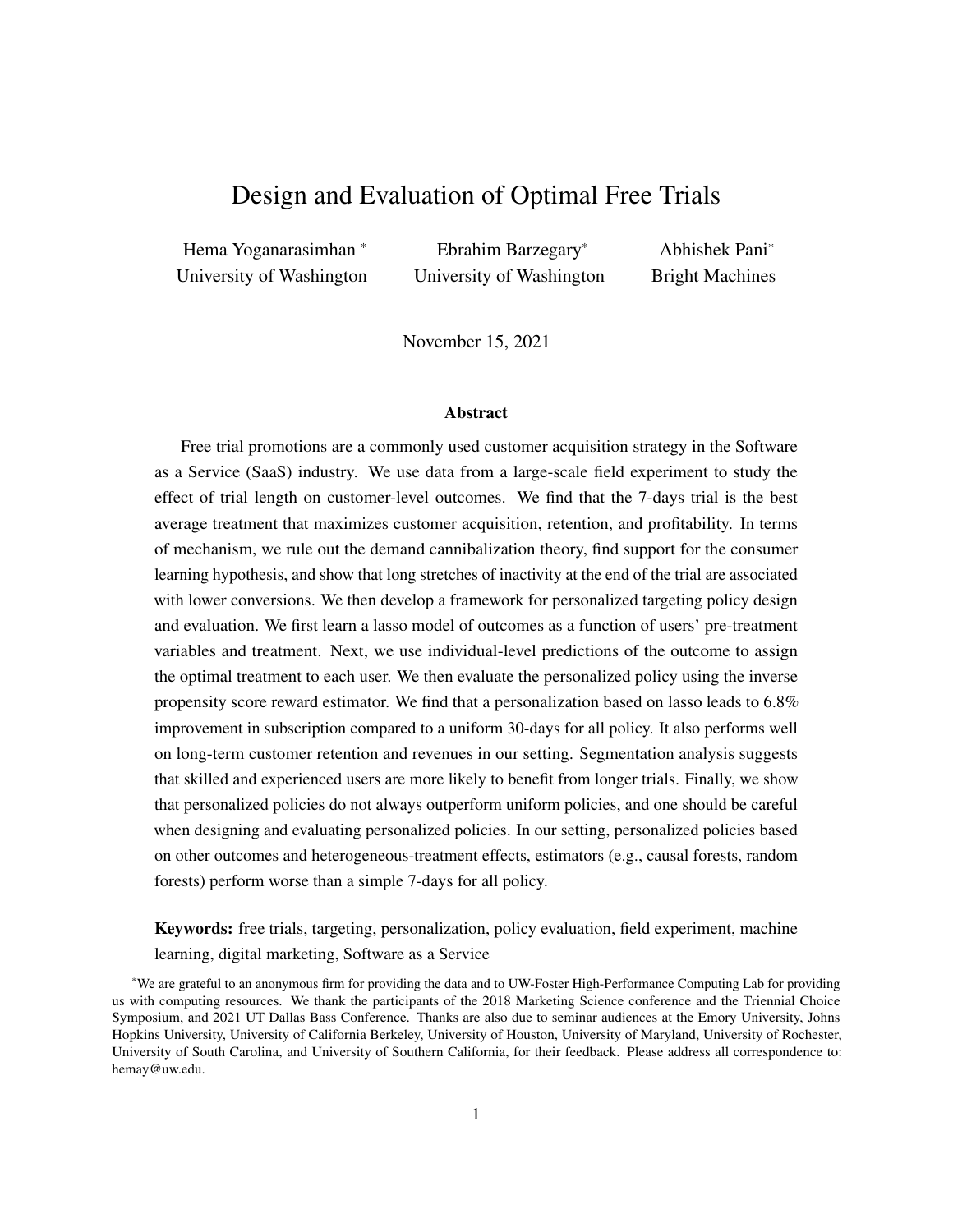<span id="page-25-0"></span>

| Data          | <b>Treatment</b> | Average<br><b>Subscription Length</b> | <b>Retention</b><br>difference | t-statistics | Percentage gain<br>over baseline |
|---------------|------------------|---------------------------------------|--------------------------------|--------------|----------------------------------|
| Training data | 7 days           | 2.32                                  | 0.16                           | 4.27         | 7.27                             |
|               | 14 days          | 2.22                                  | 0.06                           | 1.54         | 2.59                             |
|               | 30 days          | 2.17                                  |                                |              |                                  |
| Test data     | 7 days           | 2.33                                  | 0.14                           | 2.42         | 6.28                             |
|               | 14 days          | 2.32                                  | 0.13                           | 2.27         | 5.91                             |
|               | 30 days          | 2.19                                  |                                |              |                                  |

| Data          | <b>Treatment</b> | <b>Average Revenue</b> | Revenue<br>difference | t-statistics | Percentage gain<br>over baseline |
|---------------|------------------|------------------------|-----------------------|--------------|----------------------------------|
|               | 7 days           | 82.65                  | 6.17                  | 3.75         | 8.06                             |
| Training data | 14 days          | 79.08                  | 2.59                  | 1.58         | 3.38                             |
|               | 30 days          | 76.49                  |                       |              |                                  |
|               | 7 days           | 83.72                  | 6.14                  | 2.42         | 7.92                             |
| Test data     | 14 days          | 84.02                  | 6.44                  | 2.53         | 8.30                             |
|               | 30 days          | 77.58                  |                       |              |                                  |

Table 9: Average effect of the 7- and 14-day treatments on long-term variables (subscription length and revenue) compared to the control condition of 30-day free-trial.

<span id="page-25-1"></span>

|              |                    | <b>Subscription Length</b> |      |                  |      | Revenue              |       |                  |       |
|--------------|--------------------|----------------------------|------|------------------|------|----------------------|-------|------------------|-------|
| Category     | <b>Policy</b>      | <b>Estimate (Months)</b>   |      | Increase $(\% )$ |      | <b>Estimate</b> (\$) |       | Increase $(\% )$ |       |
|              |                    | Training                   | Test | Training         | Test | Training             | Test  | Training         | Test  |
| Personalized | lasso              | 2.39                       | 2.36 | 10.42            | 7.96 | 85.96                | 86.67 | 12.38            | 11.72 |
|              |                    | 2.32                       | 2.33 | 7.27             | 6.28 | 82.65                | 83.72 | 8.06             | 7.92  |
| Uniform      | 14                 | 2.22                       | 2.32 | 2.59             | 5.91 | 79.08                | 84.02 | 3.38             | 8.30  |
|              | $_{30}$ (Baseline) | 2.17                       | 2.19 |                  |      | 76.49                | 77.58 |                  |       |

Table 10: IPS estimates of the average subscription length and revenue under counterfactual policies (three uniform and one personalized).

the two long-term outcomes of interest. To derive the the IPS estimates of average subscription length and revenue under policy  $\pi$ , we first segment users into three groups based on the policy-prescribed treatment: (1)  $\pi(X_i) = 7$  days, (2)  $\pi(X_i) = 14$  days, and (3)  $\pi(X_i) = 30$  days. Then, we use the observed subscription lengths and revenues as the outcome variables  $(Y_i)$  in Equation [\(4\)](#page-19-0) to estimate the IPS rewards for these outcomes. Table [10](#page-25-1) shows the results from this analysis. The main takeaway is that the personalized policy,  $\pi_{lasso}$ , which was designed to maximize subscriptions also does well on consumer loyalty and revenue compared to the other uniform policies. This is valuable from the the firms' perspective because it suggests that policies optimized for short-run outcomes are largely aligned with long-run outcomes as well.

#### <span id="page-25-2"></span>7.2 Gains in Short-run vs. Long-run Outcomes

An interesting empirical pattern here is that the gains in subscription length and revenues are quantitatively different from the gain in subscription (compare the percentage increases in Tables ?? and [10\)](#page-25-1). We now discuss the source of this difference.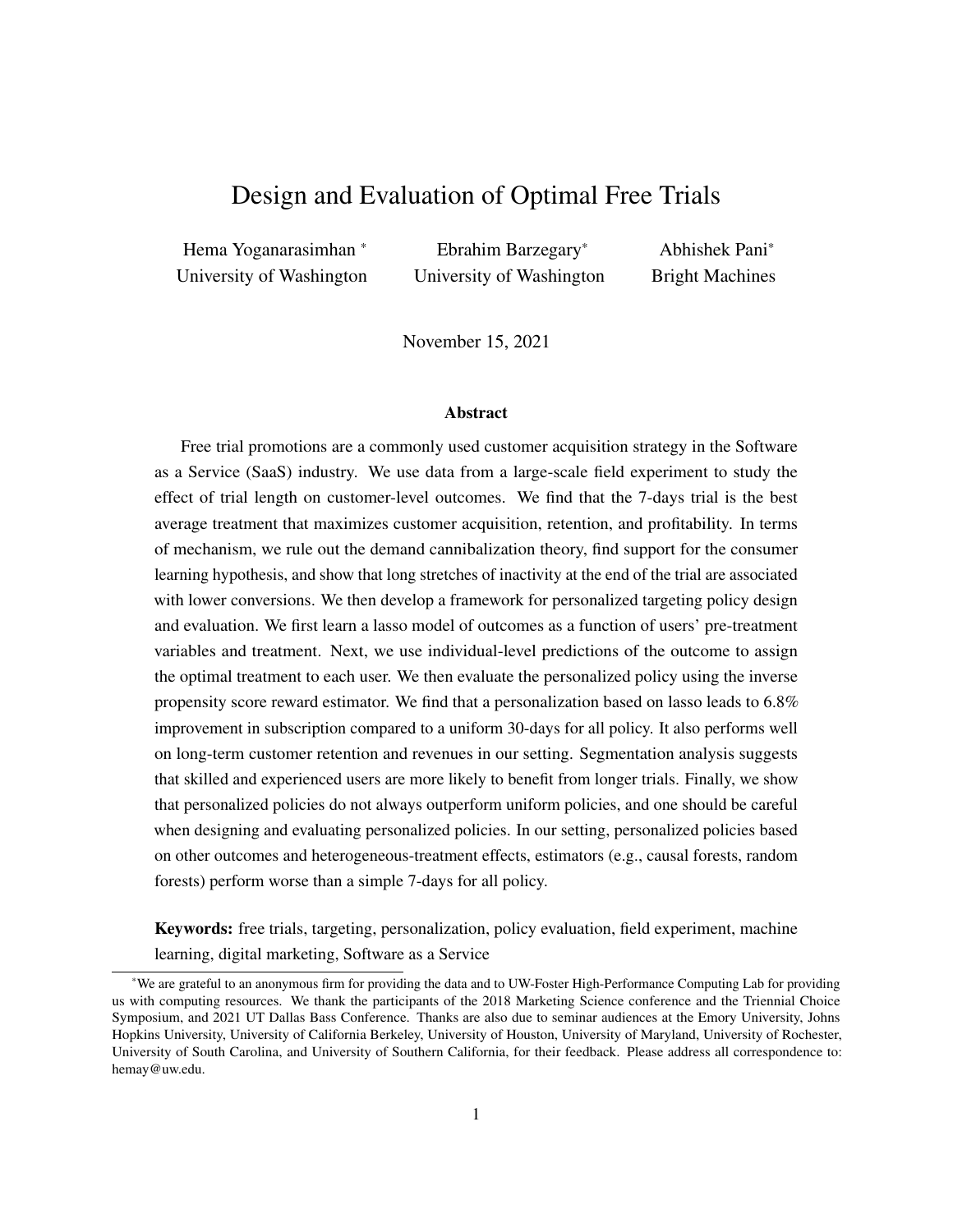We can write down the expected subscription length (denoted by  $Y_i^l$ ) conditional on treatment  $W_i$  as:

<span id="page-26-0"></span>
$$
E(Y_i^l/W_i) = \Pr(Y_i^s/W_i) \quad E[T_{end} \quad T_{start}/W_i, Y_i^s = 1],
$$
\n
$$
(5)
$$

where  $Pr(Y_i^s/W_i)$  is the probability that user i will subscribe conditional on receiving treatment  $W_i$  and  $E[T_{end} \quad T_{start}/W_i, Y_i^s = 1]$  is *i*'s expected length of subscription conditional on receiving treatment  $W_i$ and subscribing  $(Y_i^s = 1)$ . The reason for the discrepancy in the gains on the two outcomes – subscription and subscription length – becomes apparent from Equation [\(5\)](#page-26-0). If trial length affects not just subscription, but also how long a subscriber will remain loyal to the firm, then the gains in  $Y_i^l$  will be naturally different from the gains in subscription. To examine if this is true in our data, we present the summary statistics for  $E[T_{end} \quad T_{start}/W_i, Y_i^s = 1]$  for the three trial lengths in Table [A16](#page-50-0) in Appendix [I.](#page-50-1) We see that there are some small differences in this metric across the three trial lengths, which account for the differences between the gains in subscription and gains in subscription length.

Similarly, we can write the expected revenue (denoted by  $Y_i^r$ ) conditional on treatment  $W_i$  as:

$$
E(Y_i^r/W_i) = \Pr(Y_i^s/W_i) \quad E[T_{end} \quad T_{start}/W_i, Y_i^s = 1] \quad E[\text{Price}_i/W_i, X_i, Y_i^s = 1]. \tag{6}
$$

This is similar to Equation [\(5\)](#page-26-0), with the additional  $E$  [Price<sub>i</sub> $jW_i$ ,  $X_i$ ,  $Y_i^s = 1$ ] term. It suggests that trial length can influence revenues through three channels  $- (1)$  subscriptions, (2) length of subscription, and (3) price of the product subscribed. The first two were already discussed in the paragraph above. We now examine whether the products that consumers subscribe to and the prices that they pay are also a function of trial length. That is, we examine whether  $E[\text{Price}_i/W_i, X_i, Y_i^s = 1]$  is indeed a function of  $W_i$  in our data. Note that the price that a subscriber pays is a function of both the product that s/he subscribes to (e.g., single product, all-inclusive bundle) as well her/his demographics (e.g., students pay lower prices for the same product). In Table [A17](#page-50-2) in Appendix [I,](#page-50-1) we present the distribution of products and subscription type by trial length for all the subscribers in our data. Again, we see that there are some minor differences in product and subscription types across trial lengths, which explain the differences in revenue gains.

#### <span id="page-26-1"></span>7.3 Optimizing on Long-run Outcomes

So far we saw that a personalized policy designed to optimize short-run conversions also does well on long-run outcomes. However, this still begs the question of how it compares to policies directly optimized to maximize long-run outcomes. In practice, the problem with using retention/revenues until some period T (e.g., two years) is that we have to wait till T to identify the best policy and then implement it. This is both sub-optimal and impractical from a firm's perspective. In contrast, using a short-term outcome such as subscriptions to design policy and then projecting the policy gains on long-term objectives (e.g., revenues) is both practical and feasible. However, a policy optimized on short-run outcomes may still perform worse than one directly optimized on long-term outcomes. Therefore, we examine and compare the performance of the policy designed to maximize subscriptions with policies designed to maximize customer loyalty or profitability, and see which performs better in our context.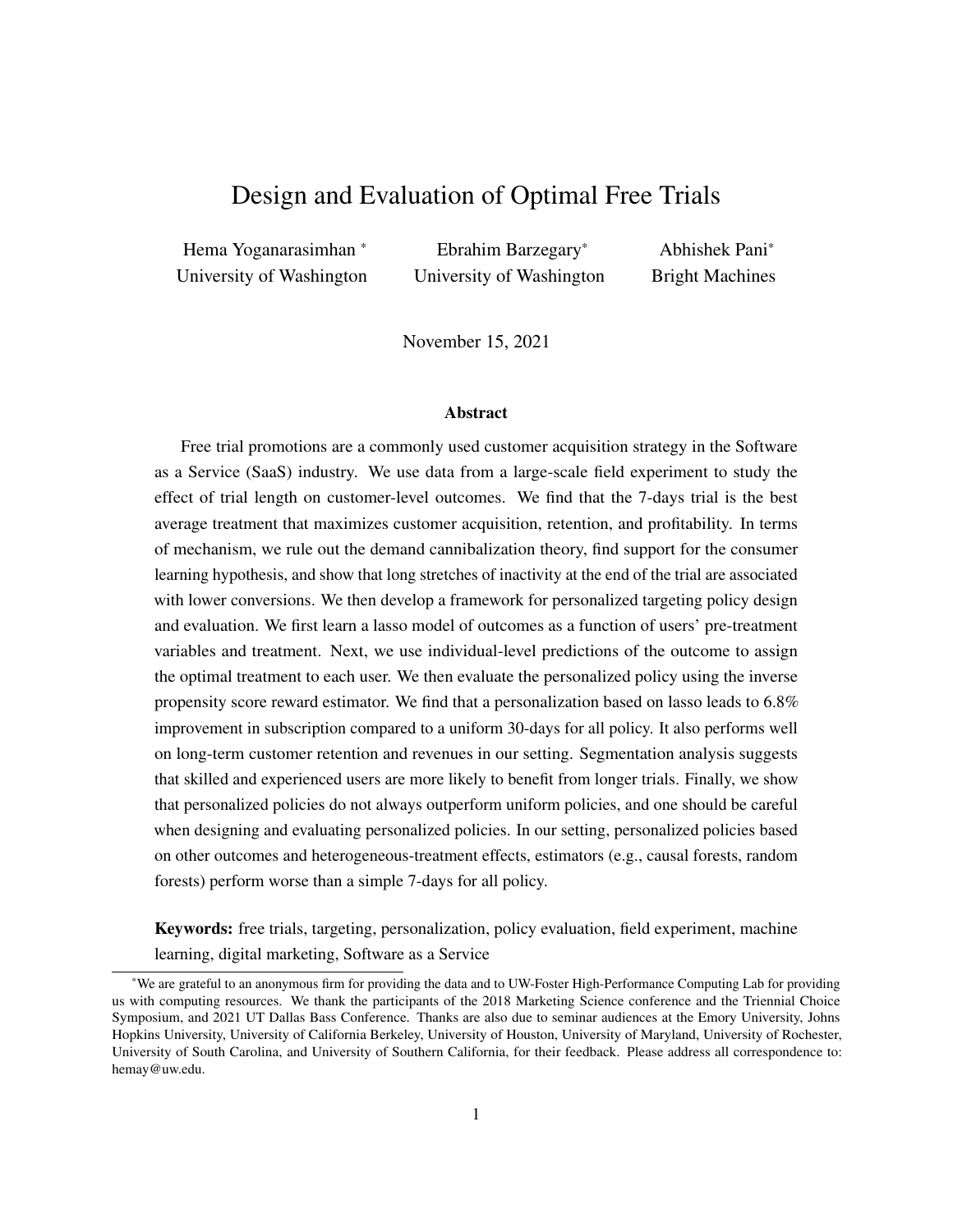<span id="page-27-0"></span>

| <b>Dataset</b> | Policy optimized on  | Subscription | <b>Total Revenue</b> | Subscription Length |
|----------------|----------------------|--------------|----------------------|---------------------|
| Training data  | Subscription         | 15.85        | 85.96                | 2.39                |
|                | <b>Total Revenue</b> | 15.60        | 86.41                | 2.35                |
|                | Subscription Length  | 15.71        | 84.77                | 2.40                |
| Test data      | Subscription         | 15.62        | 86.67                | 2.36                |
|                | <b>Total Revenue</b> | 15.45        | 84.28                | 2.33                |
|                | Subscription Length  | 15.53        | 84.86                | 2.35                |

Table 11: Expected mean of the three outcomes of interest under policies optimizing each outcome.

To that end, we now design two other personalized policies designed to maximize: (1) subscription length and (2) revenue. The policy design follows the same procedure described in  $\lambda$ [5.1,](#page-17-0) but with revenue  $(Y_i^r)$  and subscription length  $(Y_i^l)$  as our outcome variables. That is, we first estimate two separate lasso models with the above two variables as outcome variables, and then assign policy based on them.

Table [11](#page-27-0) compares the performance of the three personalized policies on the three outcome variables of interest to the firm: subscriptions, subscription length, and revenue.<sup>[15](#page-27-1)</sup> Interestingly, we find that the policy optimized on short-run conversions (subscriptions) also performs the best on retention and revenue. There are three reasons for this. First, as we saw in the previous section, conditional on subscription, the differences in retention length and products purchased are relatively minor. Hence, optimizing on subscription is largely consistent with optimizing on retention/revenue. Second, recall that the long-run outcomes are missing for about 7% of the subscribers. So the policies based on these outcome have less information for training, which compromises their generalizability and hampers their performance on the test data. Third, subscription is a binary outcome and as such has no variance in the positive realizations. In contrast, the variance in the long-run outcome variables (subscription length and revenue) can be quite high. This variance makes it harder to generalize models based on these outcomes, which in turn adversely affects the performance of policies based on them.

In summary, our findings suggest that if there are no significant differences in customer loyalty and profitability as a function of the promotional channel through which the user converted (trial length in this case), then optimizing low-variance short-run conversions will also lead to more generalizable policies that will also perform well on long-run outcomes.

# 8 Conclusions

Free trials are now a commonly used promotional strategy for SaaS products and other digital experience goods. In this paper, we examine the effect of trial length on consumers' subscription and retention decisions using data from a large-scale field experiment run by a leading SaaS firm, where the firm randomly assigned new users to 7, 14, or 30 days of free trial. We leverage two unique features of the data in our study: (a) the exogenous assignment of trial length and (2) the user's post-treatment product download and usage data during the trial period.

<span id="page-27-1"></span> $\frac{15}{15}$ See Appendix [J](#page-51-0) for a discussion of how the treatment allocation varies across the three policies.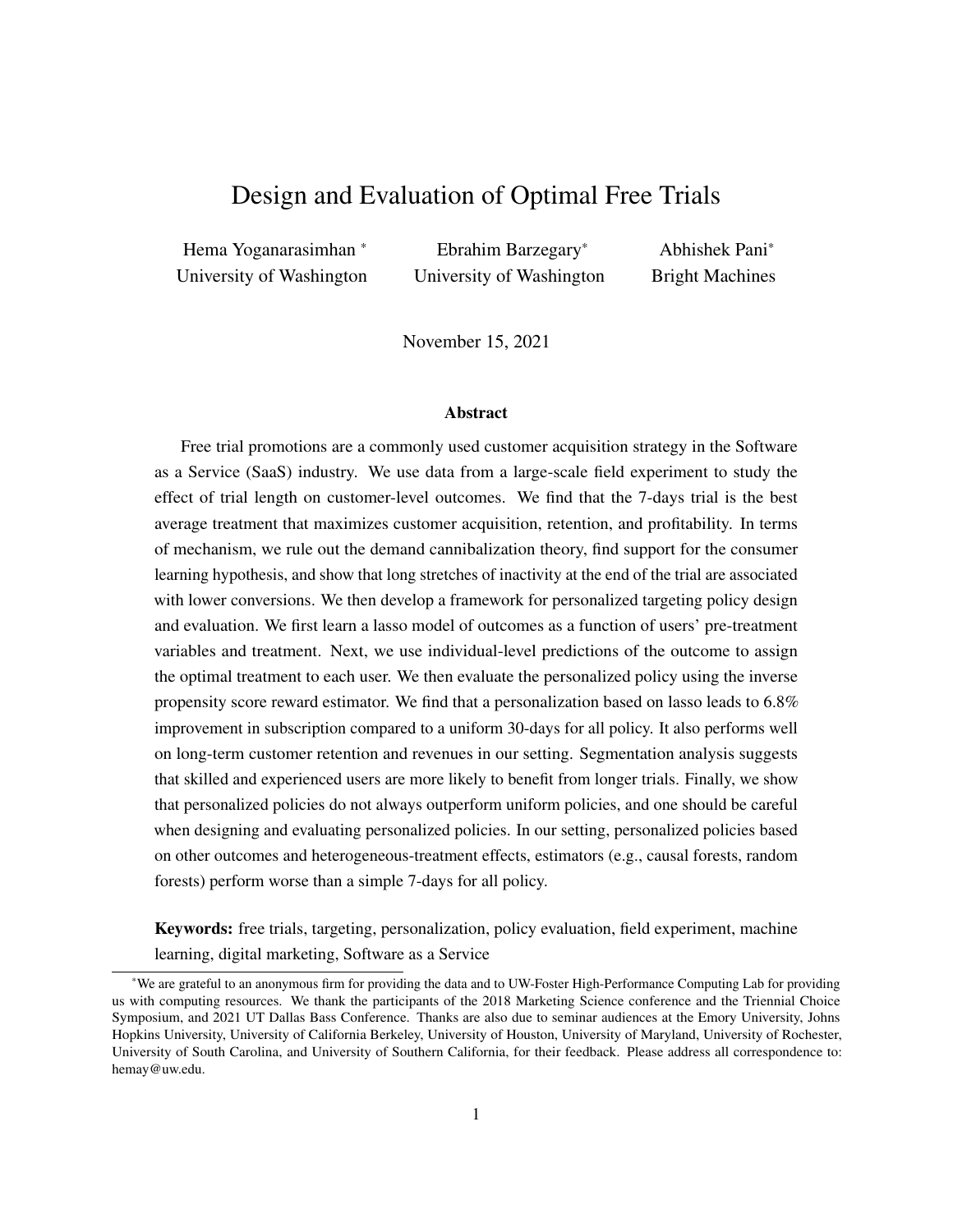We find that the shortest trial length (7-days) is the best average treatment and maximizes both shortand long-run outcomes, customer acquisition, retention, and profitability. While this result is likely to be specific to our setting, we examine the behavioral underpinning of these findings and provide some evidence on the mechanisms at play. We rule out the demand cannibalization or free riding theory, find support for the consumer learning hypothesis, and identify a novel mechanism that plays a significant role in the effectiveness of free trials – the negative effect of long stretches of inactivity at the end of the trial on subscription.

We then develop a personalized targeting policy based on lasso and show that it can lead to over 6.8% improvement in subscription compared to the baseline uniform policy of giving a 30-day trial for all. Further exploration of usage within different consumer segments in our personalization scheme suggests that simpler products and experienced users are more likely to benefit from longer trials. Finally, we find that the personalized policy designed to optimize subscriptions also performs well on long-term metrics such as customer retention and revenues in our setting. We also compare the performance of our benchmark personalized policy with alternative personalized policies developed based on other well-known outcome estimators (e.g., random forests) and the recently developed heterogeneous treatment effects estimators (e.g., generalized random forests). We find that many alternative personalized policies perform poorly, and are often worse than the simple uniform 7-days for all policy. A key managerial takeaway is that firms should not naively assume that personalization based on the most advanced estimators always helps. Instead, they should develop personalized policies based on a number of methods and carefully evaluate them using offline IPS estimators before investing resources in deploying personalized policies in the field.

Our paper opens many avenues for future research. First, while our analysis indicates that product usage during the trial period affects users' subscription decisions, we do not causally tie usage to subscriptions because usage is endogenous. Nevertheless, future research may be able to use treatment assignment (e.g., trial length) as an instrument that exogenously shifts usage and directly estimate the effect of usage on purchase. This can provide further insight into the question of whether encouraging usage (either through free trial or product improvements) can lead to better purchase outcomes. Second, our analysis suggests that personalized policies do not always perform better than a simple uniform policy. One interesting finding is that outcome estimators that have high predictive ability do not necessarily do well on personalized policy design (compare the performance of models in Table [A9](#page-43-2) in Web Appendix [G](#page-43-1) with Table [8\)](#page-19-2). Moreover, the finding that recently developed CATE estimators such as causal forest do not perform well in our setting is also surprising. Further investigation into the question of whether these results are generalizable would be a useful next step.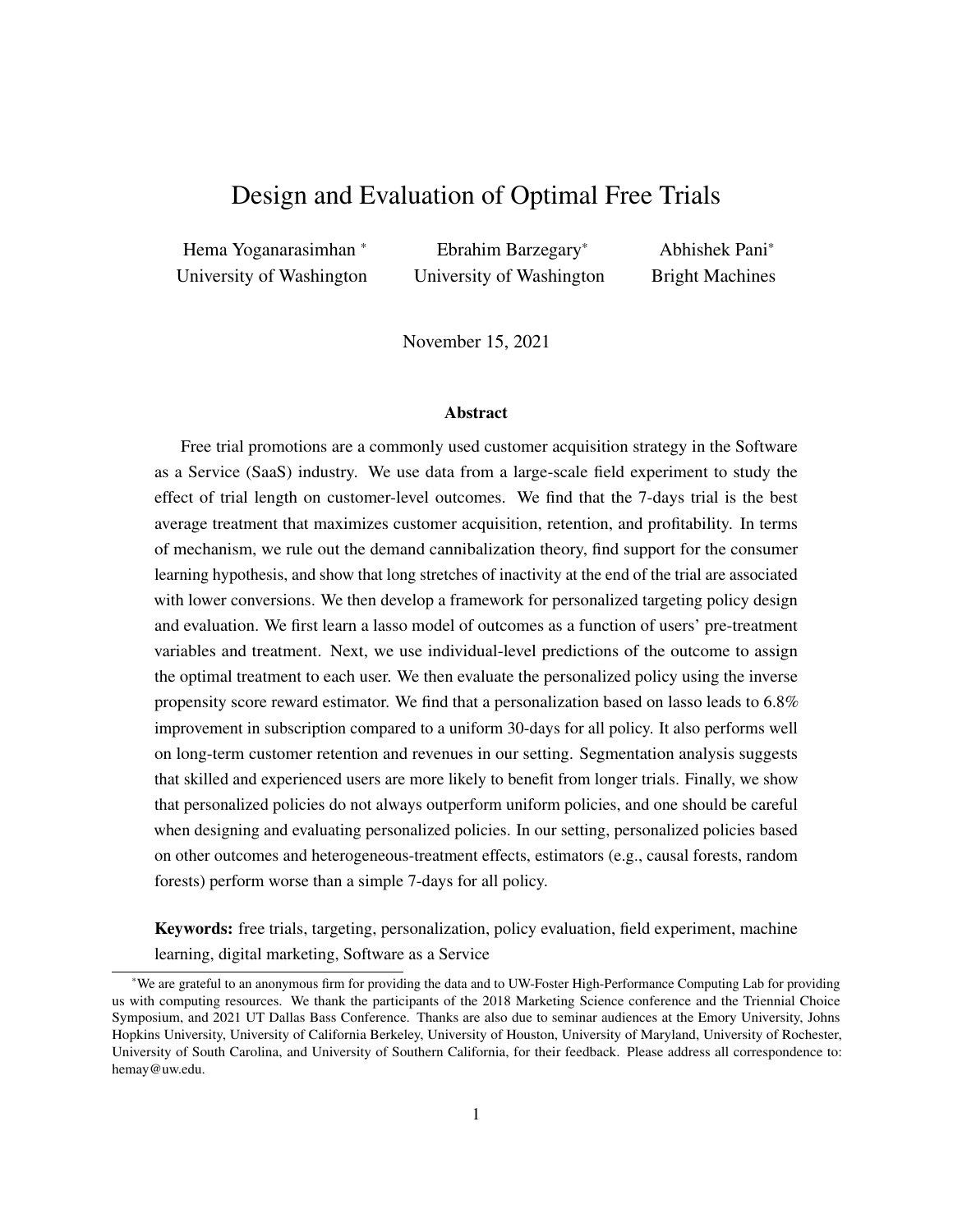# References

- <span id="page-29-16"></span>E. T. Anderson and D. I. Simester. Long-run effects of promotion depth on new versus established customers: three field studies. *Marketing Science*, 23(1):4–20, 2004.
- <span id="page-29-1"></span>S. Athey and G. Imbens. Recursive partitioning for heterogeneous causal effects. *Proceedings of the National Academy of Sciences*, 113(27):7353–7360, 2016.
- <span id="page-29-12"></span>S. Athey and S. Wager. Efficient policy learning. *arXiv preprint arXiv:1702.02896*, 2017.
- <span id="page-29-20"></span>M. Bruhn and D. McKenzie. In Pursuit of Balance: Randomization in Practice in Development Field Experiments. *American Economic Journal: Applied Economics*, 1(4):200–232, 2009.
- <span id="page-29-2"></span>H. K. Cheng and Y. Liu. Optimal software free trial strategy: The impact of network externalities and consumer uncertainty. *Information Systems Research*, 23(2):488–504, 2012.
- <span id="page-29-3"></span>D. Dey, A. Lahiri, and D. Liu. Consumer learning and time-locked trials of software products. *Journal of Management Information Systems*, 30(2):239–268, 2013.
- <span id="page-29-5"></span>M. Dud´ık, J. Langford, and L. Li. Doubly robust policy evaluation and learning. In *Proceedings of the 28th International Conference on International Conference on Machine Learning*, pages 1097–1104. Omnipress, 2011.
- <span id="page-29-24"></span>P. S. Fader and B. G. Hardie. Probability Models for Customer-base Analysis. *Journal of Interactive Marketing*, 23(1): 61–69, 2009.
- <span id="page-29-7"></span>N. Fong, Y. Zhang, X. Luo, and X. Wang. Targeted promotions on an e-book platform: Crowding out, heterogeneity, and opportunity costs. *Journal of Marketing Research*, 56(2):310–323, 2019.
- <span id="page-29-8"></span>B. Foubert and E. Gijsbrechts. Try it, you'll like it—or will you? the perils of early free-trial promotions for high-tech service adoption. *Marketing Science*, 35(5):810–826, 2016.
- <span id="page-29-21"></span>J. Friedman, T. Hastie, and R. Tibshirani. Regularization paths for generalized linear models via coordinate descent. *Journal of statistical software*, 33(1):1, 2010.
- <span id="page-29-0"></span>Gartner. Forecast: Public cloud services, worldwide, 2016-2022, 4q18 update., 2019. URL [https://www.gartner.com/en/newsroom/press-releases/](https://www.gartner.com/en/newsroom/press-releases/2019-04-02-gartner-forecasts-worldwide-public-cloud-revenue-to-g) [2019-04-02-gartner-forecasts-worldwide-public-cloud-revenue-to-g](https://www.gartner.com/en/newsroom/press-releases/2019-04-02-gartner-forecasts-worldwide-public-cloud-revenue-to-g).
- <span id="page-29-6"></span>T. Guo, S. Sriram, and P. Manchanda. The effect of information disclosure on industry payments to physicians. *Available at SSRN 3064769*, 2017.
- <span id="page-29-23"></span>S. Gupta, D. Hanssens, B. Hardie, W. Kahn, V. Kumar, N. Lin, N. Ravishanker, and S. Sriram. Modeling customer lifetime value. *Journal of Service Research*, 9(2):139–155, 2006.
- <span id="page-29-9"></span>J. R. Hauser, G. L. Urban, G. Liberali, and M. Braun. Website morphing. *Marketing Science*, 28(2):202–223, 2009.
- <span id="page-29-13"></span>G. J. Hitsch and S. Misra. Heterogeneous treatment effects and optimal targeting policy evaluation. *Available at SSRN 3111957*, 2018.
- <span id="page-29-4"></span>D. G. Horvitz and D. J. Thompson. A generalization of sampling without replacement from a finite universe. *Journal of the American statistical Association*, 47(260):663–685, 1952.
- <span id="page-29-19"></span>G. W. Imbens and D. B. Rubin. *Causal inference in statistics, social, and biomedical sciences*. Cambridge University Press, 2015.
- <span id="page-29-11"></span>T. Kitagawa and A. Tetenov. Who should be treated? empirical welfare maximization methods for treatment choice. *Econometrica*, 86(2):591–616, 2018.
- <span id="page-29-22"></span>R. A. Lewis and J. M. Rao. The unfavorable economics of measuring the returns to advertising. *The Quarterly Journal of Economics*, 130(4):1941–1973, 2015.
- <span id="page-29-10"></span>C. F. Manski. Statistical treatment rules for heterogeneous populations. *Econometrica*, 72(4):1221–1246, 2004.
- <span id="page-29-25"></span>D. M. McCarthy, P. S. Fader, and B. G. Hardie. Valuing subscription-based businesses using publicly disclosed customer data. *Journal of Marketing*, 81(1):17–35, 2017.
- <span id="page-29-18"></span>D. McKenzie. Should we require balance t-tests of baseline observables in randomized experiments?, 2017. URL [https://blogs.worldbank.org/impactevaluations/](https://blogs.worldbank.org/impactevaluations/should-we-require-balance-t-tests-baseline-observables-randomized-experiments) [should-we-require-balance-t-tests-baseline-observables-randomized-experiments](https://blogs.worldbank.org/impactevaluations/should-we-require-balance-t-tests-baseline-observables-randomized-experiments).
- <span id="page-29-14"></span>C. F. Mela, S. Gupta, and D. R. Lehmann. The long-term impact of promotion and advertising on consumer brand choice. *Journal of Marketing research*, 34(2):248–261, 1997.
- <span id="page-29-17"></span>D. C. Mutz, R. Pemantle, and P. Pham. The perils of balance testing in experimental design: Messy analyses of clean data. *The American Statistician*, 73(1):32–42, 2019.
- <span id="page-29-15"></span>K. Pauwels, D. M. Hanssens, and S. Siddarth. The long-term effects of price promotions on category incidence, brand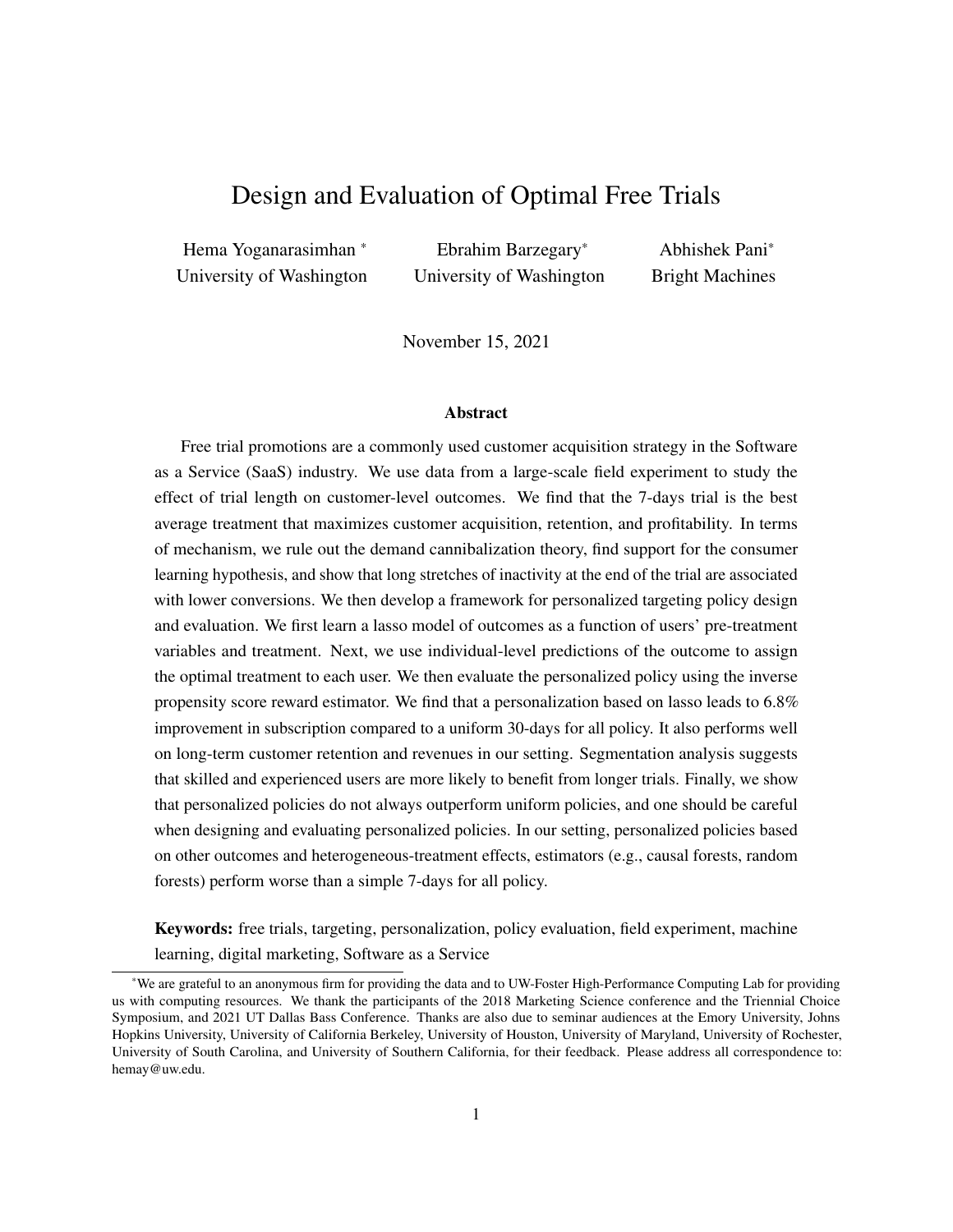choice, and purchase quantity. *Journal of Marketing Research*, pages 421–439, 2002.

- <span id="page-30-14"></span>R. L. Prentice. Surrogate endpoints in clinical trials: definition and operational criteria. *Statistics in medicine*, 8(4): 431–440, 1989.
- <span id="page-30-9"></span>O. Rafieian. Optimizing user engagement through adaptive ad sequencing. Technical report, Working paper, 2019a.
- <span id="page-30-10"></span>O. Rafieian. Revenue-optimal dynamic auctions for adaptive ad sequencing. Technical report, Working paper, 2019b.
- <span id="page-30-2"></span>O. Rafieian and H. Yoganarasimhan. Targeting and privacy in mobile advertising. *Marketing Science*, 2021.
- <span id="page-30-7"></span>E. M. Schwartz, E. T. Bradlow, and P. S. Fader. Customer acquisition via display advertising using multi-armed bandit experiments. *Marketing Science*, 36(4):500–522, 2017.
- <span id="page-30-5"></span>C. A. Scott. The effects of trial and incentives on repeat purchase behavior. *Journal of Marketing Research*, 13(3): 263–269, 1976.
- <span id="page-30-13"></span>D. Simester, A. Timoshenko, and S. I. Zoumpoulis. Targeting prospective customers: Robustness of machine learning methods to typical data challenges. *Management Science*, 2019.
- <span id="page-30-3"></span>D. Simester, A. Timoshenko, and S. I. Zoumpoulis. Efficiently evaluating targeting policies: Improving on champion vs. challenger experiments. *Management Science*, 66(8):3412–3424, 2020.
- <span id="page-30-6"></span>T. Sunada. Customer learning and revenue-maximizing trial design. Technical report, Working Paper, 2018.
- <span id="page-30-11"></span>A. Swaminathan and T. Joachims. Counterfactual risk minimization: Learning from logged bandit feedback. In *International Conference on Machine Learning*, pages 814–823. PMLR, 2015.
- <span id="page-30-12"></span>A. Swaminathan, A. Krishnamurthy, A. Agarwal, M. Dudik, J. Langford, D. Jose, and I. Zitouni. Off-policy evaluation for slate recommendation. In *Advances in Neural Information Processing Systems*, pages 3632–3642, 2017.
- <span id="page-30-17"></span>R. Tibshirani. Regression shrinkage and selection via the lasso. *Journal of the Royal Statistical Society: Series B (Methodological)*, 58(1):267–288, 1996.
- <span id="page-30-15"></span>T. J. VanderWeele. Surrogate measures and consistent surrogates. *Biometrics*, 69(3):561–565, 2013.
- <span id="page-30-1"></span>S. Wager and S. Athey. Estimation and inference of heterogeneous treatment effects using random forests. *Journal of the American Statistical Association*, 0(0):1–15, 2018. doi: 10.1080/01621459.2017.1319839.
- <span id="page-30-4"></span>S. Wang and G. F. Ozkan-Seely. Signaling product quality through a trial period. ¨ *Operations Research*, 66(2):301–312, 2018.
- <span id="page-30-16"></span>J. Yang, D. Eckles, P. Dhillon, and S. Aral. Targeting for long-term outcomes. *arXiv preprint arXiv:2010.15835*, 2020.
- <span id="page-30-8"></span>H. Yoganarasimhan. Search personalization using machine learning. *Management Science*, 66(3):1045—-1070, 2020.
- <span id="page-30-0"></span>M. Zhu, Y. Yang, and C. K. Hsee. The mere urgency effect. *Journal of Consumer Research*, 45(3):673–690, 2018.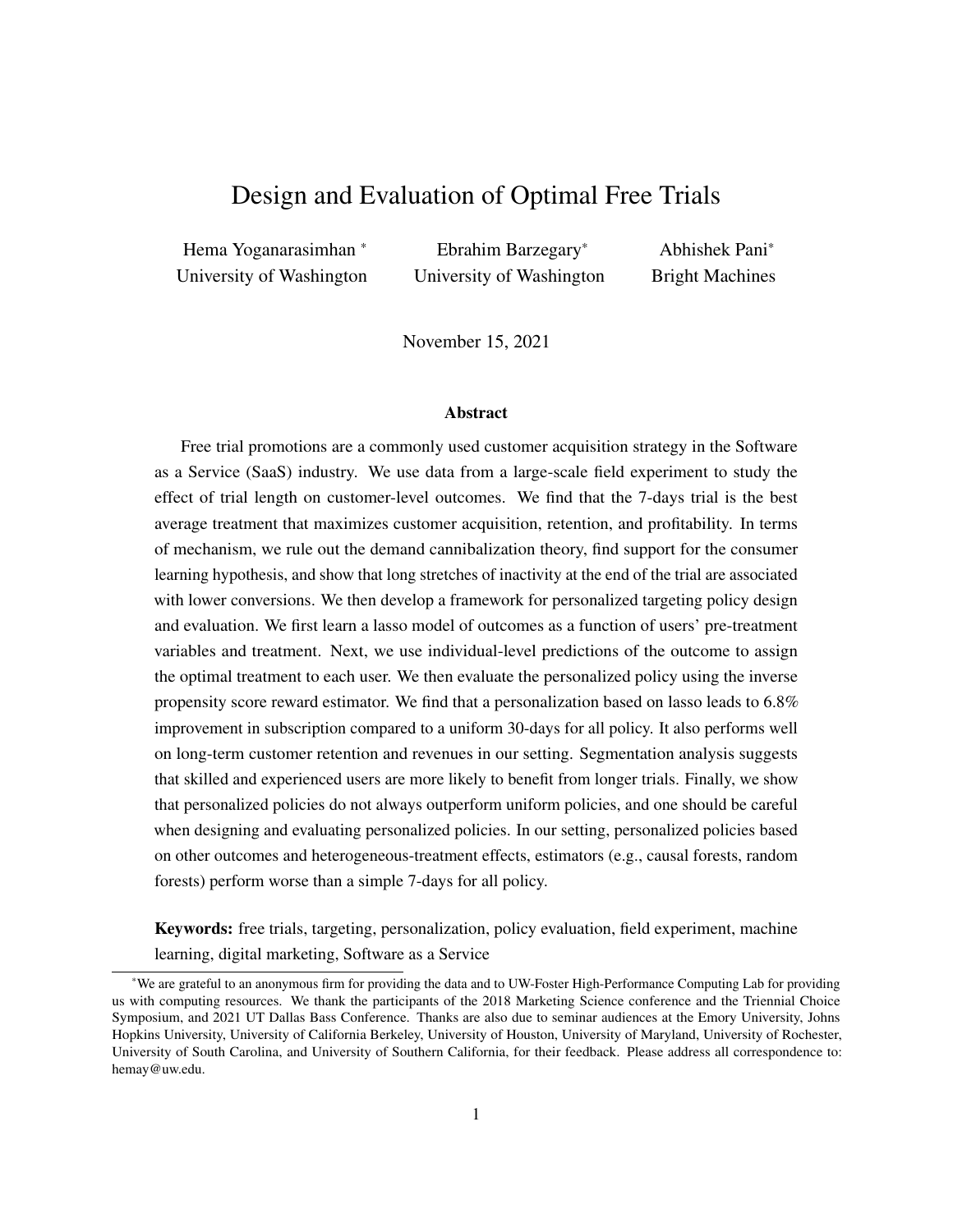# Appendices

# <span id="page-31-2"></span>A Appendix for Data Section

<span id="page-31-0"></span>

| <b>Trial</b><br>Length | Variable                          | Mean  | <b>Standard</b><br><b>Deviation</b> | Min            | 25%      | 50%      | $75\%$   | <b>Max</b> | Number of<br><b>Observations</b> |
|------------------------|-----------------------------------|-------|-------------------------------------|----------------|----------|----------|----------|------------|----------------------------------|
|                        | Subscription                      | 0.154 | 0.360                               | 0.00           | 0.00     | 0.00     | 0.00     | 1.00       | 51,017                           |
|                        | Subscription length (all)         | 2.35  | 6.59                                | 0.00           | 0.00     | 0.00     | 0.00     | 73         | 50,504                           |
| 7 Days                 | Subscription length (subscribers) | 16.19 | 8.70                                | 0.0            | 10.00    | 18.00    | 23.00    | 73.00      | 7,322                            |
|                        | Revenue (all)                     | 83    | 295                                 | 0              | $\Omega$ | $\Omega$ | $\Omega$ | 6,219      | 50,504                           |
|                        | Revenue (subscribers)             | 578   | 562                                 | $\overline{0}$ | 239      | 424      | 679      | 6,219      | 7,322                            |
|                        | Subscription                      | 0.150 | 0.357                               | 0.0            | 0.00     | 0.00     | 0.00     | 1.00       | 51,040                           |
|                        | Subscription length (all)         | 2.27  | 6.45                                | 0.0            | 0.00     | 0.00     | 0.000    | 67         | 50,543                           |
| 14 Days                | Subscription length (subscribers) | 16.09 | 8.48                                | 0.0            | 10.00    | 18.00    | 22.00    | 67.00      | 7,138                            |
|                        | Revenue (all)                     | 81    | 289                                 | $\overline{0}$ | $\Omega$ | $\Omega$ | $\Omega$ | 6,799      | 50,543                           |
|                        | Revenue (subscribers)             | 576   | 554                                 | $\overline{0}$ | 252      | 420      | 679      | 6,799      | 7,138                            |
|                        | Subscription                      | 0.147 | 0.354                               | 0.00           | 0.00     | 0.00     | 0.00     | 1.00       | 235,667                          |
|                        | Subscription length (all)         | 2.20  | 6.31                                | 0.00           | 0.00     | 0.00     | 0.00     | 108        | 233,176                          |
| 30 Days                | Subscription length (subscribers) | 15.96 | 8.36                                | 0.00           | 10.00    | 17.00    | 22.00    | 108        | 32,073                           |
|                        | Revenue (all)                     | 77    | 281                                 | 0              | $\Omega$ | $\Omega$ | $\Omega$ | 20,208     | 233,176                          |
|                        | Revenue (subscribers)             | 564   | 550                                 | $\Omega$       | 241      | 420      | 660      | 20,208     | 32,073                           |

Table A1: Summary statistics of subscription, subscription length, and revenue outcomes in each trial length. All the revenue numbers are scaled by a constant factor to preserve the firm's anonymity.

<span id="page-31-1"></span>

| <b>Trial</b><br>Length | <b>Variable</b>            | Mean  | <b>Standard</b><br><b>Deviation</b> | Min | 25% | 50% | 75%   | <b>Max</b> | Number of<br><b>Observations</b> |
|------------------------|----------------------------|-------|-------------------------------------|-----|-----|-----|-------|------------|----------------------------------|
|                        | Total downloaded packages  | 1.0   | 0.0                                 | 1.0 | 1.0 | 1.0 | 1.0   | 4.0        | 51,017                           |
|                        | Indicator for software use | 1.0   | 0.0                                 | 0.0 | 0.0 | 1.0 | 1.0   | 1.0        | 51,017                           |
|                        | Number of active days      | 2.0   | 2.0                                 | 0.0 | 1.0 | 1.0 | 2.0   | 7.0        | 45,810                           |
| 7 Days                 | Ratio of active days       | 0.0   | 0.0                                 | 0.0 | 0.0 | 0.0 | 0.0   | 1.0        | 45,810                           |
|                        | Usage during trial         | 985   | 3,567                               | 0.0 | 37  | 184 | 730   | 223,179    | 45,810                           |
|                        | Log usage during trial     | 5.0   | 3.0                                 | 0.0 | 4.0 | 5.0 | 7.0   | 12.0       | 45,810                           |
|                        | Dormancy length            | 1.0   | 0.0                                 | 0.0 | 0.0 | 1.0 | 1.0   | 1.0        | 45,810                           |
|                        | Total downloaded packages  | 1.0   | 0.0                                 | 1.0 | 1.0 | 1.0 | 1.0   | 4.0        | 51,040                           |
|                        | Indicator for software use | 1.0   | 0.0                                 | 0.0 | 0.0 | 1.0 | 1.0   | 1.0        | 51,040                           |
|                        | Number of active days      | 2.0   | 3.0                                 | 0.0 | 1.0 | 1.0 | 3.0   | 14.0       | 45,902                           |
| 14 Days                | Ratio of active days       | 0.0   | 0.0                                 | 0.0 | 0.0 | 0.0 | 0.0   | 1.0        | 45,902                           |
|                        | Usage during trial         | 1,397 | 5,938                               | 0.0 | 44  | 227 | 919   | 400,705    | 45,902                           |
|                        | Log usage during trial     | 5.0   | 3.0                                 | 0.0 | 4.0 | 5.0 | 7.0   | 13.0       | 45,902                           |
|                        | Dormancy length            | 1.0   | 0.0                                 | 0.0 | 0.0 | 1.0 | 1.0   | 1.0        | 45,902                           |
|                        | Total downloaded packages  | 1.0   | 0.0                                 | 1.0 | 1.0 | 1.0 | 1.0   | 4.0        | 235,667                          |
|                        | Indicator for software use | 1.0   | 0.0                                 | 0.0 | 1.0 | 1.0 | 1.0   | 1.0        | 235,667                          |
|                        | Number of active days      | 3.0   | 4.0                                 | 0.0 | 1.0 | 2.0 | 4.0   | 30.0       | 211,802                          |
| 30 Days                | Ratio of active days       | 0.0   | 0.0                                 | 0.0 | 0.0 | 0.0 | 0.0   | 1.0        | 211,802                          |
|                        | Usage during trial         | 1,968 | 8,007                               | 0.0 | 51  | 286 | 1,227 | 488,666    | 211,802                          |
|                        | Log usage during trial     | 5.0   | 3.0                                 | 0.0 | 4.0 | 6.0 | 7.0   | 13.0       | 211,802                          |
|                        | Dormancy length            | 1.0   | 0.0                                 | 0.0 | 0.0 | 1.0 | 1.0   | 1.0        | 211,802                          |

Table A2: Summary statistics for usage features in each trial length.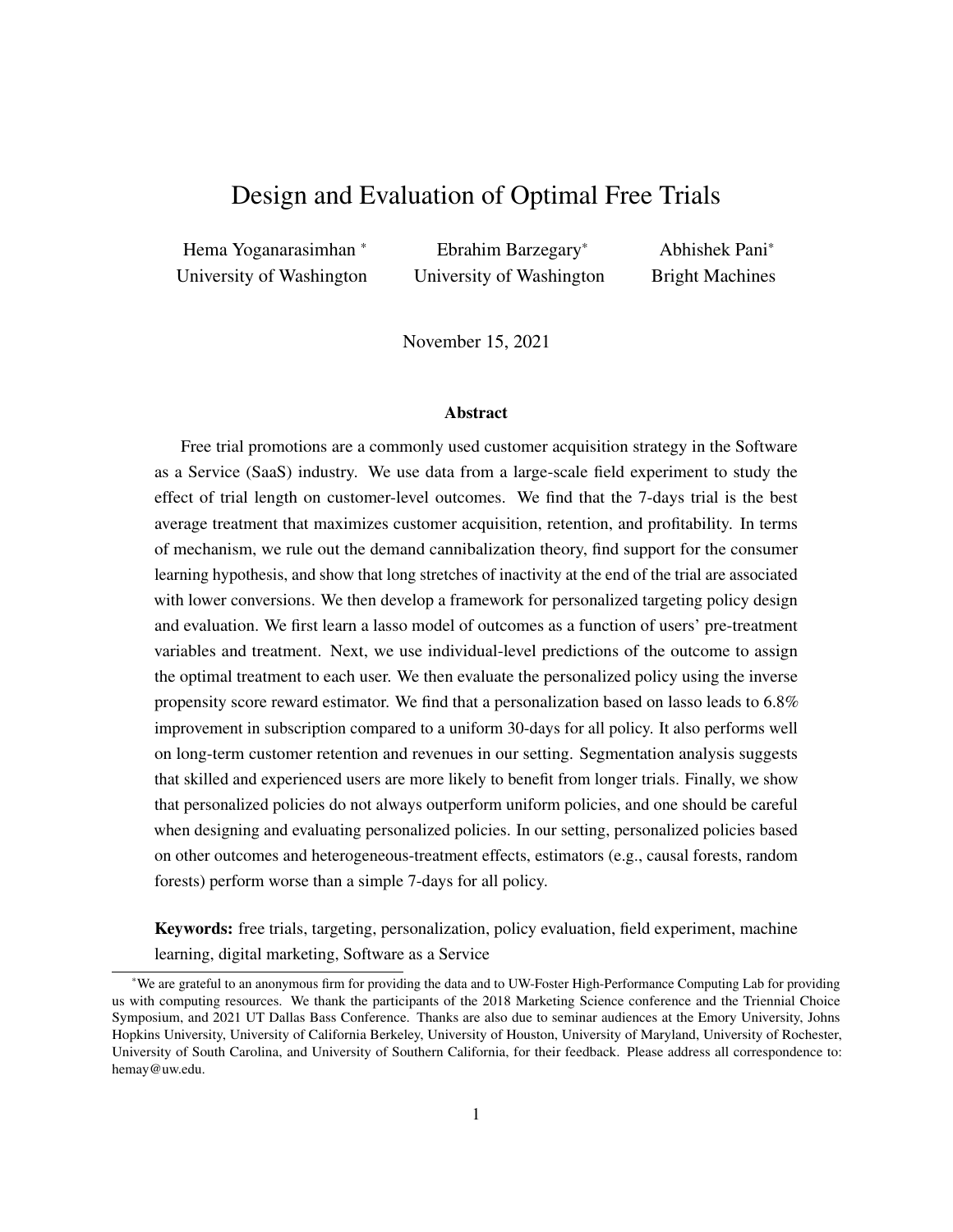| <b>Trial Length</b> | <b>Training Data</b> | <b>Test Data</b> | <b>Total</b> |
|---------------------|----------------------|------------------|--------------|
| 7 days              | 35,743               | 15,274           | 51,017       |
| 14 days             | 35.901               | 15,139           | 51,040       |
| 30 days             | 165,056              | 70,611           | 235,667      |
| Total               | 236,700              | 101,024          | 337,724      |

<span id="page-32-0"></span>Table A3: The number of observations for each trial length in each dataset.

# B Appendix for ATE and Randomization Checks

# <span id="page-32-2"></span>B.1 ATE using Regressions

|         | <b>Training Dataset</b> |          | <b>Test Dataset</b> |          | <b>All Dataset</b> |          |  |
|---------|-------------------------|----------|---------------------|----------|--------------------|----------|--|
|         | No control              | Control  | No control          | Control  | No control         | Control  |  |
|         | 0.0064                  | 0.0064   | 0.0082              | 0.0069   | 0.0069             | 0.0065   |  |
| 7 Days  | (0.0021)                | (0.0018) | (0.0032)            | (0.0027) | (0.0017)           | (0.0015) |  |
| 14 Days | 0.0021                  | 0.0018   | 0.0048              | 0.0038   | 0.0029             | 0.0024   |  |
|         | (0.0021)                | (0.0018) | (0.0032)            | (0.0027) | (0.0017)           | (0.0015) |  |

Table A4: The coefficients of 7 days and 14 days in regression analysis. In the control case, we control for all the pre-treatment variables.

#### <span id="page-32-1"></span>B.2 Randomization Checks

First, we show the distribution of treatment assignment across the five skill levels in Table [A5.](#page-32-3) As we can see, the treatment assignment is pretty even; and none of the differences in assignment probabilities within each sub-category are significant. However, as discussed in the main text, this approach of testing for randomness in assignment within each sub-category is not considered the best practice for a variety of reasons; see [Bruhn](#page-29-20) [and McKenzie](#page-29-20) [\(2009\)](#page-29-20) and [Mutz et al.](#page-29-17) [\(2019\)](#page-29-17).

<span id="page-32-3"></span>

| Trial Length   Beginner |        |        | <b>Experienced</b> Intermediate | Mixed  | <b>Unknown</b> |
|-------------------------|--------|--------|---------------------------------|--------|----------------|
| 7 days                  | 0.6899 | 0.1295 | 0.0005                          | 0.1077 | 0.0723         |
| 14 days                 | 0.6887 | 0.1282 | 0.0006                          | 0.1082 | 0.0743         |
| 30 days                 | 0.6910 | 0.1269 | 0.0006                          | 0.1075 | 0.0740         |

Table A5: The proportion of individuals with a given skill in different trial lengths.

Therefore, we present two more formal randomization checks. First, we regress the treatment variable  $(W<sub>i</sub>)$  on the pre-treatment variables separately for both the 7 day and 14 day treatment using the 30 day treatment as the base in both regressions. We present these results in Table [A6.](#page-33-2) The top panel shows the results of the regressions for the training data and the bottom panel shows the results for the test data. In all the four regressions, we see that the pre-treatment variables have no predictive power (all the R-squareds are zero) and F-statistics are not significant. This suggests that the pre-treatment variables are not systematically correlated with treatment assignment. Second, we regress the outcome variable (subscription decision) on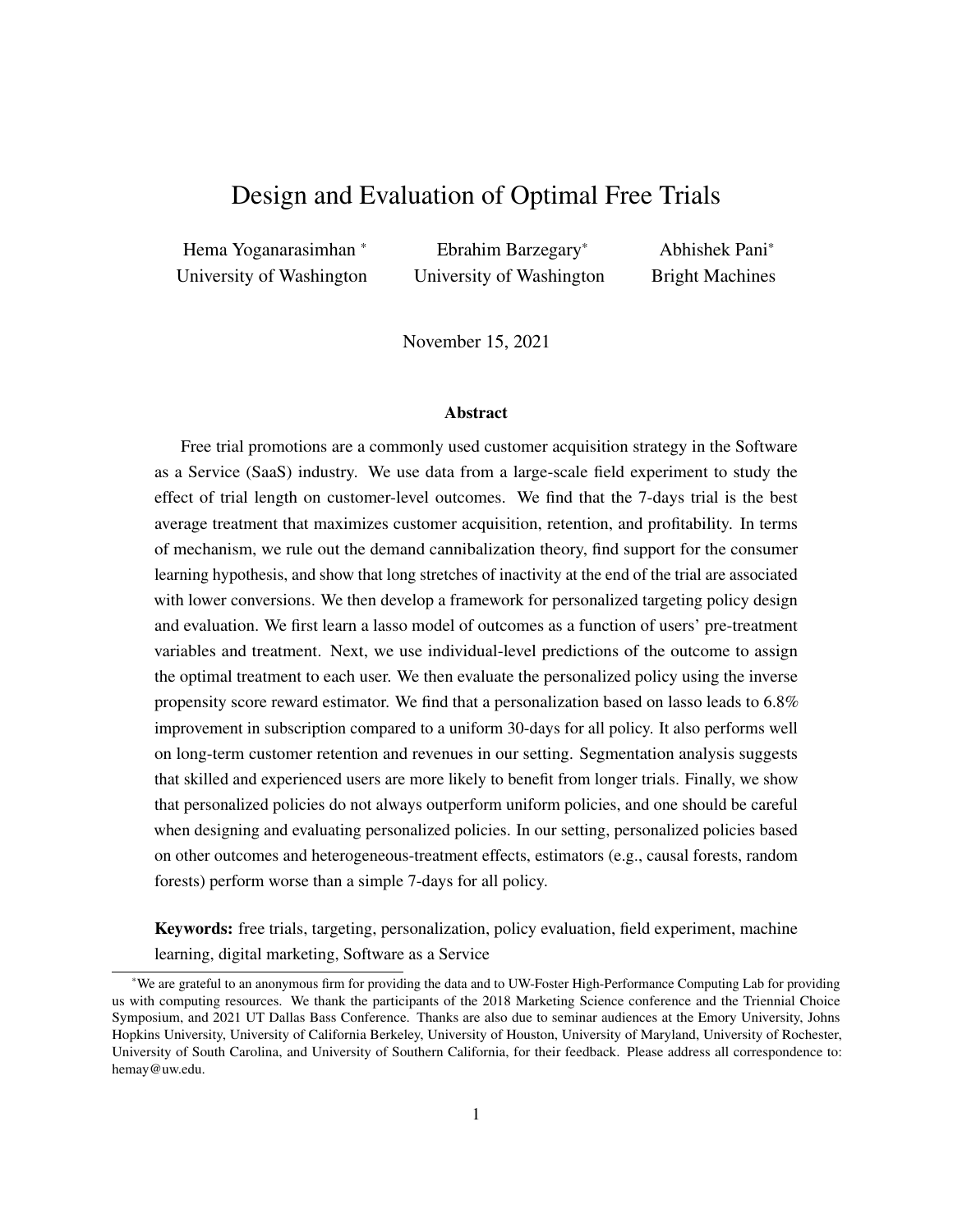<span id="page-33-2"></span>

| Dataset         |                   |                      |                      |                      | Comparison Treatment   R-Squared Adj. R-squared F-statistic p-value of the F-statistic |
|-----------------|-------------------|----------------------|----------------------|----------------------|----------------------------------------------------------------------------------------|
| <b>Training</b> | 7 days<br>14 days | 0.000377<br>0.000439 | 0.000019<br>0.000081 | 1.052991<br>1.225721 | 0.356526<br>0.093690                                                                   |
| <b>Test</b>     | 7 days<br>14 days | 0.000865<br>0.000963 | 0.000026<br>0.000125 | 1.030504<br>1.149222 | 0.406522<br>0.181734                                                                   |

the treatment variable and all the pre-treatment variables and present the results in Table [A7.](#page-33-3) The treatment effects are very similar to those in Table [5,](#page-12-0) which suggests that there are no issues with randomization.

<span id="page-33-3"></span>**Table A6:** The results of regressing the treatment  $(W<sub>i</sub>)$  on the pre-treatment variables. In all the regressions, the baseline is the 30 day treatment. The F-statistic tests the null hypothesis that coefficients are jointly statistically significantly different from zero.

| Dataset         | Trials Length    | Coefficient std err |       |       | t-stat $P >  t $ | [0.025]  | 0.975] |
|-----------------|------------------|---------------------|-------|-------|------------------|----------|--------|
| <b>Training</b> | 14 days          | 0.0018              | 0.002 | 0.999 | 0.318            | $-0.002$ | 0.005  |
|                 | $7 \text{ days}$ | 0.0064              | 0.002 | 3.581 | 0.000            | 0.003    | 0.010  |
| <b>Test</b>     | 14 days          | 0.0038              | 0.003 | 1.385 | 0.166            | $-0.002$ | 0.009  |
|                 | 7 days           | 0.0069              | 0.003 | 2.516 | 0.012            | 0.002    | 0.012  |

Table A7: Effect of trial length calculated by regressing the subscription decision on all the pre-treatment variables and trial length.

# <span id="page-33-1"></span><span id="page-33-0"></span>C Appendix for Mechanism



Figure A1: Fraction of users downloading products 1–4 under each trial length. Products 1 and 3 are complements.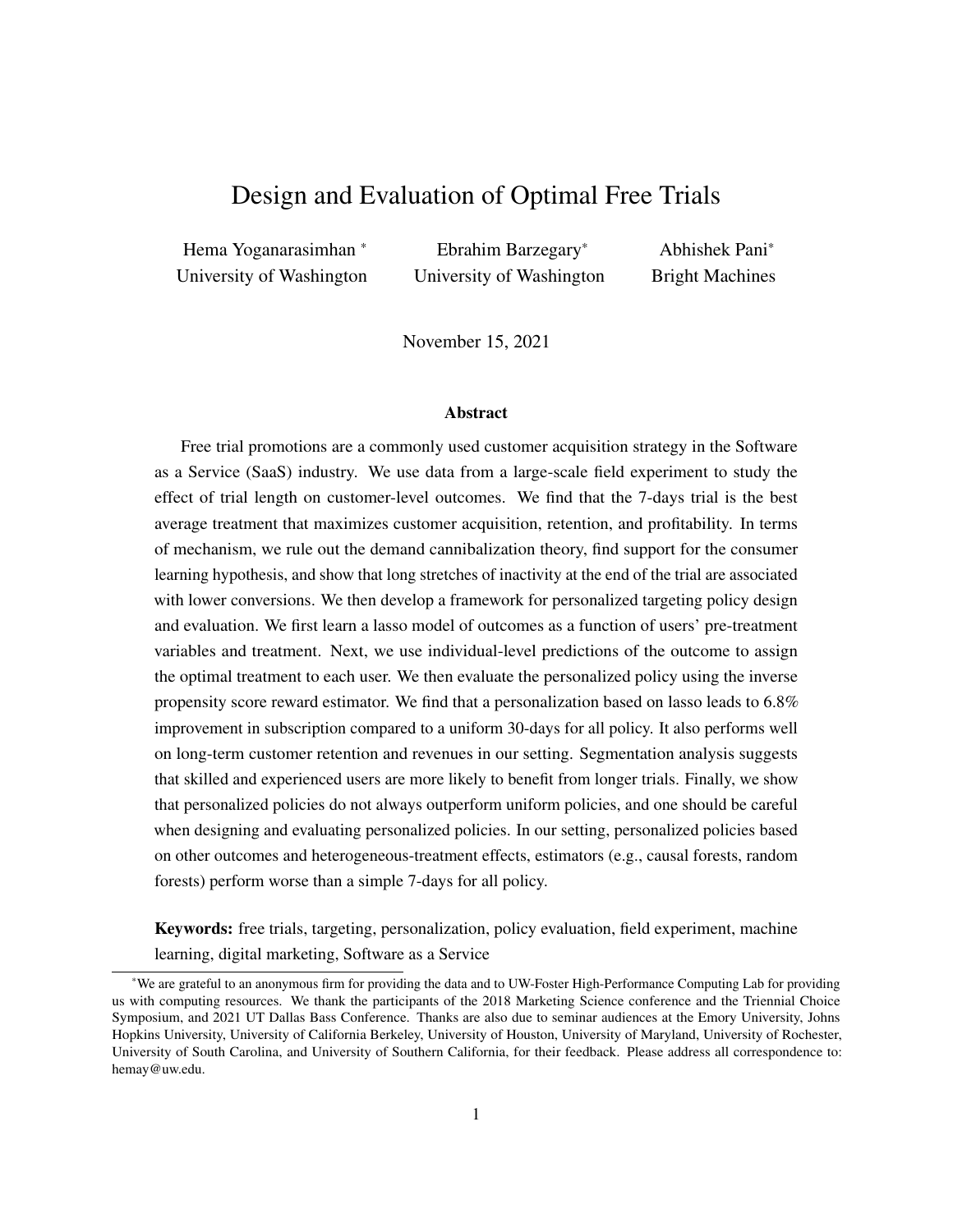# <span id="page-34-0"></span>D Lasso Implementation Details

Next, we briefly describe our implementation of the lasso model discussed in  $\chi$ ??. First, note that we use the subscription indicator as outcome variable  $(Y_i)$ . Next, in our setting, all the pre-treatment variables,  $X_i$ s, are categorical. So we transform each categorical variable into a set of dummy variables for each sub-category (also referred to as one-hot encoding in the machine learning literature). After this transformation, we have 82 dummies for the pre-treatment variables, three treatment dummies, and 246 first-order interaction variables. This gives us a total of 331 explanatory variables for the lasso model. Recall that there is one hyper-parameter that we need to tune in the lasso model, which is the L1 regularization parameter,  $\lambda$ . We use the standard cross-validation procedure implemented in the *glmnet* package in R. It searches over 98 different values of λ ranging from 1.8 10<sup>5</sup> to 1.5 10<sup>1</sup>, and picks the one that gives us the best out-of-sample performance (based on five-fold cross-validation). In our case, it  $\lambda = 3.1$  10<sup>4</sup>. The final model achieves a MSE of 0.0933 in both the training and test data.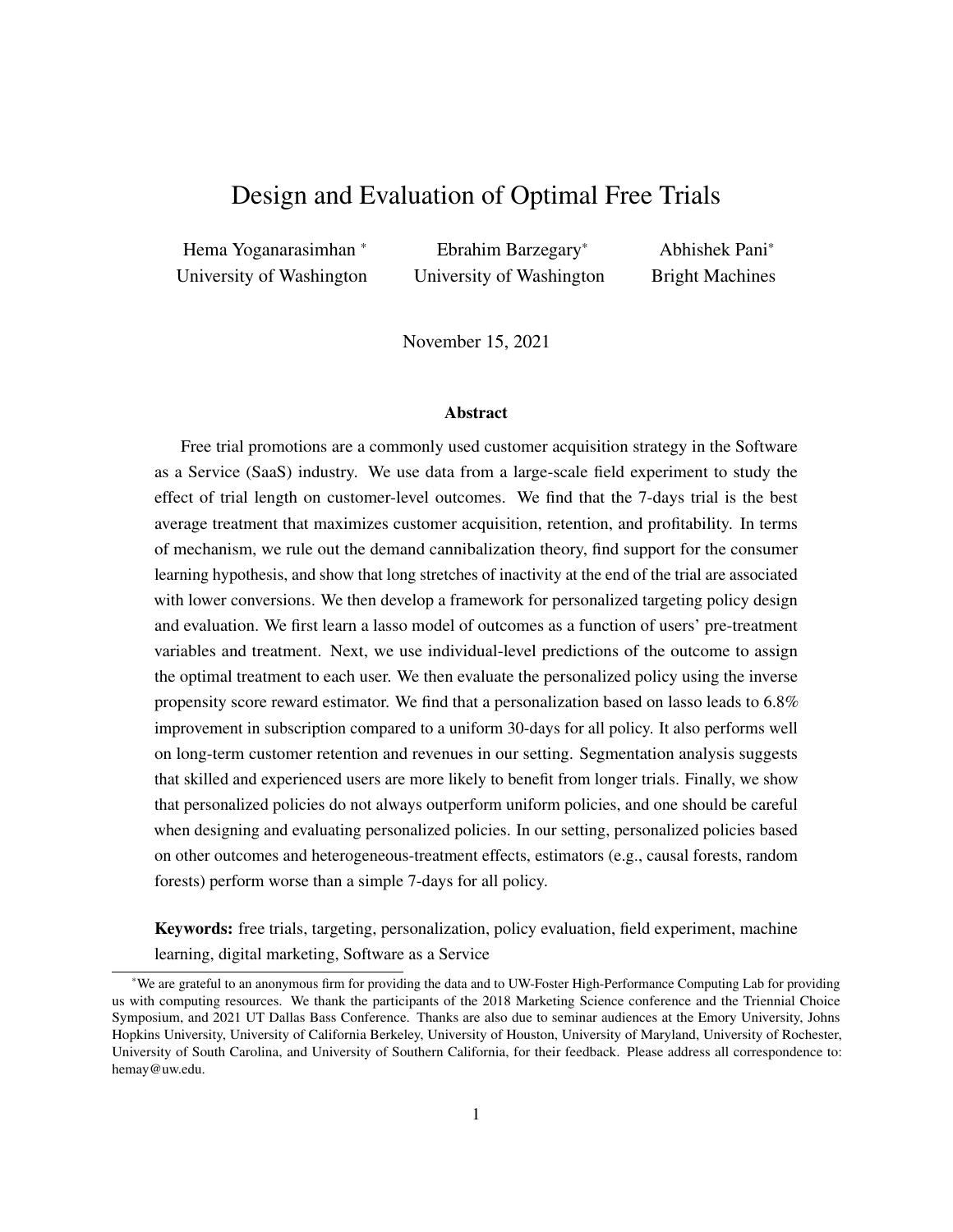#### <span id="page-35-0"></span>E Design of Alternative Personalized Policies

We discuss the design of a series of alternative personalized policies. First, in  $\angle XE.1$ , we present with the policies based on other outcome estimators. Next, in x[E.2,](#page-37-1) we discuss policies based on CATE estimators.

#### <span id="page-35-1"></span>E.1 Policies based on Outcome Estimators

Recall that to design outcome estimators, we first need learn a model  $f(x, w) = E[Y/X_i = x, W_i = w]$ . Then, using estimate of the expected outcome,  $\hat{f}(x = X_i, w)$ , we obtain the optimal personalized policy (based on outcome estimator  $f$ ) for observation i as:

$$
\pi_f(X_i) = w , \quad \text{where} \quad w = \underset{w \ge W}{\arg \max} \hat{f}(x = X_i, w) \tag{A.1}
$$

We now consider four commonly used outcome estimators (or models for  $f$ ): (1) linear regression, (2) CART, (3) random forest, and (4) boosted regression trees. We focus on these because of a few key reasons. First, linear regression is the simplest and most commonly used method to model any outcome of interest. Second, lasso is worth exploring because it was designed to improves on the predictions from a linear regression by reducing the out-of-sample variance using variable selection. Third, CART is a semi-parametric way to model outcomes by partitioning the covariate space into areas with the highest within-group similarity in outcomes. Finally, both random forest and boosted regression trees are improvements of CART and have been shown to offer much higher predictive ability than simpler models such as CART, regression, or lasso. We discuss each of these briefly below.

#### E.1.1 Linear Regression

A linear regression model with first-order interaction effects can be used to predict an individual i's observed outcome  $Y_i$  as a function of her pre-treatment variables, treatment variable, and the interaction of both, as follows:

$$
Y_i = X_i \beta_1 + W_i \beta_2 + X_i W_i \beta_3 + \epsilon_i. \tag{A.2}
$$

 $\beta_1$  is a vector that captures the effect of the pre-treatment variables  $(X_i)$  on the outcome.  $\beta_2$  is a vector that captures the main effect of the different treatments on Y. Finally, the vector  $\beta_3$  captures the interaction effect of treatment and pre-treatment variables. This interaction term is important because it helps us in personalizing the policy by capturing how the effectiveness of different treatments varies across individuals (as a function of their pre-treatment attributes).

However, in a high dimensional covariate space, linear regressions with first-order interaction effects will have a large number of explanatory variables. This usually leads to poor out-of-sample fit. That is, such regressions tend to have low bias, but high variance – they tend to overfit on the training sample but perform poorly in new samples, especially if the data generating process is noisy. Since our goal is to design optimal policies for counterfactual situations, the out-of-sample fit is the only metric of importance.<sup>[1](#page-35-2)</sup> The lasso model

<span id="page-35-2"></span><sup>&</sup>lt;sup>1</sup>We can also add higher-order interaction effects into the regression model. However, we refrain from doing so because it will increase model complexity significantly and exacerbate this problem.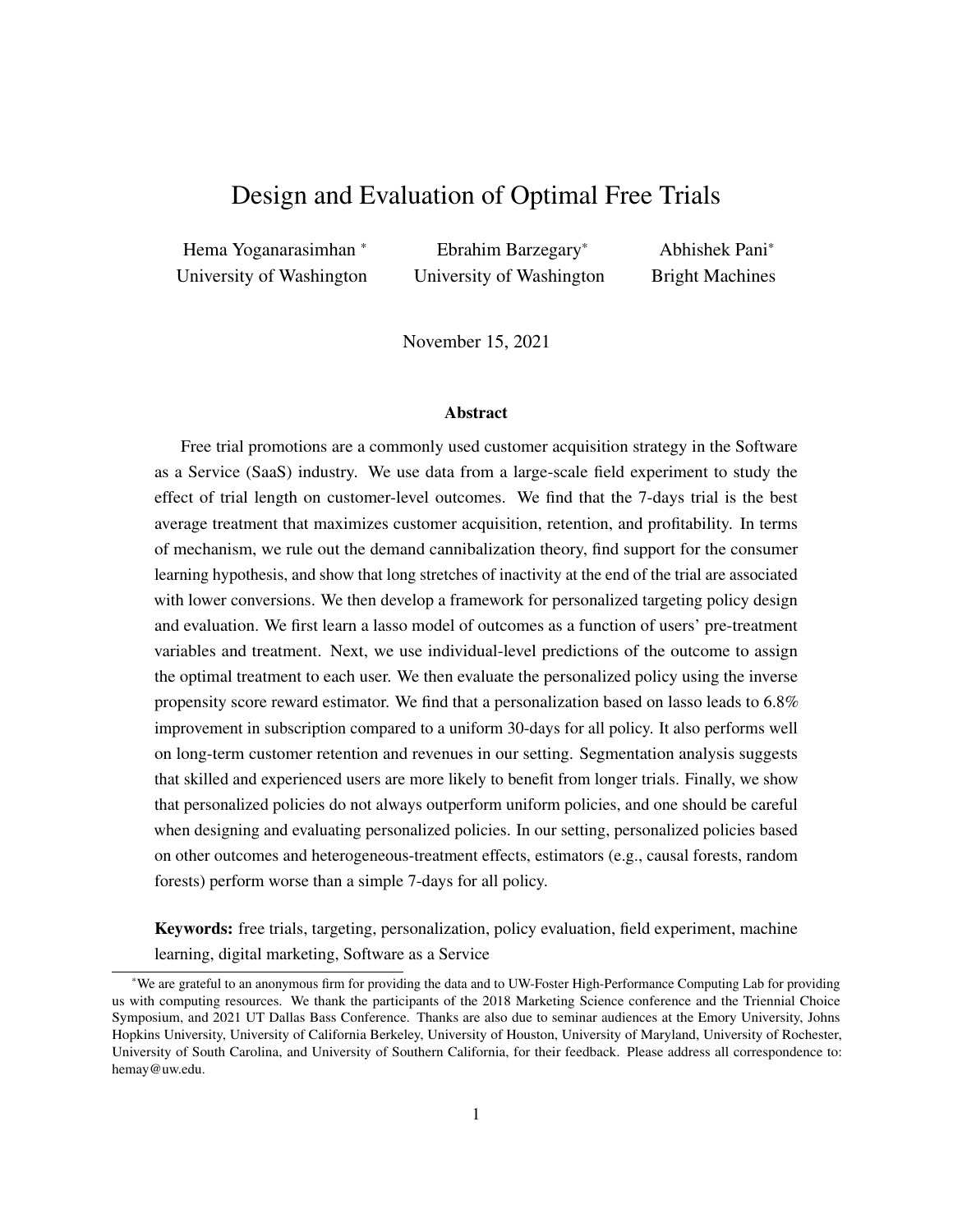used in the main text addresses the above problem by learning a simpler model that uses fewer variables [\(Tibshirani, 1996;](#page-30-17) [Friedman et al., 2010\)](#page-29-21).

#### E.1.2 Tree-based Methods

Next, we discuss tree-based models, starting with CART. CART recursively partitions the covariate space into sub-regions, and the average of Y in a given region  $(E(Y))$  is the predicted outcome for all observations in that region [\(Breiman et al., 1984\)](#page-52-0). This type of partitioning can be represented by a tree structure, where each leaf of the tree represents an output region. A general CART model can be expressed as:

$$
y = f(x, w) = \sum_{m=1}^{M} \rho_m I(x, w \ 2 R_m), \tag{A.3}
$$

where x, w is the set of explanatory variables,  $R_m$  is the  $m^{th}$  region of the M regions used to partition the space,  $\rho_m$  is the predicted value of y in region m.

Trees are trained by specifying a cost function (e.g., mean squared error) that is minimized at each step of the tree-growing process using a greedy algorithm. To avoid over-fitting, usually a penalty term is added to the cost function, whose weight is a hyper-parameter learnt from the data using cross-validation.

While CART has some good properties<sup>[2](#page-36-0)</sup>, it often has poor predictive accuracy because it is discontinuous in nature and is sensitive to outliers. Therefore, even with regularization, CART models tend to over-fit on the training data and under-perform on out-of-sample data. We can address these problems using two different techniques – (1) Bagging and (2) Boosting. We discuss both of these techniques and the resulting estimators below.

In general, deep trees have high in-sample fit (low bias), but high out-of-sample variance because of over-fitting. However, we can improve the variance problem by bagging or averaging deep trees using bootstrapping. [Ho](#page-52-1) [\(1995\)](#page-52-1) formalized this idea and proposed random forests. Random forest usually consists of hundreds or thousands of trees, each of which is trained on a random sub-sample of columns and rows. Each tree is thus different from other trees and the average of these random trees is a better predictor than one single tree trained on the full data.

Another approach is to start with shallow trees. Shallow trees have poor in-sample fit (high bias), but low out-of-sample variance. Additively, adding a series of weak trees that minimize the residual error at each step by a process known as boosting can improve the bias problem, while retaining the low variance. This gives us boosted regression trees. Conceptually, boosting can be thought of as performing gradient descent in function space using shallow trees as the underlying weak learners [\(Breiman, 1998;](#page-52-2) [Friedman, 2001\)](#page-52-3).<sup>[3](#page-36-1)</sup> In this paper, we use XGBoost, a version of boosted trees proposed by [Chen and Guestrin](#page-52-4) [\(2016\)](#page-52-4) because it is

<span id="page-36-0"></span> ${}^{2}$ CART can accept both continuous and discrete explanatory variables, is not sensitive to the scale of the variables, and allows any number of interactions between features [\(Murphy, 2012\)](#page-52-5). It therefore has ability to capture rich nonlinear patterns in the data. Further, CART can do automatic variable selection, i.e., it uses only those variables that provide better accuracy in the prediction task for splitting.

<span id="page-36-1"></span> ${}^{3}$ It should be noted that bagging is not a modeling technique; it is simply a variance reduction technique. Boosting, however, is a method to infer the underlying model  $y = f(x; w)$ . Thus, they are conceptually completely different.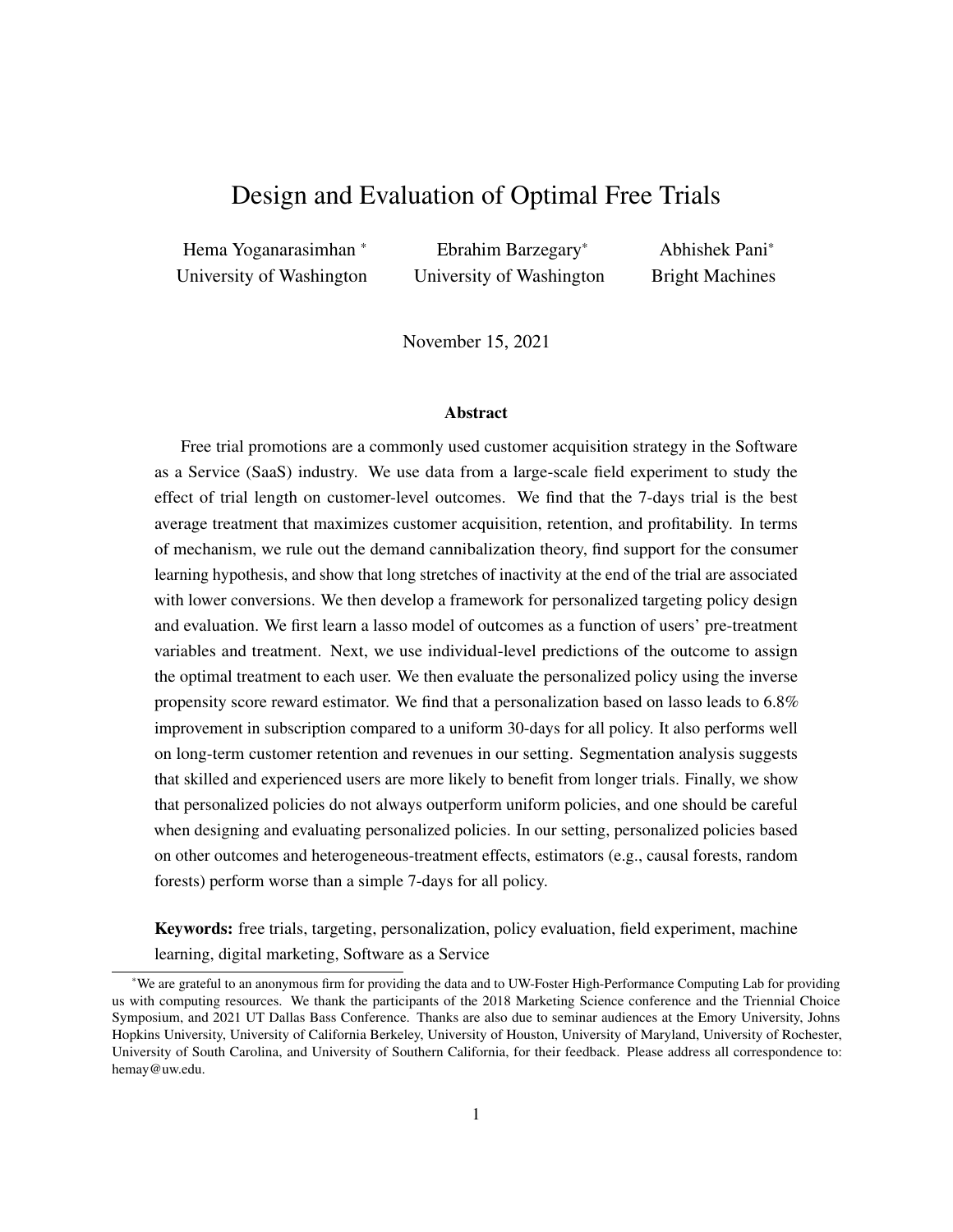superior to earlier implementations both in terms of accuracy and scalability.

Please see Appendix *x[F](#page-41-0)* for the set of hyper-parameters that need to be tuned in CART, random forest, and XGBoost.

#### <span id="page-37-1"></span>E.2 Heterogeneous Treatment Effect Estimators

The second approach to designing a personalized policy is to first obtain consistent estimates of heterogeneous treatment effects for each pair of treatments for all users, and then use them to assign treatments. This method also follows a two-step procedure. In the first step, we can obtain consistent estimates of individual-level treatment effects,  $\tau_{w_j,w_{j'}}(x)$ , for each pair of treatments  $w_j, w_j$ 1*g*. Under the standard assumptions of (1) unconfoundedness, (2) SUTVA, and (3) positivity,  $\tau_{w_j,w_{j'}}(x)$ , can be defined as [\(Rubin,](#page-52-6) [1974;](#page-52-6) [Imbens and Rubin, 2015\)](#page-29-19):

<span id="page-37-0"></span>
$$
\tau_{w_j, w_{j'}}(x) = \mathbb{E}\left[Y(X_i, W_i = w_j) \quad Y(X_i, W_i = w_{j'}) \mid X_i = x\right]. \tag{A.4}
$$

So if we have W treatments, we have to build  $\frac{W(W-1)}{2}$  pairwise models, where each model gives us an estimate of individual-level treatment effects for a given pair of treatments,  $w_j, w_{j'}$ .

In the second step, we use the estimated treatment effects to derive the optimal policy as<sup>[4](#page-37-2)</sup>:

$$
\pi(X_i) = w_j \quad \text{if and only if} \quad \mathcal{S} \ j^{\theta} \neq j \quad \tau_{w_j, w_{j'}}(x = X_i) \quad 0 \tag{A.5}
$$

Next, we discuss the These methods are based on the potential outcomes framework and estimate the treatment effect for any pair of treatments  $(w_j, w_{j'})$  at each point x as shown in Equation [\(A.4\)](#page-37-0). However, this equation is not very useful in practical settings (where the covariate space is high-dimensional and data are finite) because we would not have sufficient observations at each  $X_i$  to estimate precise treatment effects. Therefore, the general idea behind modern heterogeneous treatment effects estimators is to pool observations that are close in the covariate space and estimate the conditional average treatment effect for sub-populations instead of estimating the treatment effect at each point in the covariate space. That is, we can modify Equation [\(A.4\)](#page-37-0) as:

<span id="page-37-3"></span>
$$
\tau_{w_j, w_{j'}}(x) = \frac{\sum_{X_i \geq l(x), W_i = w_j} Y_i}{\sum 1[X_i \geq l(x), W_i = w_j]} \quad \frac{\sum_{X_i \geq l(x), W_i = w_{j'}} Y_i}{\sum 1[X_i \geq l(x), W_i = w_{j'}]},
$$
\n(A.6)

where  $l(x)$  is the set of covariates that are fairly similar to x. Intuitively, for each point x, we use the observations in  $l(x)$  to estimate treatment effects.

The main question in these methods then becomes how to find the optimal  $l(x)$  around each x. On the one hand, if  $l(x)$  is too small, then we will not have sufficient observations within  $l(x)$ , which would result in

<span id="page-37-2"></span><sup>&</sup>lt;sup>4</sup>In practice, we can have situations where three or more pairs of the estimated treatments form a loop, i.e.,  $\wedge_{w_j, w_{j'}} (x = X_i) >$  $\wedge_{w'_j,w_{j'}}, (x = X_i) > \wedge_{w''_j,w_j} (x = X_i)$ . This happens if the estimated treatment effects are noisy (usually due to lack of sufficient data). For these observations, we can simply assign the best average treatment (across all observations) as the policy-prescribed treatment. Further, there can be multiple optimal policies because two or more top treatments can have the same effect on the outcome. That is, for some combinations of  $X_i$  and  $j' \notin j$ , we can have:  $w_j, w_{j'}(x = X_i) = 0$ . However, notice that all the solutions give the same reward, i.e., the optimal reward is unique.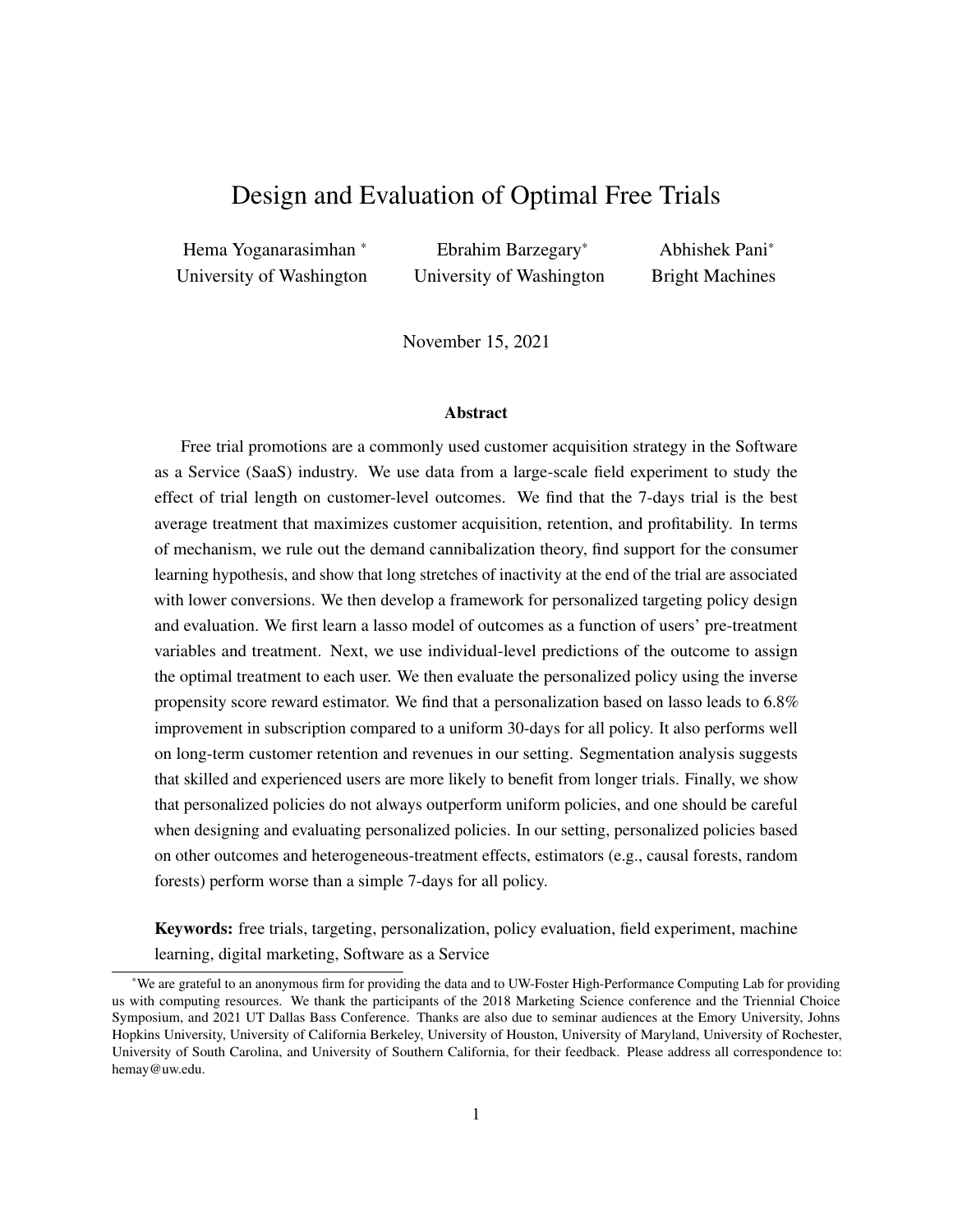noisy estimates of treatment effects. On the other hand, if  $l(x)$  is too large, then we will not capture all the heterogeneity in the treatment effects, which is essential for personalizing policy. Indeed, if  $l(x)$  is the entire data, then we simply have one Average Treatment Effect for all users (which will give us one global policy). Thus, finding the optimal  $l(x)$  involves the classic bias-variance trade-off.

Starting with [Rzepakowski and Jaroszewicz](#page-52-7) [\(2012\)](#page-52-7), a growing stream of literature has focused on developing data-driven approaches to finding the optimal  $l(x)$  based on ideas from the machine learning literature. Among these methods, the recently developed causal tree and causal forest (or Generalized Random Forest) have been shown to have superior performance. So we focus on them.

#### E.2.1 Causal Tree

Causal tree builds on CART. The only difference is that instead of partitioning the space to maximize predictive ability, the objective here is to identify partitions with similar within-partition treatment effect. [Athey and Imbens](#page-29-1) [\(2016\)](#page-29-1) show that maximizing the variation in the estimated treatment effects (with a regularization term added to control complexity) achieves this objective. Their algorithm consists of two steps. In the first step, it recursively splits the covariate space into partitions. In the second step, it estimates the treatment effect within each partition  $(l(x))$  using Equation [\(A.6\)](#page-37-3). Intuitively, this algorithm pools observations with similar treatment effects into the same partition because splitting observations that have similar treatment effects does not increase the objective function (i.e., variation in the post-split treatment effect).

The main idea behind causal tree is that we can use recursive partitioning to estimate heterogeneous treatment effects if we can come up with an objective function that can identify partitions with similar within-partition treatment effect.<sup>[5](#page-38-0)</sup> [Athey and Imbens](#page-29-1) [\(2016\)](#page-29-1) show that maximizing the variation in the estimated treatment effects achieves this objective, which can be written as:

$$
Var[\hat{\tau}(X)] = \frac{1}{N} \sum_{i=1}^{N} \hat{\tau}^{2}(X_i) \quad \left(\frac{1}{N} \sum_{i=1}^{N} \hat{\tau}(X_i)\right)^2 \tag{A.7}
$$

Since  $\left(\frac{1}{N}\right)$  $\frac{1}{N}\sum_{i=1}^{N} \hat{\tau}(X_i)$ <sup>2</sup> remains constant with respect to any possible next split, the objective function can be also described as maximizing the average of the square of estimated treatment effects. In practice, the algorithm chooses the split that maximizes  $Var[ $\hat{\tau}(X)$ ]$   $\subset T$ , where the second term is added for complexity control and is analogous to the regularization term in CART.

The algorithm consists of two steps. In the first step, it recursively splits the covariate space into partitions. In the second step, it estimates the treatment effect within each partition  $(l(x))$  using Equation [\(A.6\)](#page-37-3). Intuitively, this algorithm pools observations with similar treatment effects into the same partition because splitting observations that have similar treatment effects does not increase the objective function (i.e.,

<span id="page-38-0"></span> $5$ The first example of such a criterion was proposed by [Hansotia and Rukstales](#page-52-8) [\(2002\)](#page-52-8): for each potential split, the algorithm calculates the difference between the average outcome of the treatment and control in the right  $(Y_r)$  and left  $(Y_l)$  branches of the tree. Then, it selects the split with the highest value of  $Y = j Y_r$   $Y_l$ . Other splitting criteria include maximizing the difference between the class distributions in the treatment and control groups [\(Rzepakowski and Jaroszewicz, 2012\)](#page-52-7).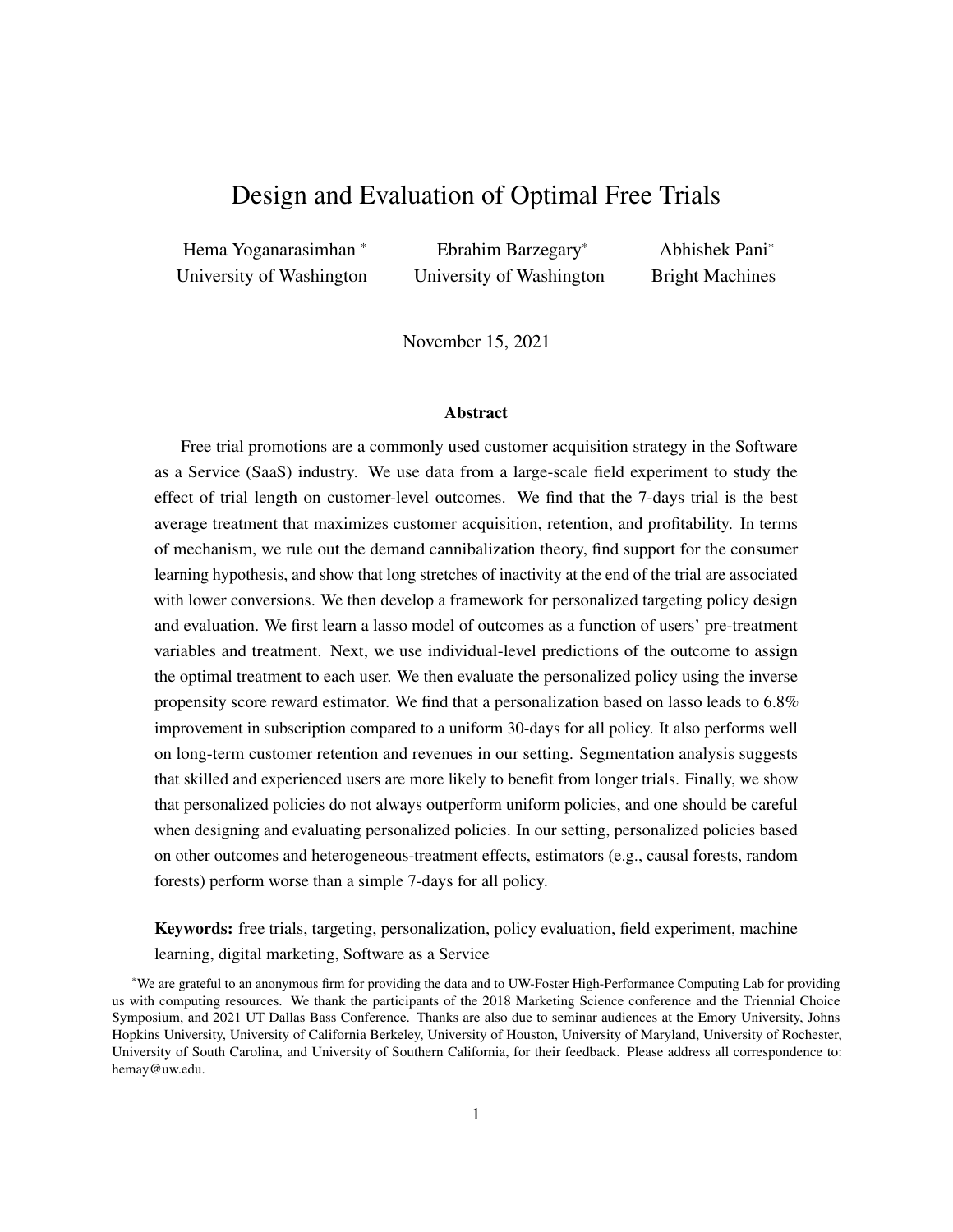variation in the post-split treatment effect).

#### E.2.2 Generalized Random Forest

The causal tree algorithm nevertheless suffers from weaknesses that mirror those of CART. To resolve these issues, [Wager and Athey](#page-30-1) [\(2018\)](#page-30-1) proposes causal forest, which builds on random forests [\(Breiman, 2001\)](#page-52-9). More broadly, [Athey et al.](#page-52-10) [\(2019\)](#page-52-10) show that the intuition from random forests can be used to flexibly estimate any heterogeneous quantity,  $\theta(x)$ , from the data, including heterogeneous treatment effects. They suggest a Generalized Random Forest (GRF) algorithm that learns problem-specific kernels for estimating any quantity of interest at a given point in the covariate space. For treatment estimation, the method proceeds in two steps. In the first step, it builds trees whose objective is to increase the variation in the estimated treatment effects. Each tree is built on a random sub-sample of the data and random sub-sample of covariates. In the second step, the algorithm uses the idea of a weighted kernel regression to calculate the treatment effect at each point  $x$  using weights from the first step.

The Generalized Random Forest (GRF) algorithm takes intuition from causal tree and combines it with ideas from predictive random forests to learn problem-specific kernels for estimating any quantity of interest at a given point in the covariate space. For the estimation of heterogeneous treatment effects, the method proceeds in two steps.

In the first step, it builds trees whose objective is to increase the variation in the estimated treatment effects. Each tree is built on a random sub-sample of the data and random sub-sample of covariates. At each step of the partitioning process (when building a tree), the algorithm first estimates the treatment effects in each parent leaf P by minimizing the R-learner objective function. This objective function is motivated by Robinson's method [\(Robinson, 1988;](#page-52-11) [Nie and Wager, 2017\)](#page-52-12) and can be written as follows:

$$
\hat{\tau}_P(\cdot) = \arg\min_{\tau} \left[ \frac{1}{n_P} \sum_{i=1}^{n_P} \left( \left( Y_i - \hat{m}^{(-i)}(X_i) \right) - \left( W_i - e^{(-i)}(X_i) \right) \hat{\tau}(X_i) \right)^2 + n(\tau(.)) \right], \quad (A.8)
$$

where  $n_P$  refers to the number of observations in the parent partition,  $n(\tau(.))$  is a regularizer that determines the complexity of the model used to estimate  $\tau_P(.)$ s, and  $\hat{m}^{(-i)}(X_i)$  and  $\hat{e}^{(-i)}(X_i)$  are out-of-bag estimates for the outcome and propensity score, respectively. While any method can be used for estimating  $\hat{m}^{(-i)}(X_i)$ and  $\hat{e}^{(-i)}(X_i)$ , the GRF implementation uses random forests to estimate these values.

Then, it chooses the next split such that it maximizes the following objective function:

$$
\frac{n_L \quad n_R}{(n_P)^2} \left(\hat{\tau}_L \quad \hat{\tau}_R\right)^2,\tag{A.9}
$$

where  $n<sub>L</sub>$  and  $n<sub>R</sub>$  refer to the number of observations in the post-split left and right partitions, respectively. However, instead of calculating the exact values of  $\hat{\tau}_L$  and  $\hat{\tau}_R$  for each possible split (and for each possible parent), the causal forest algorithm uses a gradient-based approximation of  $\hat{\tau}$  for each child node to improve compute speed; see [Athey et al.](#page-52-10) [\(2019\)](#page-52-10) for details. Thus, at the end of the first step, the method calculates weights,  $\alpha_i(x)$ , that denote the frequency with which the *i*-th training sample falls into the same leaf as x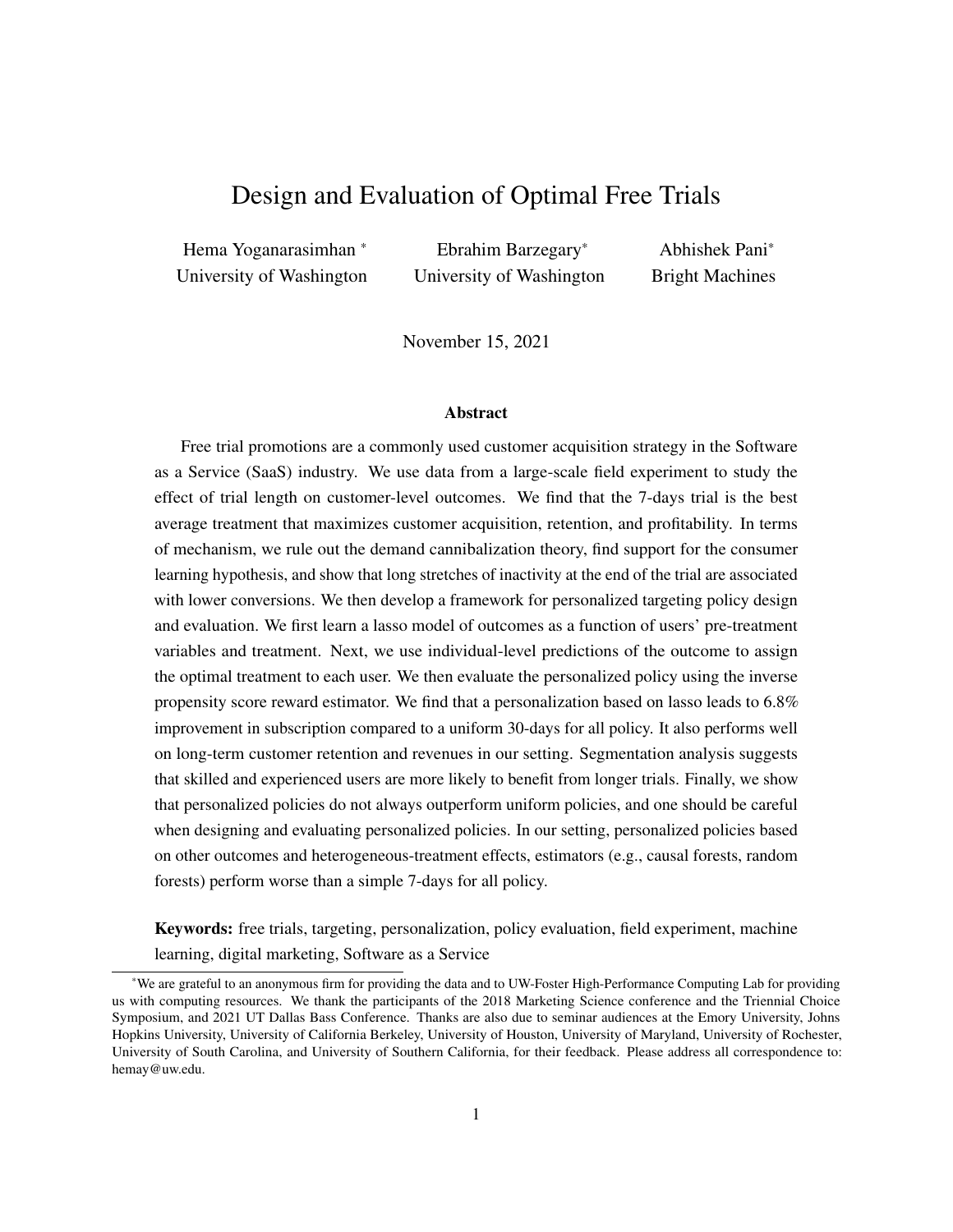in the first step. Formally,  $\alpha_i(x)$  is given by  $\alpha_i(x) = \frac{1}{B} \sum_{b=1}^{B} \alpha_{bi}(x)$ , where  $\alpha_{bi}(x) = \frac{\mathbf{1}(X_i \cdot Z_i b(x))}{\int_{b}(x)}$ , B is the total number of trees built in the first step, and  $l_b(x)$  is the partition that x belongs to in the b-th tree.

In the second step, the algorithm uses the idea of a weighted kernel regression to calculate the treatment effect at each point x using weights  $\alpha_i(x)$  as follows:

$$
\hat{\tau}(x) = \frac{\sum\limits_{i=l}^{N} \alpha_i(x) \left(Y_i - \hat{m}^{(-i)}(X_i)\right) \left(W_i - e^{(-i)}(X_i)\right)}{\sum\limits_{i=l}^{N} \alpha_i(x) \left(W_i - e^{(-i)}(X_i)\right)^2}, \tag{A.10}
$$

As with all supervised learning models, we need to do hyper-parameter optimization to prevent causal forest from overfitting. We refer readers to Appendix  $\lambda$ [F](#page-41-0) for details on this.<sup>[6](#page-40-0)</sup>

<span id="page-40-0"></span><sup>6</sup>[Athey and Imbens](#page-29-1) [\(2016\)](#page-29-1) propose an additional approach to avoid over-fitting in causal tree and causal forest – honest splitting. The main idea behind honesty is to split the data into two parts and use one part for growing each tree (i.e., generating the partitions) and the other part for estimating the treatment effects given a partition. Since the two data-sets are independent of one another, there is a lower likelihood of over-fitting. However, honest splitting comes with its own costs – it reduces the amount of data we have for learning in both stages by half. In settings where the magnitude of the treatment effects is small (such as ours), honest splitting can adversely affect the performance of models. Indeed, we found that models based on honest splitting lead to worse policies compared to models without honest splitting in our setting. So we do not employ honest splitting in our analysis.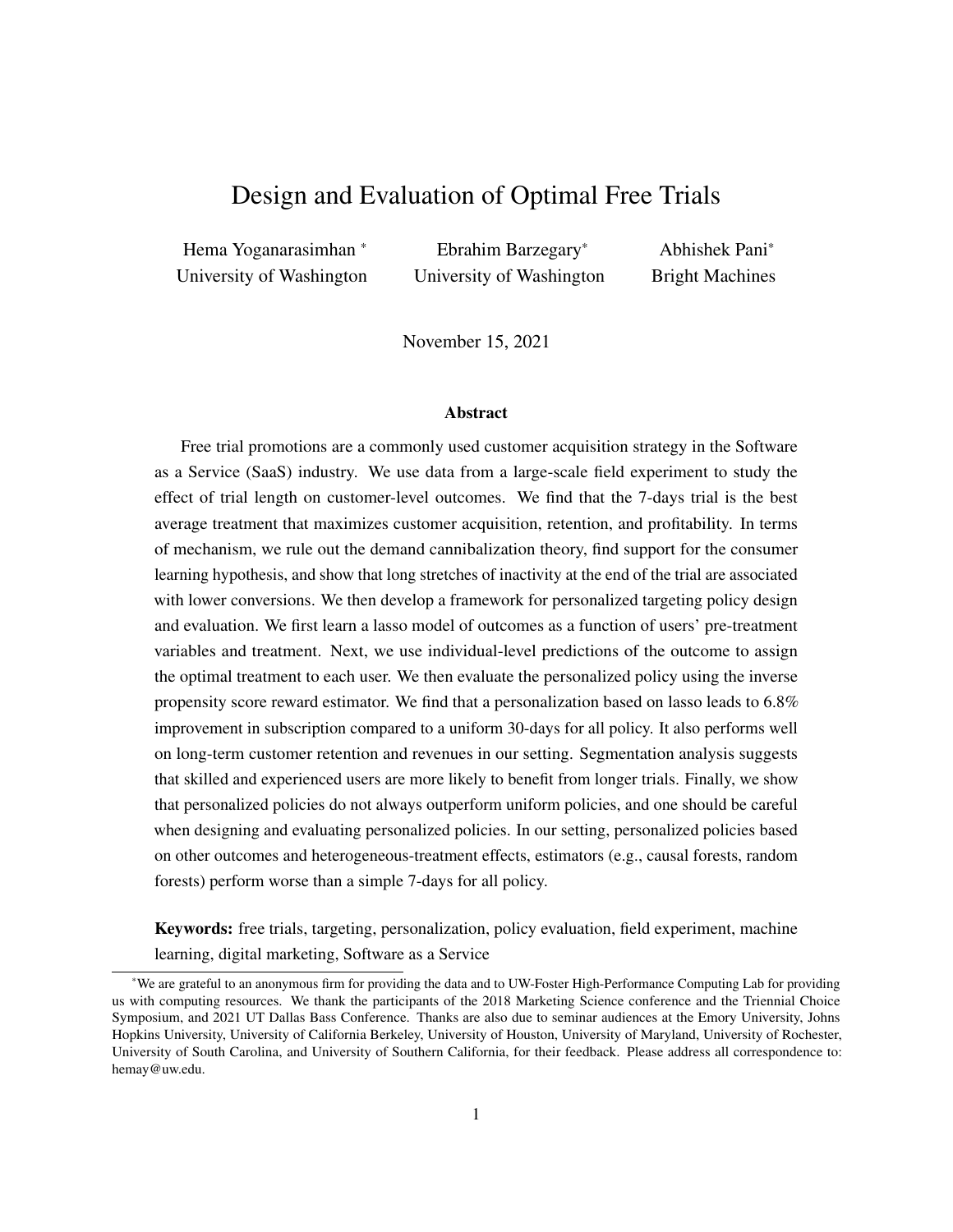#### <span id="page-41-0"></span>F Hyper-parameter Optimization for the Models Estimated

For each alternative model that we use, we describe the hyper-parameters associated with it and the optimal hyper-parameters that we derive after tuning. In all cases, we use five-fold cross-validation to optimize the hyper-parameters. We then train a model on the entire training data using the optimal hyper-parameters, and report the performance of this model on both the training and test data.

Linear regression does not use any hyper-parameters and hence does not require validation. In this case, we simply train the model on the full training data to infer the model parameters and report the model's performance on both the training and test data.

For the remaining tree-based models, we directly feed in the 82 dummy variables for the pre-treatment characteristics and the three treatment dummies. Specifically for CART, we use the package *rpart* in R, which implements a single tree proposed by [\(Breiman et al., 1984\)](#page-52-0). We only need to pick the complexity parameter  $(\zeta)$  using cross validation in this case. We search over 3886 different values for  $\zeta$  ranging from 8.6 10  $<sup>11</sup>$  to 1.7 10 <sup>1</sup>, and derive the optimal complexity parameter as 5.4  $<sup>5</sup>$ .</sup></sup>

For Random Forest, we use the package *sklearn* in Python. There are three hyper-parameters in this case – (1)  $n_{tree}$ , the number of trees over which we build our ensemble forest, (2) max<sub>f</sub>, the maximum number of features the algorithm try for any split (it can be either all the features or the squared root of the number of features), and (3)  $n_{\text{min}}$ , the minimum number of samples required to split an internal node.

The standard method for finding hyper-parameters is grid-search. However, grid-search is very costly and time-consuming when we have to tune many hyper-parameters. So we use the hyperopt package for tuning the hyper-parameters in this model. Hyperopt provides an automated and fast hyper-parameter optimization procedure that is less sensitive to researcher's choice of searched hyper-parameter values; see [Bergstra et al.](#page-52-13) [\(2011,](#page-52-13) [2013\)](#page-52-14) for details.

For each of these hyper-parameters, we now define the range over which we search as well as the optimal value of the hyper-parameter are shown below:

 $n_{tree}$  2 [100, 1200] and  $n_{tree}$  = 1000 max $f \geq f_n$ , sqrt $(n)$ g and max $f = n$  $n_{\text{min}}$  2 [10, 300] and  $n_{\text{min}}$  = 70

XGBoost also has many hyper-parameters that need tuning. However, we found that our results is sensitive to only three of the parameters:  $\alpha$ ,  $\eta$ , and  $d_{\text{max}}$ . The first parameter,  $\alpha$ , is an L1 regularization parameter,  $\eta$  is the shrinkage parameter or learning rate,  $d_{\text{max}}$  is maximum depth of trees. Again, we use the hyperopt package to search over a wide range of parameter values. The optimal values are shown below:

 $\alpha$  2 f0.1, 0.2, 0.5, 1, 2, 5, 10, 15, 20, 25q and  $\alpha$  = 20  $\eta$  2 [0, 1] and  $\eta$  = 0.59  $d_{\text{max}}$  2 fb, 8, 10, 12g and  $d_{\text{max}}$  = 12

Causal tree has two hyper-parameters that needs tuning – (1) the complexity parameter ( $\zeta$ ) and the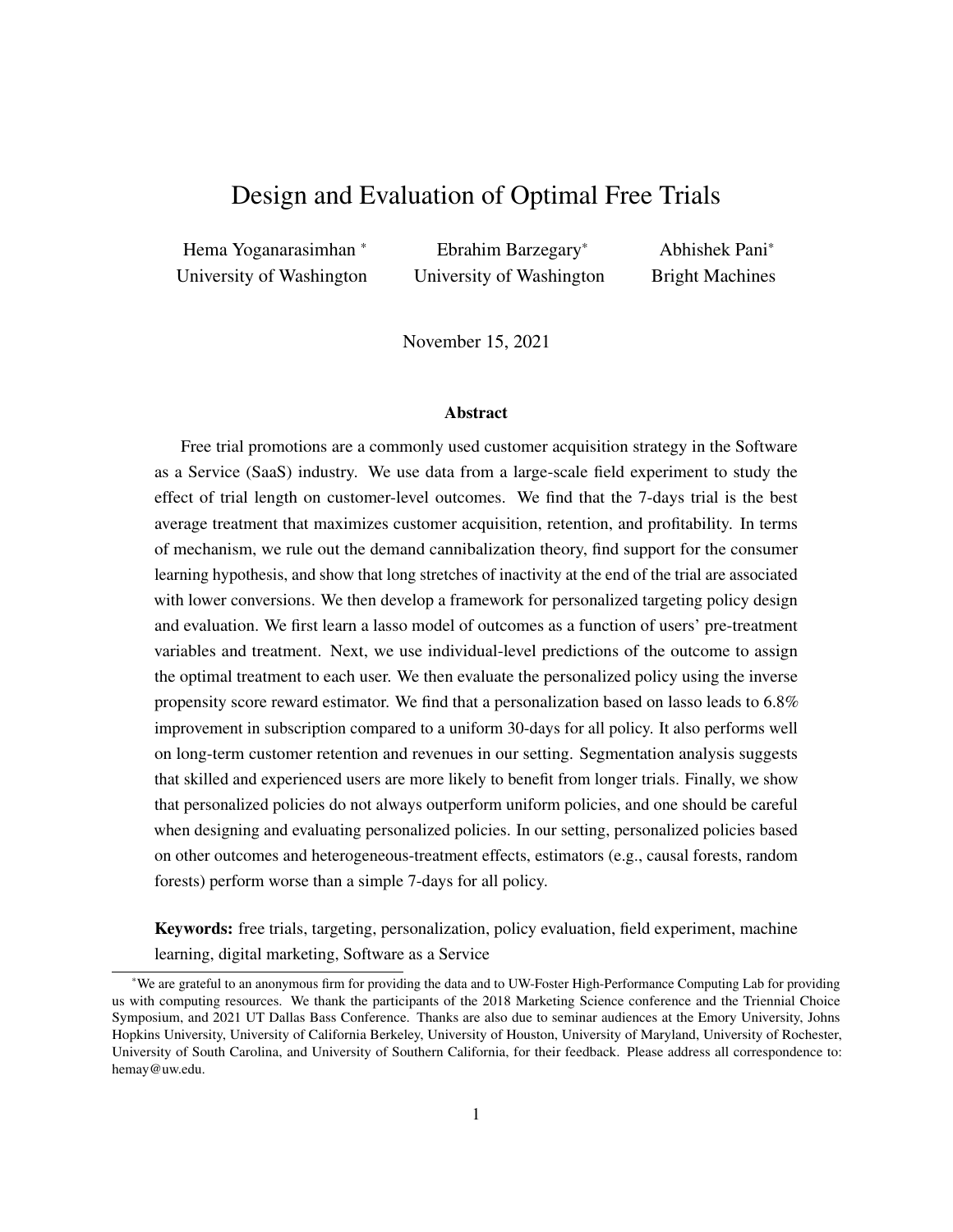minimum number of treatment and control observations in each leaf  $(q)$ . We use the cross-validation procedure in the "causalTree" package in R for tuning  $\zeta$ . We manually tune q using grid-search over the range [100, 1000] in increments of 100. We search over all possible values of  $\zeta$  for each q.

The optimal hyper-parameters for the three trees (one for each pair of treatments) are:

The tree for 7 and 14 days pair:  $\zeta = 1.8e$  05 and  $q = 100$ .

The tree for 7 and 30 days pair:  $\zeta = 8.0e$  06 and  $q = 100$ .

The tree for 14 and 30 days pair:  $\zeta = 3.0e$  06 and  $q = 900$ .

Causal forest has five hyper-parameters that need to be tuned<sup>[7](#page-42-0)</sup>: (i)  $frac$ , the fraction of data that is used fr training each tree, (ii)  $mtry$ , the number of variables tried for each split, (iii)  $max\_imb$  the maximum allowed imbalance of a split, (iv) *imb pen*, a penalty term for imbalanced splits, (v) q, the minimum number of observations per condition (control, treatment) in each partition.<sup>[8](#page-42-1)</sup>

We used the hyper-parameter optimization procedure available in the grf package for tuning these hyper-parameters. The optimal hyper-parameters for each model are shown below:

7-14 days pair:  $frac = 0.5$ ,  $max\_imb = 0.11$ ,  $imb\_pen = 2.03$ ,  $mtry = 13$ , and  $q = 1651$ .

7-30 days pair:  $frac = 0.5$ ,  $max\_imb = 0.13$ ,  $imb\_pen = 2.49$ ,  $mtry = 1$ , and  $q = 4$ .

14-30 days pair:  $frac = 0.5$ ,  $max\_imb = 0.20$ ,  $imb\_pen = 5.11$ ,  $mtry = 7$ , and  $q = 121$ .

<span id="page-42-0"></span><sup>&</sup>lt;sup>7</sup>For more information please visit https://github.com/grf-labs/grf/blob/master/REFERENCE.md

<span id="page-42-1"></span><sup>&</sup>lt;sup>8</sup>The GRF algorithm estimates outcomes and propensities in the first step. However, in our setting, we do not need to estimate propensity scores since they are known and constant for each observation since treatment assignment is fully randomized. Our qualitative results remain the same if we instead estimate them from the data.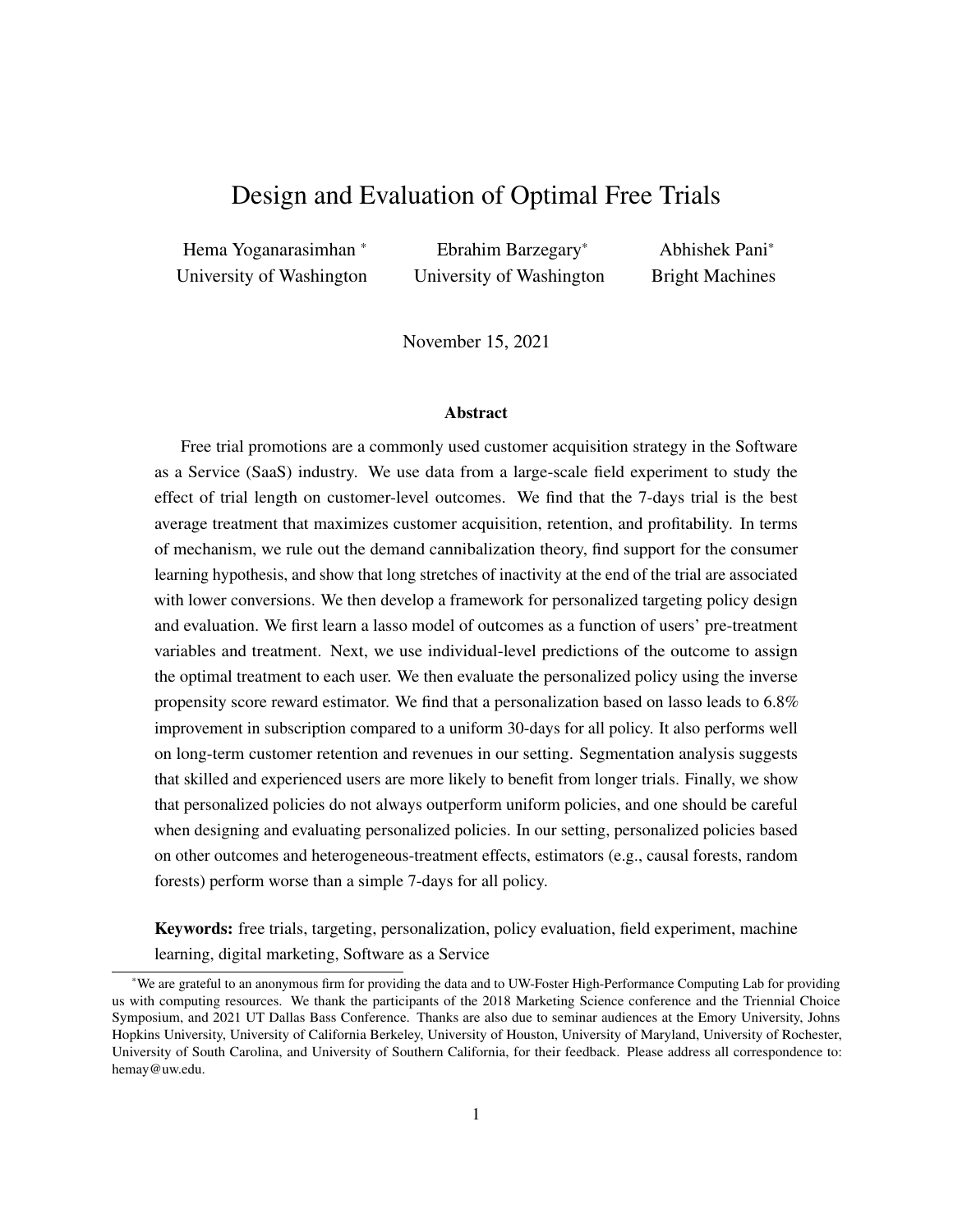| Policy-prescribed<br><b>Treatment</b> | 14       | 30 | req   | lasso | cart | r_forest | $x\ddot{\theta}$ | $c_{\textit{}}$ | c_forest |
|---------------------------------------|----------|----|-------|-------|------|----------|------------------|-----------------|----------|
| 7 Days                                |          |    | 0.521 | 0.689 |      | 0.444    | 0.697            |                 | 0.911    |
| 14 Days                               |          |    | 0.322 | 0.232 |      | 0.269    | 0.185            | O               | 0.089    |
| 30 Days                               | $\theta$ |    | 0.157 | 0.079 |      | 0.287    | 0.118            | $\theta$        |          |
| <b>Total</b>                          |          |    |       |       |      |          |                  |                 |          |

#### <span id="page-43-1"></span><span id="page-43-0"></span>G Appendix for Empirical Results on Alternative Personalized Policies

Table A8: Fraction of users assigned the 7-, 14-, and 30-day trials under counterfactual policies (in test data).

<span id="page-43-2"></span>First, in Table [A8,](#page-43-0) we show the distribution of the three treatments (7, 14, and 30 days) varies under the alternative policies.

| Method            | <b>Mean Squared Error</b> |                 |  |  |  |  |
|-------------------|---------------------------|-----------------|--|--|--|--|
|                   | <b>Training Set</b>       | <b>Test Set</b> |  |  |  |  |
| Linear Regression | 0.0932                    | 0.0933          |  |  |  |  |
| Lasso             | 0.0933                    | 0.0933          |  |  |  |  |
| <b>CART</b>       | 0.0916                    | 0.0920          |  |  |  |  |
| Random Forest     | 0.0904                    | 0.0915          |  |  |  |  |
| <b>XGB</b> oost   | 0.0905                    | 0.0911          |  |  |  |  |

Table A9: Comparison of the predictive performance of the five outcome estimation methods. The MSE for any method are calculated as  $\frac{\sum_{i=1}^{N} (\hat{y}_i - y_i)^2}{N}$  $\frac{y_i - y_i}{N}$ , where  $\hat{y}_i$  is the prediction of  $y_i$  and N is the number of data-points in the data-set being considered.

Next, in Table [A9,](#page-43-2) we present the MSE for the five outcome estimators on both training and test data. We find that linear regression and lasso are the worst in terms of model-fit, with XGBoost performing the best. This finding is consistent with earlier papers that have found XGBoost to be the best outcome prediction method in tasks involving prediction of human behavior [\(Rafieian and Yoganarasimhan, 2020;](#page-52-15) [Rafieian,](#page-30-9) [2019\)](#page-30-9). However, the tree-based models – CART, Random Forest, and XGBoost – suffer from over-fitting in spite of hyper-parameter tuning. That is, their performance on the test data is worse than that on training data. For the heterogeneous treatment effects estimators, we cannot compare the estimates of treatment effects with any ground truth since we (as researchers/managers) do not know the true treatment effects.

Finally, in Figure [A2,](#page-44-0) we show the CDFs of the estimated CATEs for the 7 vs. 14 day and 14 vs. 30 treatments for all the methods.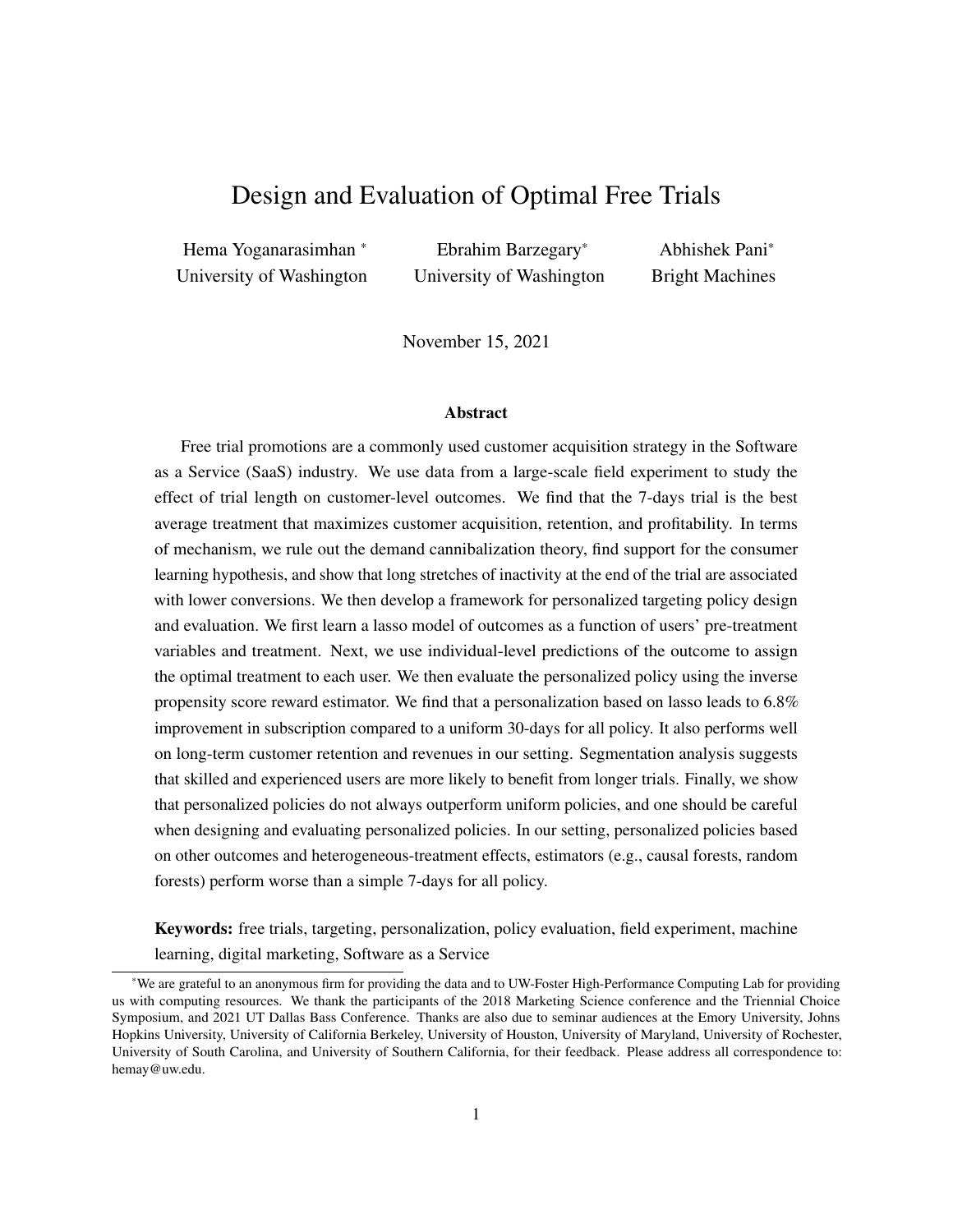<span id="page-44-0"></span>

Figure A2: The CDF of estimated CATEs for 7 vs 14 days, and 14 vs 30 days of free trial from using different methods (for test data).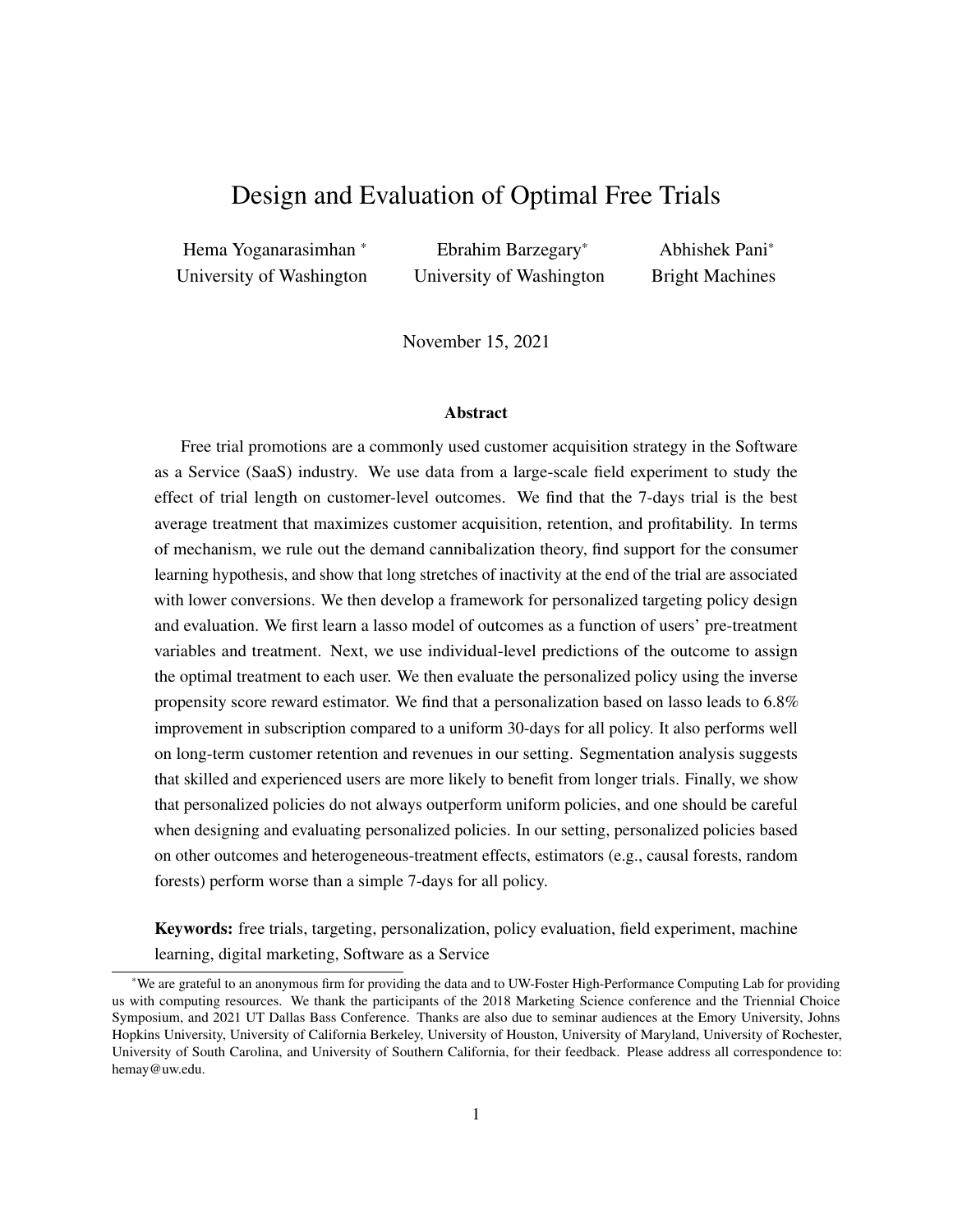# <span id="page-45-0"></span>**H** Appendix for  $x$ **[6](#page-21-0)**

This section is organized as follows. First, in x[H.1,](#page-45-1) we quantify the heterogeneity in the effect of trial length on post-treatment usage. Next, in x[H.2,](#page-47-0) we quantify the heterogeneity in the effect of usage on subscription. Then, in x[H.3,](#page-48-0) we show how these heterogeneous responses are consistent with the user's pre-treatment demographic variables. Finally, in x[H.4,](#page-49-0) we provide additional evidence to rule out the demand cannibalization hypothesis.

<span id="page-45-2"></span>

| <b>Outcome variable</b>    | Intercept      | 14-days optimal segment | 30-days optimal segment | $R^2$ | N       |
|----------------------------|----------------|-------------------------|-------------------------|-------|---------|
| Total downloaded products  | 1.135(0.001)   | 0.065(0.002)            | 0.002(0.003)            | 0.005 | 337,724 |
| Indicator for software use | 0.833(0.001)   | 0.015(0.002)            | $-0.03(0.003)$          | 0.001 | 303.514 |
| Number of active days      | 2.75(0.008)    | 1.116(0.017)            | 0.445(0.027)            | 0.014 | 303,514 |
| Log usage during trial     | 4.992 (0.006)  | 0.43(0.012)             | $-0.034(0.019)$         | 0.004 | 303.514 |
| Dormancy length            | 17.465 (0.024) | $-2.304(0.049)$         | $-0.953(0.077)$         | 0.007 | 303.514 |

<span id="page-45-1"></span>H.1 Heterogeneity in Post-treatment Usage Across Segments

Table A10: Regressions of different usage variables on the users' optimal trial length. Each row denotes a separate regression, with the first column showing the outcome variable of that regression. Standard errors in parentheses.

<span id="page-45-4"></span>

| <b>Variable</b>                       | <b>Number of active days</b> | Log usage during trial | <b>Dormancy length</b> |
|---------------------------------------|------------------------------|------------------------|------------------------|
| Intercept                             | 1.676(0.022)                 | 4.732(0.015)           | 4.732(0.051)           |
| 14-days trial                         | 0.519(0.03)                  | 0.148(0.022)           | 5.343 (0.072)          |
| 30-days trial                         | 1.427(0.024)                 | 0.341(0.017)           | 17.09(0.056)           |
| 14-days optimal segment               | 0.297(0.044)                 | 0.222(0.031)           | $-0.422(0.103)$        |
| 14-days optimal segment 14-days trial | 0.41(0.062)                  | 0.175(0.044)           | $-0.791(0.145)$        |
| 14-days optimal segment 30-days trial | 1.086(0.048)                 | 0.261(0.034)           | $-2.519(0.114)$        |
| 30-days optimal segment               | 0.05(0.068)                  | $-0.158(0.049)$        | $-0.079(0.162)$        |
| 30-days optimal segment 14-days trial | 0.176(0.097)                 | 0.118(0.068)           | $-0.394(0.228)$        |
| 30-days optimal segment 30 days trial | 0.523(0.075)                 | 0.15(0.053)            | $-1.21(0.178)$         |
| R-squared                             | 0.044                        | 0.008                  | 0.346                  |
| Number of observations                | 303.514                      | 303.514                | 303,514                |

Table A11: Regression of different usage features on the interaction of trial length, and optimal trial length. Standard errors in parentheses.

We start with Table [A10,](#page-45-2) which shows how the three segments differ in their usage behavior based on five different regressions. Each regression in this table uses a specific usage feature as the outcome variable and the user's segment (or optimal treatment) as the explanatory variable. The 7-day optimal segment is the baseline in all the regressions (and is denoted by the intercept). <sup>[9](#page-45-3)</sup> We find that the 14-day optimal users download and use the product more compared to the 7-day optimal users (positive coefficients in the regressions using log usage and number of active days) and they tend to remain active longer than both the 7 and 30-day optimal users (negative coefficient of dormancy length). In contrast, the 30-day optimal users do

<span id="page-45-3"></span><sup>&</sup>lt;sup>9</sup>We do not control for the actual treatment assignment here since it is randomly assigned, and therefore orthogonal to a user's optimal treatment.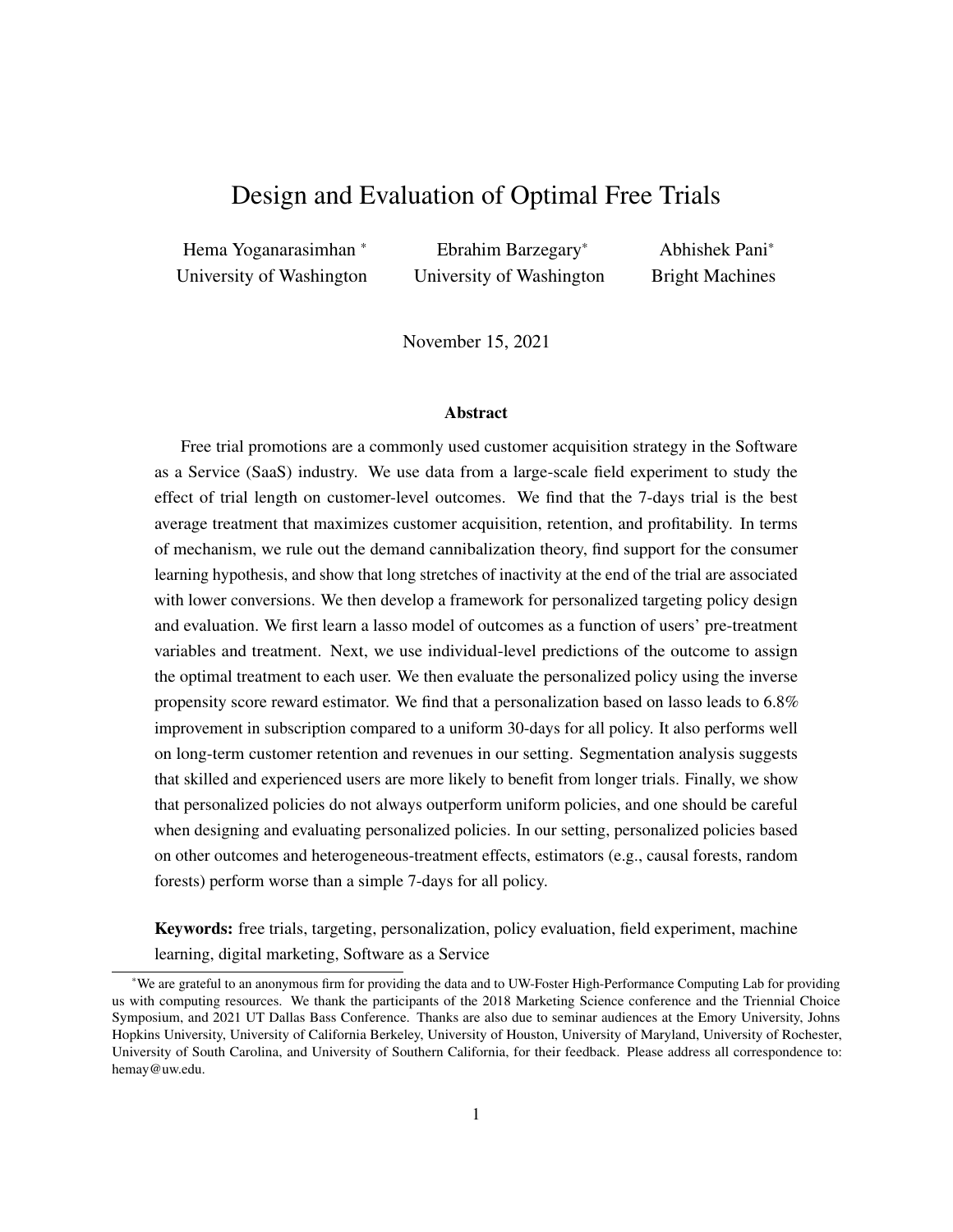not use the product significantly more than the 7-day optimal users, but they have somewhat shorter dormancy periods. Overall, this suggests that 7-day optimal users use the product the least and become inactive the soonest, while the 14-day optimal use it the most and are active for the longest.

Next, we examine how these three segments behave under different trial lengths. In Table [A11,](#page-45-4) we present the results from three regressions, where the outcome variable in each regression is a usage feature (Number of active days, Log usage, or Dormancy length) and the explanatory variables are the user's optimal treatment, the actual treatment assigned to her, and the interaction effects. In all these regressions, the intercept refers to the baseline of 7-day optimal users when they are assigned the 7-day trial. We find that, compared to the 7-day optimal users, the 14-day optimal users use the product more and have shorter period of inactivity at the end, as their trial length increases. Next, consider the 30-day optimal users: these users use the product less when they get 7 days (compared to the 7-day optimal users). Further, when these users get 30 days, they use it more and their dormancy period is shorter. However, when these users are given 14 days, we don't see any significant improvement in their usage or reduction in their dormancy period. Thus, these users really need the longer 30-day trial to register higher usage and have shorter periods of dormancy.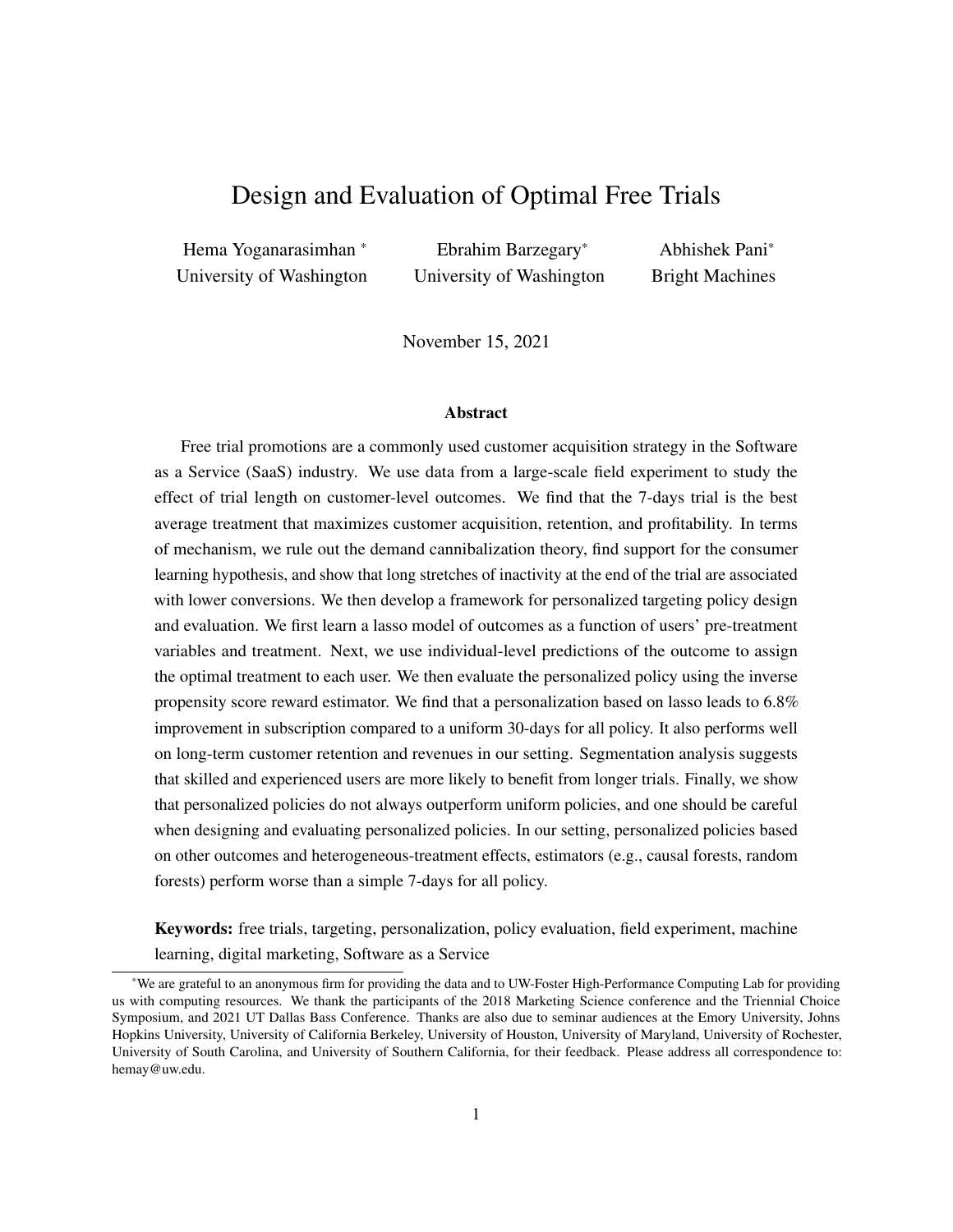#### <span id="page-47-0"></span>H.2 Heterogeneity in the Effect of usage on Subscription

So far, we have shown how the three segments differ in their usage behavior as a function of trial length; i.e., we have focused on the left side of Figure [3.](#page-15-1) Now we examine the heterogeneity in the effect of usage on subscription across the three segments, i.e., we focus on the right hand side of Figure [3.](#page-15-1) Table [A12](#page-47-1) presents the results from regressing the user's subscription outcome on her optimal treatment/segment and her usage features, and the interactions of these two sets of variables. There are two key findings here. First, For 7 and 30-day optimal users, the effect of usage on subscription is similar. However, notice that for the 14-day optimal segment, the effect of usage on subscription is much smaller (the interaction between 14-days optimal segment and log usage is negative). This implies that while longer trials have a positive impact on usage for 14-day optimal segment, more usage doesn't lead to higher conversions in this segment. Second, for 7-days optimal users, dormancy length has a large negative effect on subscription. For the 14-days optimal users, the negative effect of dormancy length is still there, but is somewhat smaller. For the 30 day people, the negative effect is the smallest.

<span id="page-47-1"></span>

|                                                       | coef      | std err | z         | P >  Z | [0.025]  | $0.975$ ] |
|-------------------------------------------------------|-----------|---------|-----------|--------|----------|-----------|
| Intercept                                             | $-2.3522$ | 0.140   | $-16.838$ | 0.000  | $-2.626$ | $-2.078$  |
| 14-days trial                                         | 0.0301    | 0.023   | 1.297     | 0.195  | $-0.015$ | 0.076     |
| 30-days trial                                         | 0.1780    | 0.025   | 7.205     | 0.000  | 0.130    | 0.226     |
| 14-days optimal segment                               | 0.2007    | 0.063   | 3.182     | 0.001  | 0.077    | 0.324     |
| 30-days optimal segment                               | 0.0237    | 0.094   | 0.252     | 0.801  | $-0.161$ | 0.208     |
| Number of active days                                 | 0.0497    | 0.003   | 16.984    | 0.000  | 0.044    | 0.055     |
| Number of active days 14-days optimal segment         | $-0.0126$ | 0.004   | $-3.030$  | 0.002  | $-0.021$ | $-0.004$  |
| Number of active days 30-days optimal segment         | 0.0001    | 0.007   | 0.019     | 0.985  | $-0.013$ | 0.013     |
| Log usage during trial                                | 0.0712    | 0.007   | 9.723     | 0.000  | 0.057    | 0.086     |
| Log usage during trial 14-days optimal segment        | $-0.0303$ | 0.012   | $-2.572$  | 0.010  | $-0.053$ | $-0.007$  |
| Log usage during trial 30-days optimal segment        | 0.0016    | 0.019   | 0.086     | 0.931  | $-0.035$ | 0.038     |
| Dormancy length                                       | $-0.0317$ | 0.001   | $-27.513$ | 0.000  | $-0.034$ | $-0.029$  |
| Dormancy length 14-days optimal segment               | 0.0039    | 0.002   | 2.590     | 0.010  | 0.001    | 0.007     |
| Dormancy length 30-days optimal segment               | 0.0102    | 0.002   | 4.344     | 0.000  | 0.006    | 0.015     |
| Indicator for software use                            | $-0.5910$ | 0.047   | $-12.463$ | 0.000  | $-0.684$ | $-0.498$  |
| Indicator for software use<br>14-days optimal segment | 0.2351    | 0.076   | 3.075     | 0.002  | 0.085    | 0.385     |
| Indicator for software use 30-days optimal segment    | 0.0076    | 0.118   | 0.064     | 0.949  | $-0.224$ | 0.240     |
| Total downloaded products                             | 0.6077    | 0.017   | 35.734    | 0.000  | 0.574    | 0.641     |
| Total downloaded products<br>14-days optimal segment  | $-0.1124$ | 0.027   | $-4.098$  | 0.000  | $-0.166$ | $-0.059$  |
| Total downloaded products<br>30-days optimal segment  | $-0.0640$ | 0.045   | $-1.422$  | 0.155  | $-0.152$ | 0.024     |

Table A12: Regressing subscription on usage features interacted with optimal trial length. We also control for pre-treatment variables. The number of observations is 303, 514, and the pseudo R-squared is 0.292.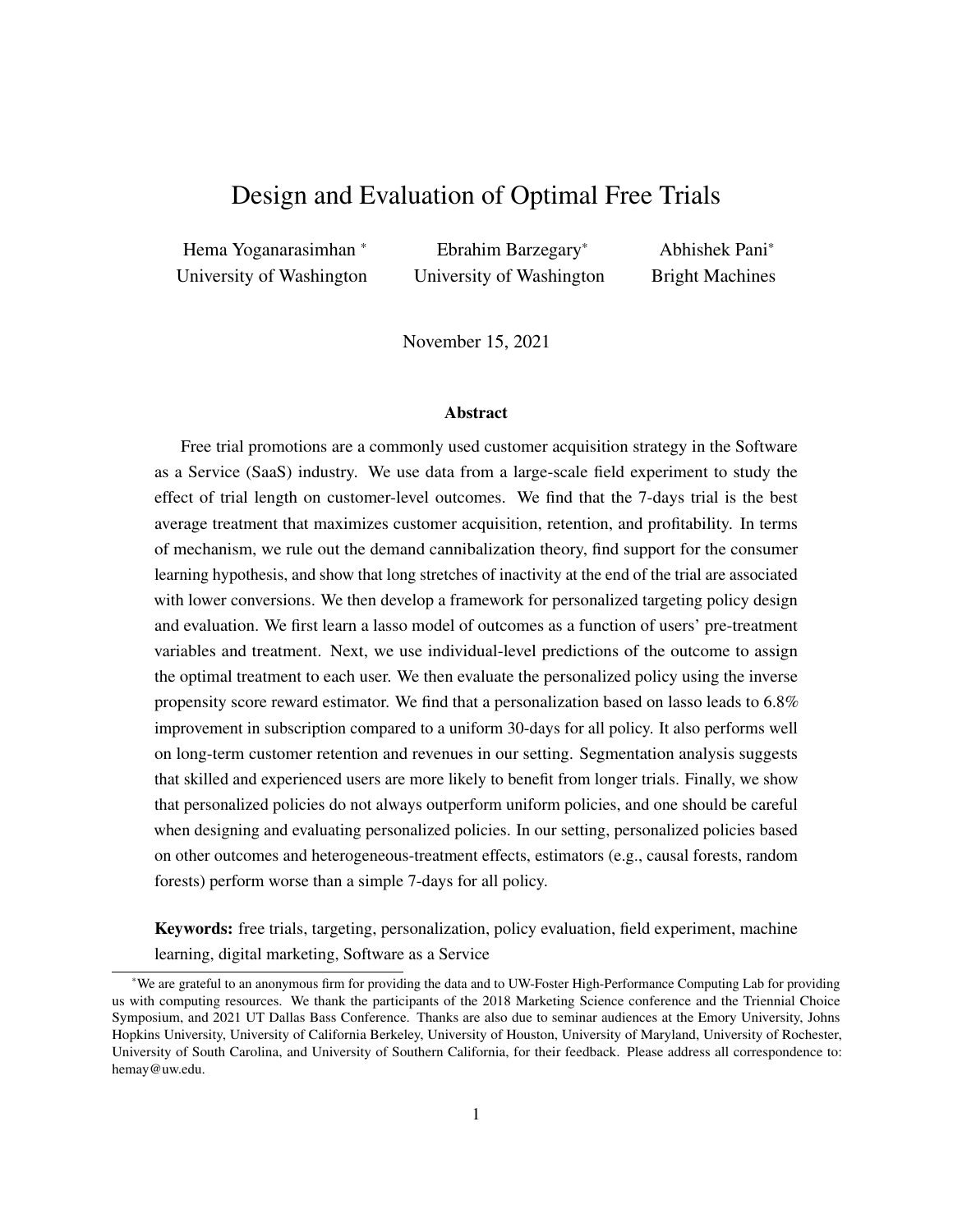# <span id="page-48-0"></span>H.3 Pre- and Post-Treatment Attributes of the Segments

<span id="page-48-1"></span>We now show the distributions of the pre-treatment demographics and post-treatment subscription outcomes for the three segments in Tables [A13](#page-48-1) and [A14.](#page-49-1)

| <b>Variable</b>         | <b>Value</b>         | Population | <b>Policy Assigned Treatment</b> |         |         |  |
|-------------------------|----------------------|------------|----------------------------------|---------|---------|--|
|                         |                      |            | 30 Days                          | 14 Days | 7 Days  |  |
|                         | <b>United States</b> | 54.9%      | 55.9%                            | 45.8%   | 57.9%   |  |
|                         | Germany              | 8.9%       | 8.2%                             | 16.0%   | 6.6%    |  |
| Country                 | Japan                | 7.9%       | 9.7%                             | 11.5%   | 6.4%    |  |
|                         | Other                | 28.3%      | 26.2%                            | 26.8%   | 29.1%   |  |
|                         | Total                | 100%       | 100%                             | 100%    | 100%    |  |
|                         | Windows 10           | 29.0%      | 9.0%                             | 11.9%   | 37.0%   |  |
|                         | Windows 7            | 21.5%      | 46.8%                            | 21.7%   | 18.5%   |  |
|                         | Windows 8.1          | 14.1%      | $0.9\%$                          | 22.6%   | 12.7%   |  |
| <b>Operating System</b> | El Capitan           | 13.9%      | 30.8%                            | 18.0%   | 10.6%   |  |
|                         | Yosemite             | 13.4%      | 3.3%                             | 22.0%   | 11.7%   |  |
|                         | Other                | 8.2%       | 9.2%                             | 4.0%    | 9.4%    |  |
|                         | Total                | 100%       | 100%                             | 100%    | 100%    |  |
|                         | Beginner             | 68.9%      | 33.8%                            | 41.1%   | 82.3%   |  |
|                         | Experienced          | 12.8%      | 41.6%                            | 22.0%   | 6.4%    |  |
| <b>Skill</b>            | Mixed                | 10.7%      | 2.0%                             | 35.0%   | 3.6%    |  |
|                         | <b>Unknown</b>       | 7.5%       | 21.8%                            | 1.9%    | 7.7%    |  |
|                         | Intermediate         | 0.1%       | 0.7%                             | $0.0\%$ | $0.0\%$ |  |
|                         | Total                | 100%       | 100%                             | 100%    | 100%    |  |
|                         | <b>Student</b>       | 28.1%      | 12.7%                            | 13.1%   | 34.9%   |  |
|                         | <b>Unknown</b>       | 22.0%      | 69.8%                            | 16.2%   | 18.5%   |  |
| Job.                    | Hobbyist             | 20.0%      | 7.3%                             | 20.0%   | 21.5%   |  |
|                         | Other                | 29.8%      | 10.3%                            | 50.7%   | 25.1%   |  |
|                         | Total                | 100%       | 100%                             | 100%    | 100%    |  |
|                         | Website              | 81.6%      | 65.2%                            | 76.1%   | 85.3%   |  |
| <b>Signup Channel</b>   | App Manager          | 8.2%       | 17.7%                            | 5.3%    | 8.1%    |  |
|                         | Other                | 10.2%      | 17.1%                            | 18.7%   | 6.6%    |  |
|                         | <b>Total</b>         | 100%       | 100%                             | 100%    | 100%    |  |

Table A13: Distribution of users' pre-treatment attributes for the three segments: those assigned to the 7-day condition, those assigned to the 14-day condition, and those assigned to the 30-day condition. (For each categorical variable, we show the fractions only for the top few categories in the interest of space.)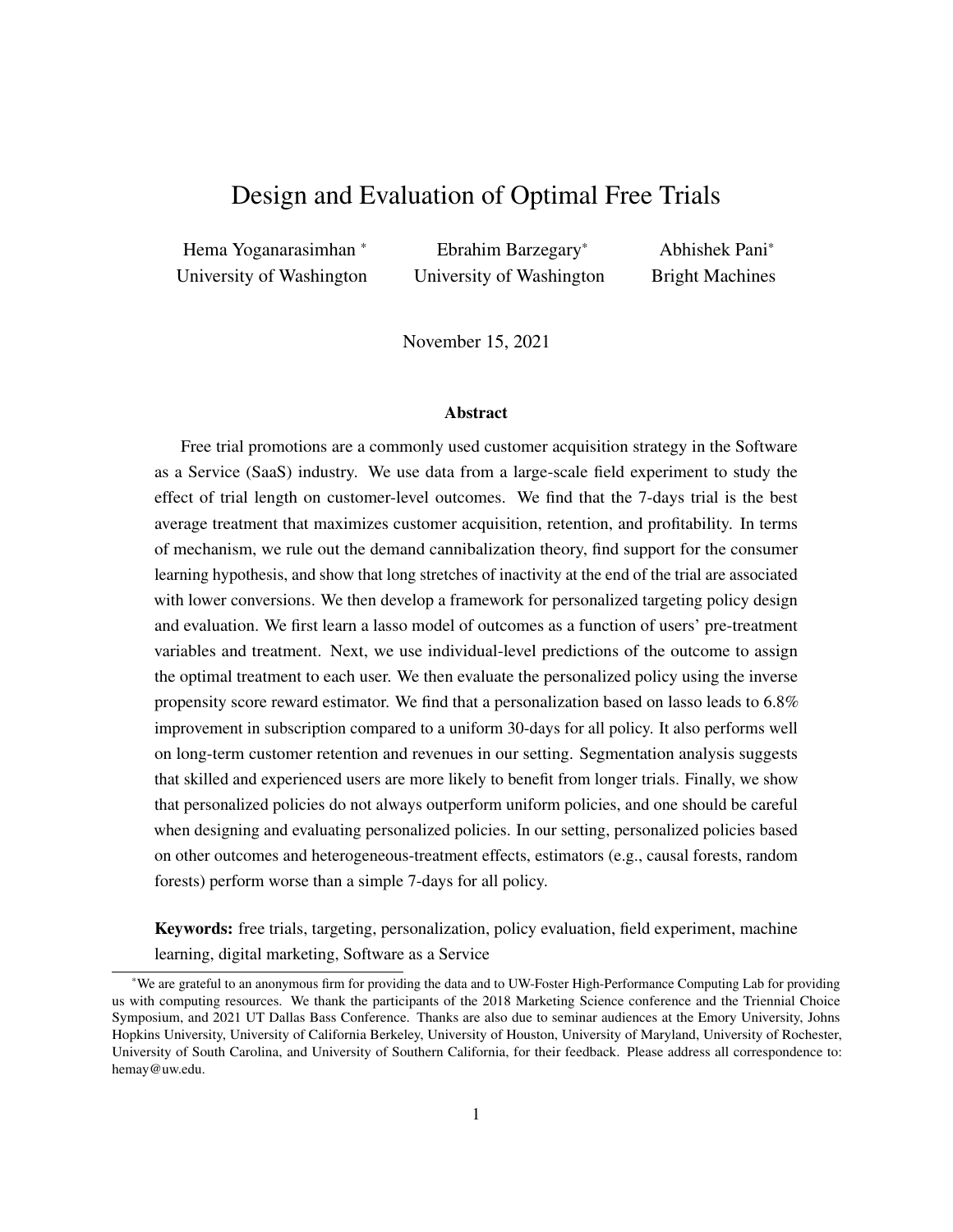<span id="page-49-1"></span>

|                          |                   | <b>Policy Assigned Treatment</b> |          |         |  |
|--------------------------|-------------------|----------------------------------|----------|---------|--|
| Variable                 | <b>Population</b> | 30 Days                          | 14 Days  | 7 Days  |  |
|                          |                   | Mean                             |          |         |  |
| Subscription rate        | 14.8%             | $17.0\%$                         | $29.1\%$ | 9.8%    |  |
| Revenue                  | \$536             | \$545                            | \$546    | \$524   |  |
| Retention (months)       | 16.1              | 17.3                             | 16.0     | 16.1    |  |
|                          |                   | Fraction                         |          |         |  |
| <b>Purchased Bundle</b>  |                   |                                  |          |         |  |
| <i>Bundle I</i>          | 55.9%             | 57.5%                            | 55.4%    | 55.9%   |  |
| All inclusive            | 21.5%             | 20.3%                            | 21.6%    | 21.7%   |  |
| <b>Single Product</b>    | 19.2%             | 16.7%                            | 19.2%    | 19.8%   |  |
| Other                    | 3.4%              | 5.5%                             | 3.8%     | 2.6%    |  |
| Total                    | $100\%$           | 100%                             | $100\%$  | $100\%$ |  |
| <b>Subscription Type</b> |                   |                                  |          |         |  |
| Commercial               | 79.1%             | 79.0%                            | 81.0%    | 77.3%   |  |
| Education                | 20.7%             | 20.6%                            | 18.9%    | 22.7%   |  |
| Other                    | $0.1\%$           | 0.4%                             | $0.1\%$  | $0.1\%$ |  |
| Total                    | $100\%$           | 100%                             | 100%     | $100\%$ |  |

Table A14: Means and distributions of users' post-treatment attributes for the three segments: users assigned to the 7-day condition, users assigned to the 14-day condition, and users assigned to the 30-day condition.

# <span id="page-49-0"></span>H.4 Additional Evidence to Rule Out Demand Cannibalization

We now provide additional evidence to rule out the demand cannibalization hypothesis. In Figure [A3,](#page-50-3) we show that beginners who use the product more when assigned to the 14– and 30-day condition are more likely to subscribe when they use the product more. This rules out the possibility that these users are less likely to subscribe when assigned to the 14 and 30-day condition because they have already obtained their use for the product. Similarly, Table [A15](#page-49-2) shows that beginners who use the product more are more likely to subscribe, even after controlling for all the other user-specific variables.

<span id="page-49-2"></span>

|                                  | coef      | std err | z         | P > izi | [0.025]  | 0.9751   |
|----------------------------------|-----------|---------|-----------|---------|----------|----------|
| Indicator for using the software | $-0.5764$ | 0.035   | $-16.432$ | 0.000   | $-0.645$ | $-0.508$ |
| Total downloaded packages        | 0.5714    | 0.012   | 46.194    | 0.000   | 0.547    | 0.596    |
| Number of active days            | 0.0477    | 0.002   | 21.734    | 0.000   | 0.043    | 0.052    |
| Log usage during trial           | 0.0728    | 0.005   | 13.688    | 0.000   | 0.062    | 0.083    |
| Dormancy length                  | $-0.0322$ | 0.001   | $-33.883$ | 0.000   | $-0.034$ | $-0.030$ |

Table A15: Regression of subscription on usage features and trial length, with all the pre-treatment variables included as controls (not shown in the table above) for beginner users.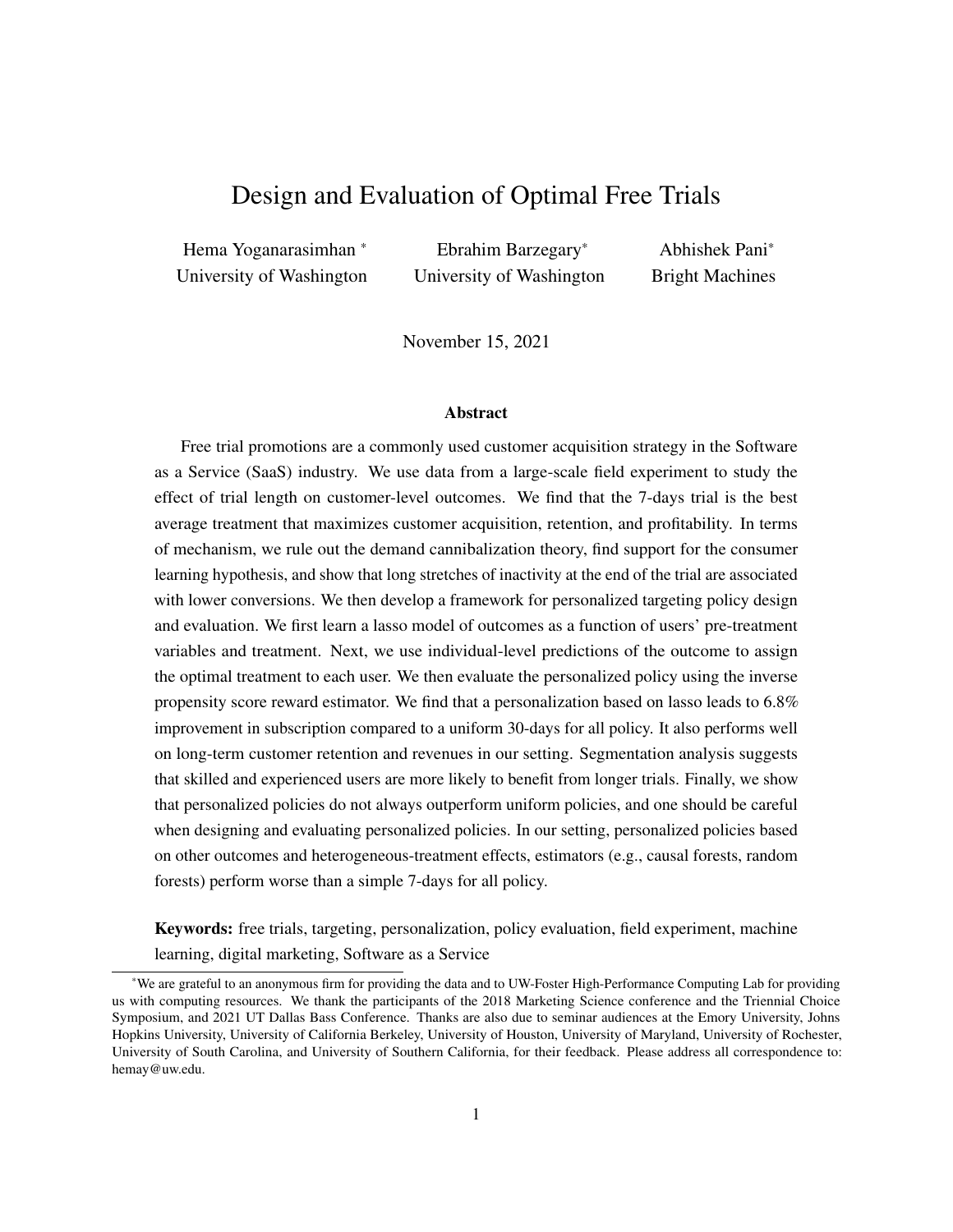<span id="page-50-3"></span>

Figure A3: Subscription probability of *beginner* users with different total active days. The subscription probability increases as the total active days increases.

# <span id="page-50-1"></span><span id="page-50-0"></span>I Appendix for  $x/7.2$  $x/7.2$

|                     | <b>Subscription Length</b> |      |     |     |     |        |     |
|---------------------|----------------------------|------|-----|-----|-----|--------|-----|
| <b>Trial Length</b> | Mean                       | Std  | Min | 25% | 50% | $75\%$ | Max |
| 7 Days              | 15.13                      | 9.31 |     |     | 16  | 22     | 73  |
| 14 Days             | 15.04                      | 9.11 |     | 8   | 16  | 22.    | 67  |
| 30 Days             | 14.81                      | 9.05 |     | 8   | 16  | 22.    | 108 |

Table A16: The summary statistics of the subscribed users' total months of subscription.

<span id="page-50-2"></span>

| Trial   | <b>Subscribed Bundle</b> |                      |                       |                  |      |                   | <b>Subscription Type</b> |            |
|---------|--------------------------|----------------------|-----------------------|------------------|------|-------------------|--------------------------|------------|
| Length  |                          | <b>All Inclusive</b> | <b>Single Product</b> | $\boldsymbol{4}$ |      | <b>Commercial</b> | <b>Education</b>         | Government |
| 7 Days  | 55.24                    | 22.02                | 19.44                 | 1.68             | 1.62 | 78.57             | 21.30                    | 0.13       |
| 14 Days | 55.99                    | 21.76                | 19.12                 | 1.79             | 1.34 | 79.62             | 20.25                    | 0.13       |
| 30 Days | 55.98                    | 21.64                | 18.95                 | 1.82             | 1.62 | 79.02             | 20.85                    | 0.13       |

Table A17: The fraction of each subscription bundle and type. We do not reveal the names of some of the bundles to preserve's the firm's anonymity.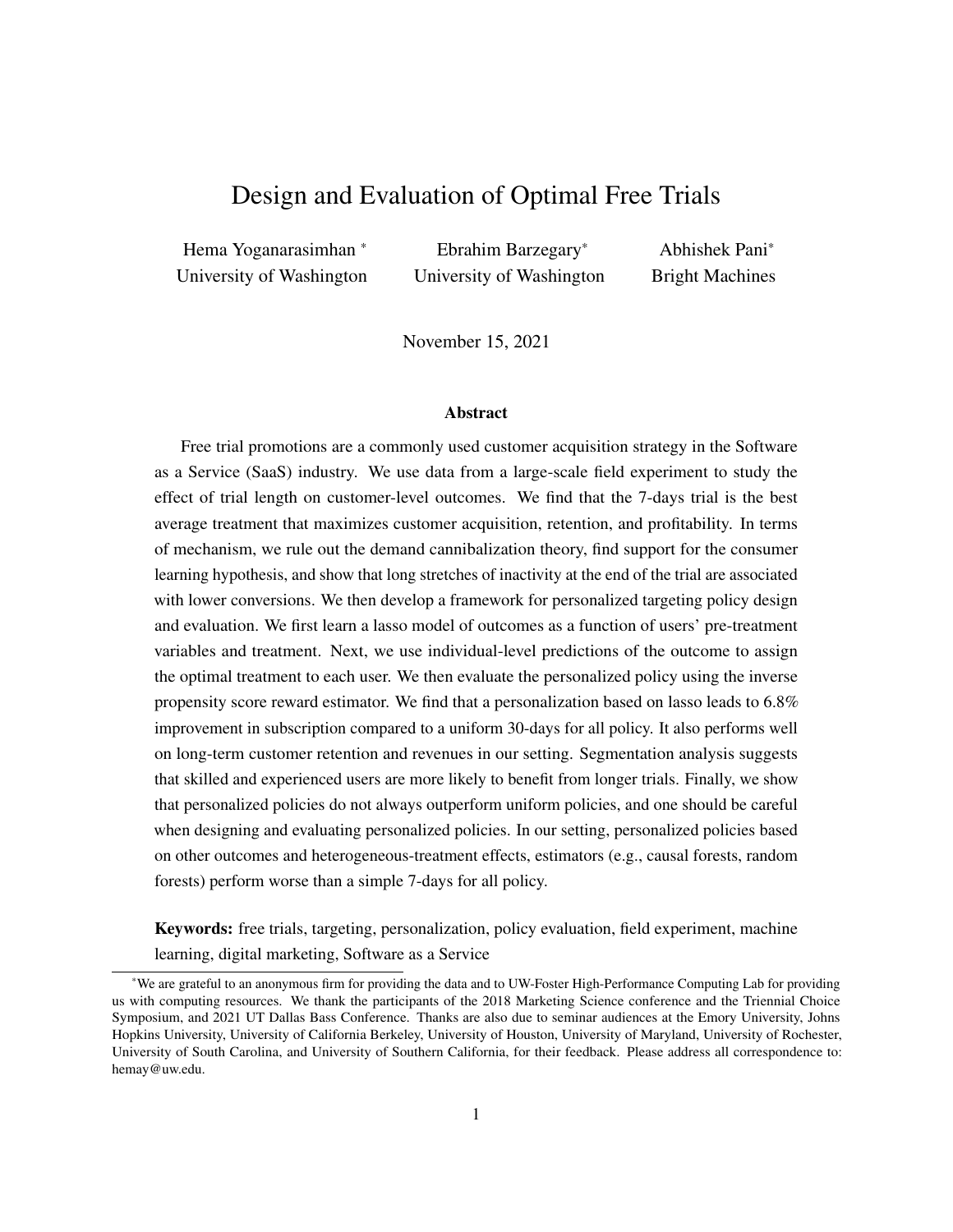# <span id="page-51-1"></span><span id="page-51-0"></span>J Appendix for  $\times 7.3$  $\times 7.3$

| Personalized policy based on   7 Days |       | 14 Days 30 Days |      | Total |
|---------------------------------------|-------|-----------------|------|-------|
| Subscription                          | 68.87 | 23.28           | 7.85 | 100   |
| Subscription Length                   | 84.17 | 15.25           | 0.58 | 100   |
| Revenue                               | 63.08 | 33.50           | 3.42 | 100   |

Table A18: The percentage of users allocated to each trial length in the three policies based on: (1) subscription, (2) subscription length, and (3) revenue.

Table [A18](#page-51-1) presents the proportion of users assigned to each trial length under the three different policies (optimized on the three different outcome variables). We see two interesting patterns here. First, when we personalize the policy to optimize subscription length, the policy has a tendency to assign shorter free trials more often. This is because users who get shorter trials are likely to subscribe sooner. The average number of days to subscription, from the start of the free-trial, is 121, 129, and 144 days for users who receive 7-, 14-, and 30- days trials, respectively. Further, we see that shorter trials lead to higher same-day subscriptions. 2.5% of users who received the 7-days trial and subscribed in the first day, whereas this number for the 14- and 30-days trials is 2% and 1.9%, respectively. Therefore, the subscription length is higher for users who received shorter trial lengths (see Table [A16](#page-50-0) in Appendix [I\)](#page-50-1). Hence, when a policy that optimizes subscription length will emphasize shorter trials. Next, we see that the policy designed to optimize revenues allocates a significantly larger proportion of users to the 14-days trial. This is because when we give 14 day trials, a slightly larger fraction of users subscribe to commercial licenses (Table [A17](#page-50-2) in Appendix [I\)](#page-50-1). Commercial licenses are significantly more expensive; so a revenue-optimizing policy tends to assign 14 days to a larger fraction of users in order increase the likelihood of commercial subscriptions. In sum, we see that the proportion of users assigned to different trial lengths can vary depending on the outcome being optimized.